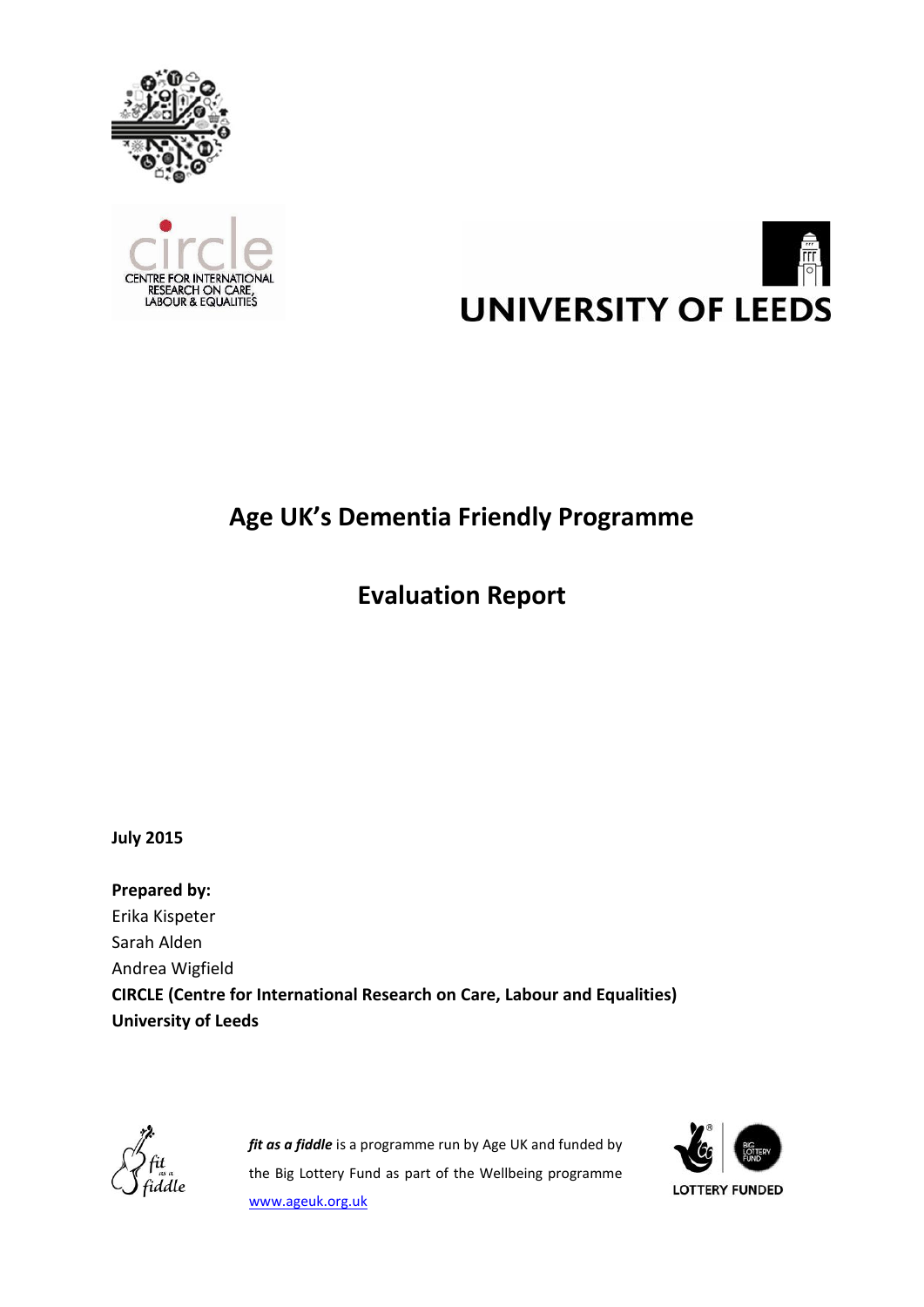## **Contents**

| 2. |  |
|----|--|
|    |  |
|    |  |
| 5. |  |
| 6. |  |
|    |  |
|    |  |
|    |  |
|    |  |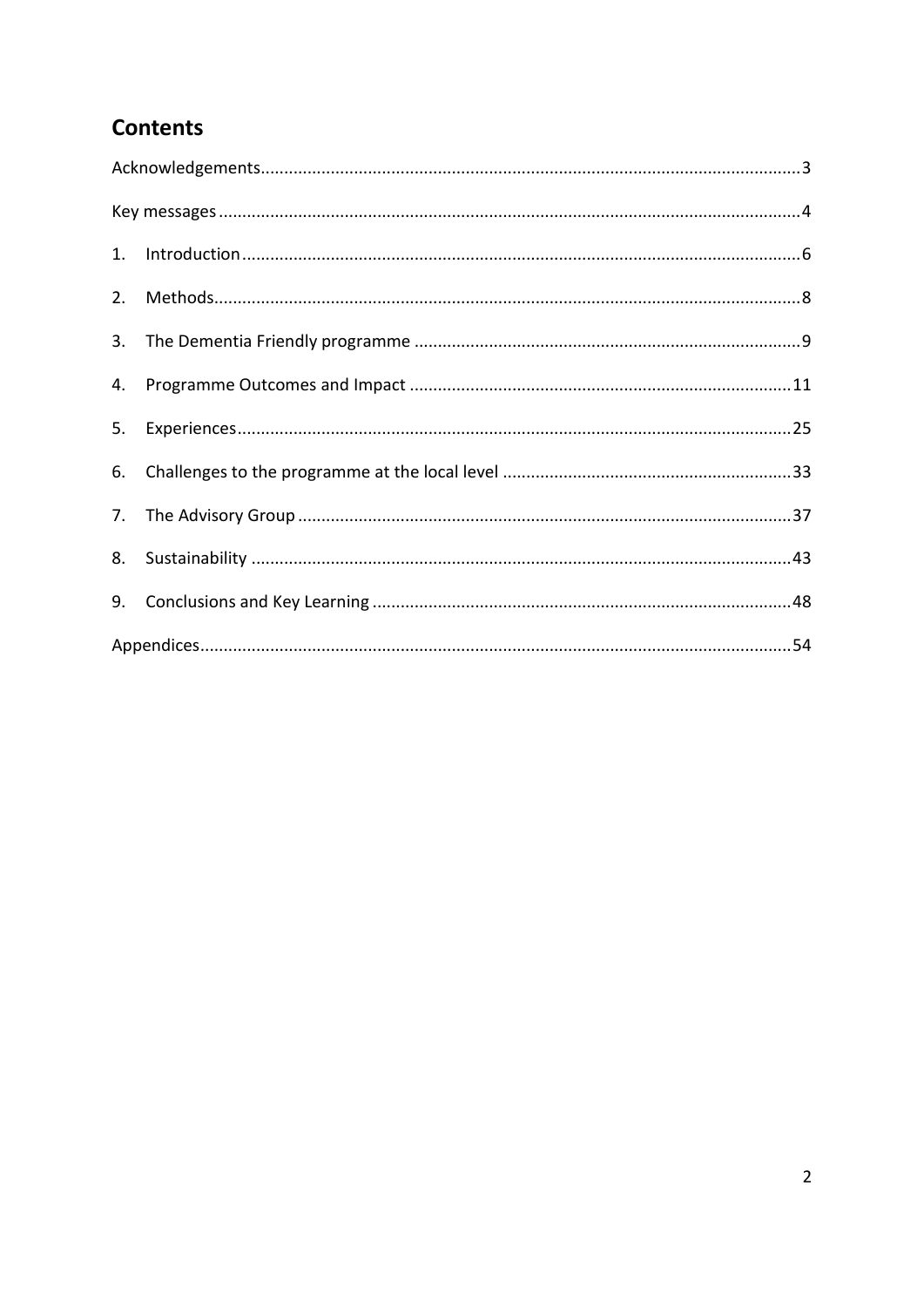## <span id="page-2-0"></span>**Acknowledgements**

The authors of this report would like to thank: Rebecca Barnham, Suzanne Huggett, Vinal K Karania and David Terrace of Age UK National who liaised with the research team throughout the project, and provided appropriate data and information. The authors are also grateful to all those involved in the Dementia Friendly programme who generously gave their time to participate in the research, including the local Age UK partners and the Dementia Friendly consultants.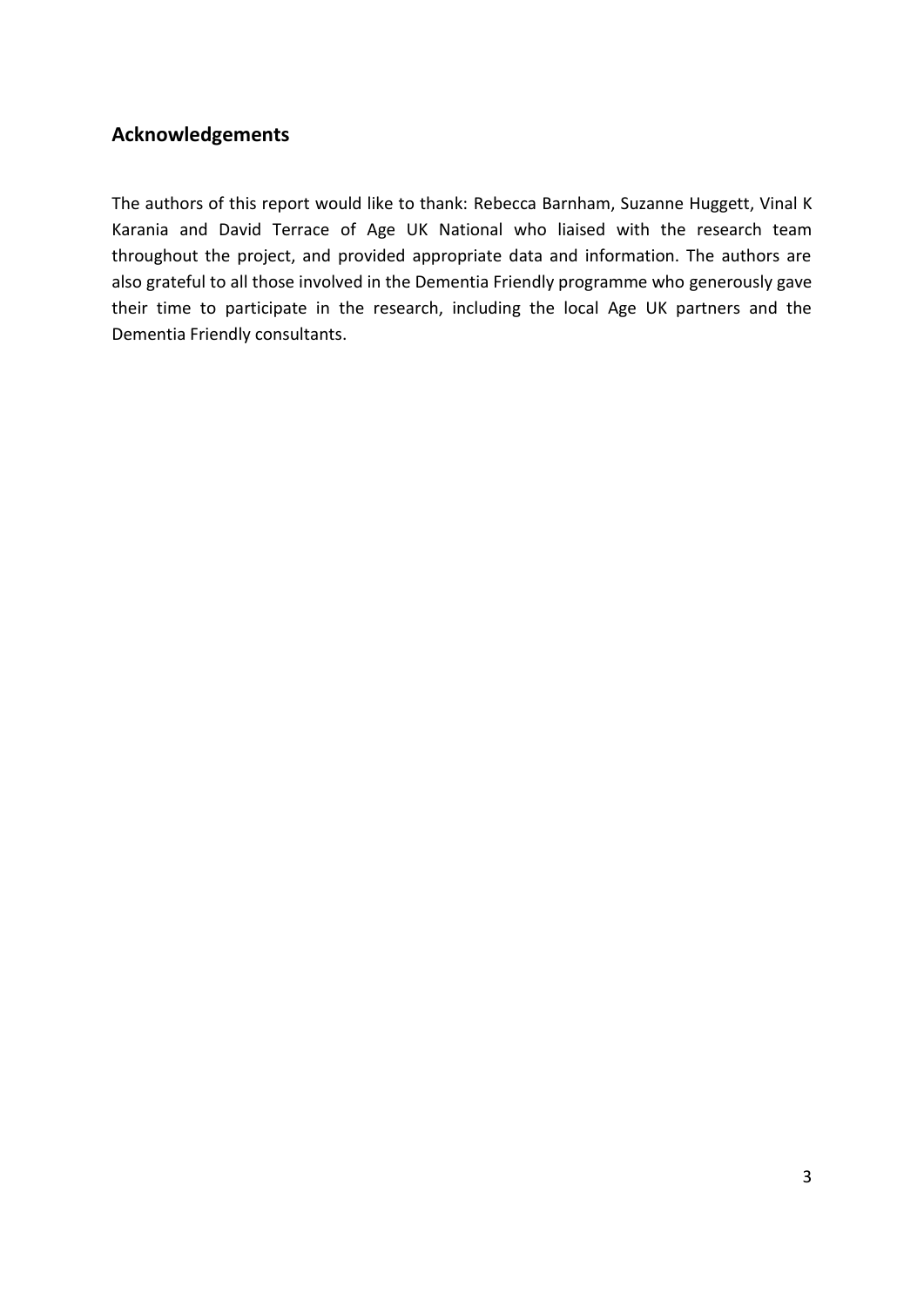### <span id="page-3-0"></span>**Key messages**

#### **Successes**

- The Dementia Friendly programme has exceeded the goals set out in the bid to the Big Lottery Fund and met most of the expectations of participating local Age UK partners.
- It has provided 46 local Age UK partners with three days of consultancy support and a grant of £5,000 to help shape existing, and develop new, dementia friendly services. Cohort meetings, workshops and a webinar were also organised where participating local Age UKs shared ideas and resources, and focused on a particular aspect of dementia friendly work.
- The programme helped local Age UK partners to create a framework for becoming more dementia-friendly through the development of locally specific action plans. The plans focussed on: training staff and volunteers; making changes to buildings, signage and printed materials; and developing new dementia-friendly physical activities or well-being services. The programme has contributed to a more positive, inclusive attitude towards service users living with dementia.
- Many local Age UK partners felt that their original expectations had been met and that the programme was well organised, relevant, flexible, manageable and practical. Nearly all local Age UKs have used the grant to pay for training and thus raise dementia awareness among staff and volunteers.
- Many local Age UK partners utilised local networks to disseminate the learning from the programme and had successfully secured funding to deliver local services and developing good working relationships with local funders.
- The programme's Advisory Group was instrumental in the successful delivery of the Dementia Friendly programme primarily through bringing together local Age UKs which participated in the pioneer cohort, the consultants and the Project Manager at Age UK National. The Group also played a crucial part in encouraging Age UK National to take steps towards becoming more dementia-friendly.
- Plans for ensuring the longer term impact of the Dementia Friendly Programme are outlined in the exit strategy. The main elements are: the Dementia Friendly Toolkit; the resources guide; the *Dementia Peer Support Network*; and providing ongoing support to the Dementia Friendly Programme within Age UK National.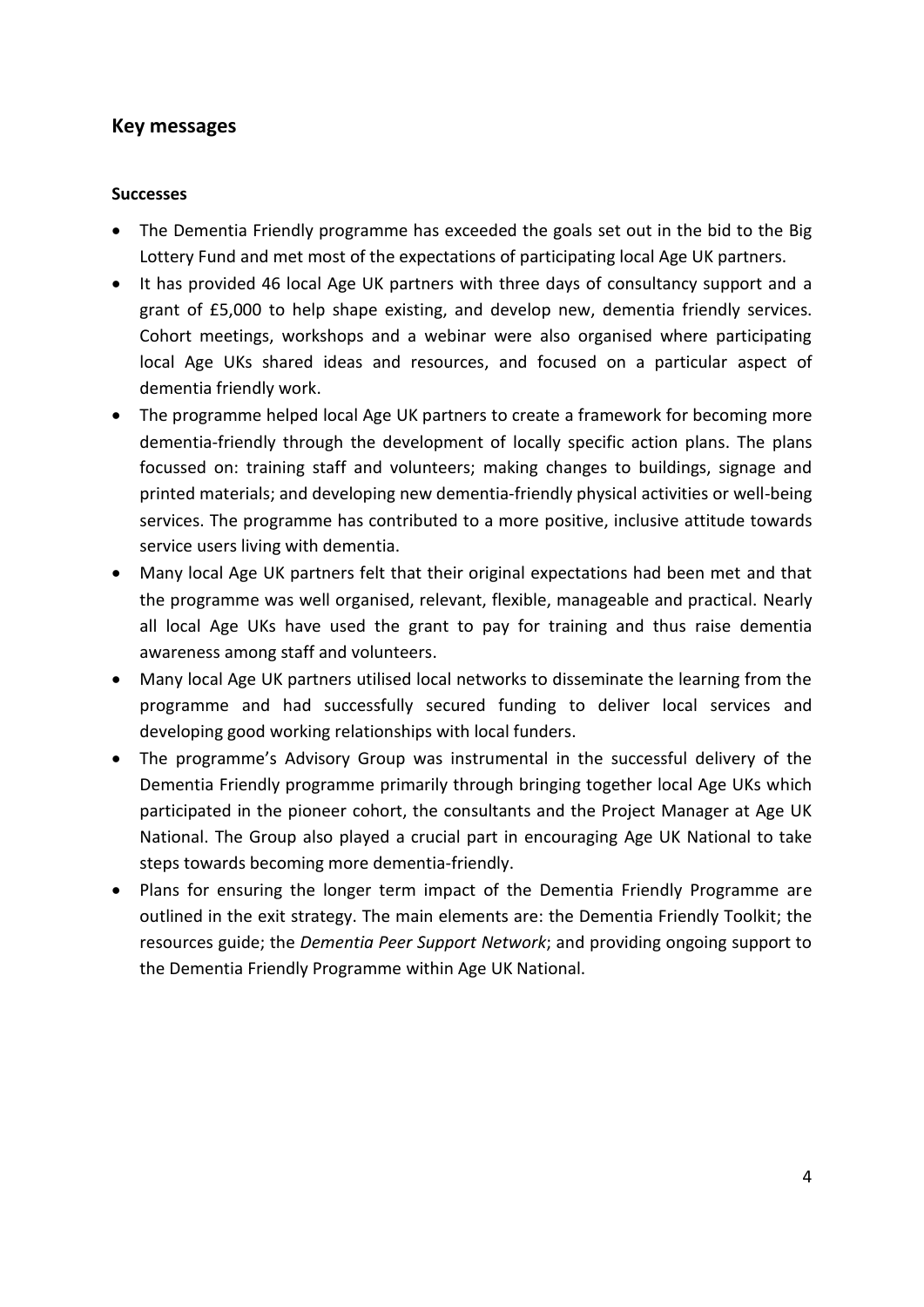#### **Challenges and Key Learning points**

- The main challenge to the delivery of the programme was logistical. An additional third cohort (which was not originally planned) boosted the outcomes of the programme but put time pressures on the project team. Nevertheless, the project team successfully dealt with the ongoing logistical pressures, and local partners felt satisfied with the programme overall.
- Commencing the Advisory Group earlier would have allowed more time for 'fine tuning' the structure of the offer to local Age UK partners.
- When implementing their action plans local Age UKs struggled with a lack of resources, both in terms of staff time and financial resources. Partners who relied on one coordinator, often a very busy senior staff member, to implement the action plan faced more challenges in implementing their plans.
- Sustaining the high level of training and ensuring that local Age UK partners have the capacity to work towards becoming more dementia-friendly beyond the lifetime of the programme was a challenge for some.
- While the newly established *Dementia Peer Support Network* meets the expectations of local Age UK partners overall, the lack of funding may pose challenges to local Age UKs who want to participate in the network.

#### **Recommendations**

- Local Age UK staff who are 'passionate' about making services more dementia-friendly would benefit from more individual support to ensure that their knowledge and experience is fully utilised.
- It is important that the learning from the Dementia Friendly programme is successfully disseminated to local Age UK partners and embedded in the work of Age UK National.
- To ensure the longer term impact of the programme the *Dementia Peer Support Network* needs to be well co-ordinated, and learning from the Dementia Friendly Programme should be implemented in the future work of Age UK National.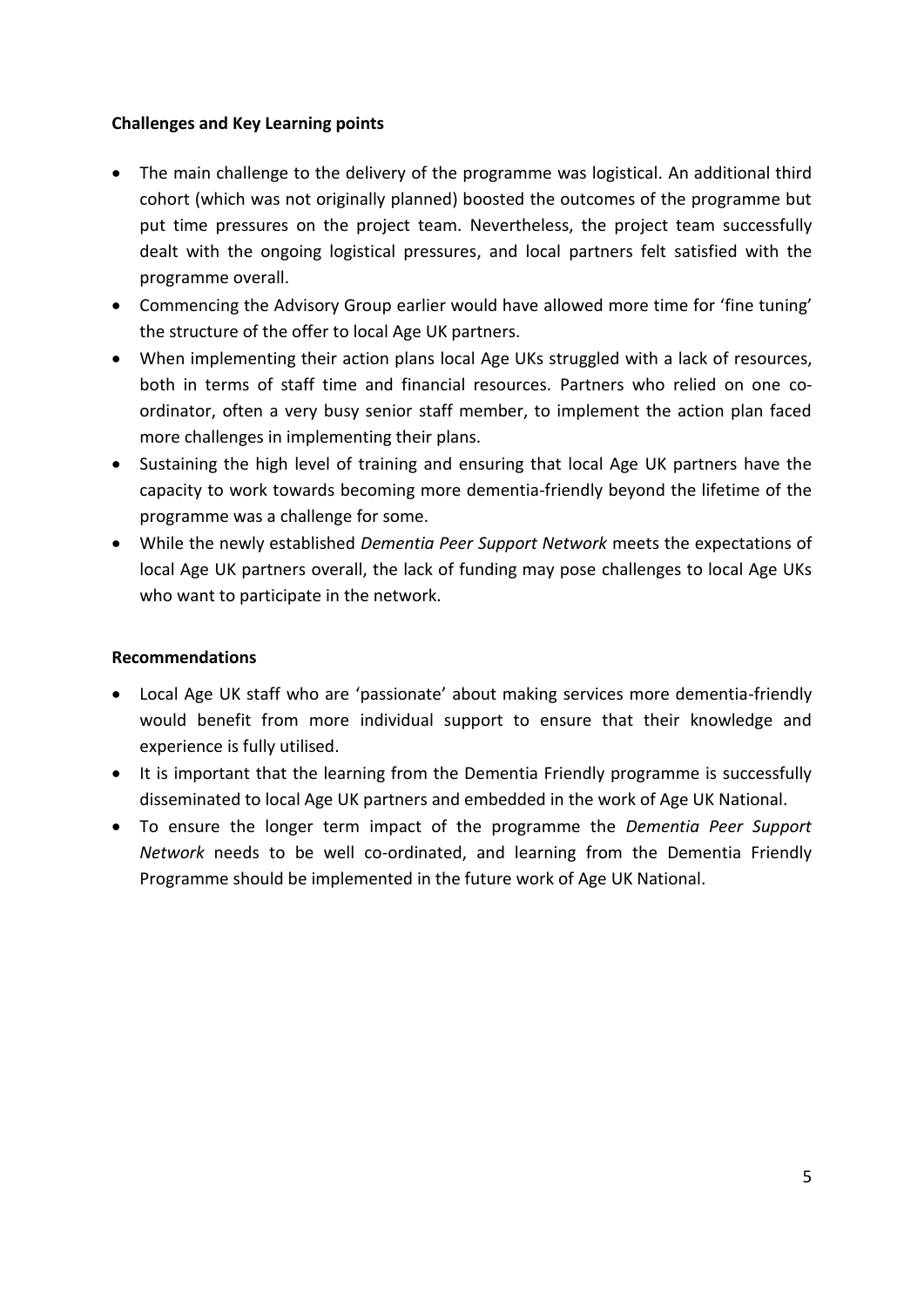## <span id="page-5-0"></span>**1. Introduction**

CIRCLE (Centre for International Research on Care, Labour and Equalities), University of Leeds was commissioned by Age UK to evaluate its **fit as a fiddle** portfolio 2013-15 (which includes three projects: *fit for the future*; Dementia Friendly; and Cascade Training) funded by the Big Lottery Well-being Programme.

The purpose of this report is to provide a detailed evaluation of Age UK's Dementia Friendly Programme. The Dementia Friendly Programme is a 'development project' of the **fit as a fiddle** 2013-2015 portfolio The programme builds on Age UK's experience of the '*Including People with Dementia – Shaping Generic Services project*' (pioneers cohort), as well as other projects developed by Age UK London (as part of the original **fit as a fiddle** programme 2007 - 2013).

#### *Aims & Objectives*

Three cohorts of local Age UK partners participated in the Dementia Friendly programme which, according to Age UK's original proposal to the Big Lottery Well-being programme, had four key interrelated aims:

- To support local Age UKs to examine and review ways in which they can shape their services to be more inclusive of people living with dementia.
- To enable more local Age UKs to become dementia friendly organisations.
- To develop the concept of dementia friendliness into well-being services.
- To enhance the quality of life for people with dementia and their carers.

An additional aim also emerged during the course of the programme:

• To raise the profile of local Age UK partners as service providers for people living with dementia.

#### *Structure of the report*

The remainder of the report is divided into eight main sections. Section 2 provides a summary of the methods used; Section 3 provides a brief description of the programme, and Section 4 looks at the programme's outputs and the changes, or impact, at the local level to determine whether the programme has met its stated aims. The report then looks at the experiences of local Age UK representatives, consultants and the Project Manager in Section 5, exploring what worked well and what worked less well in the delivery of the programme. Section 6 outlines some of the key challenges to the Dementia Friendly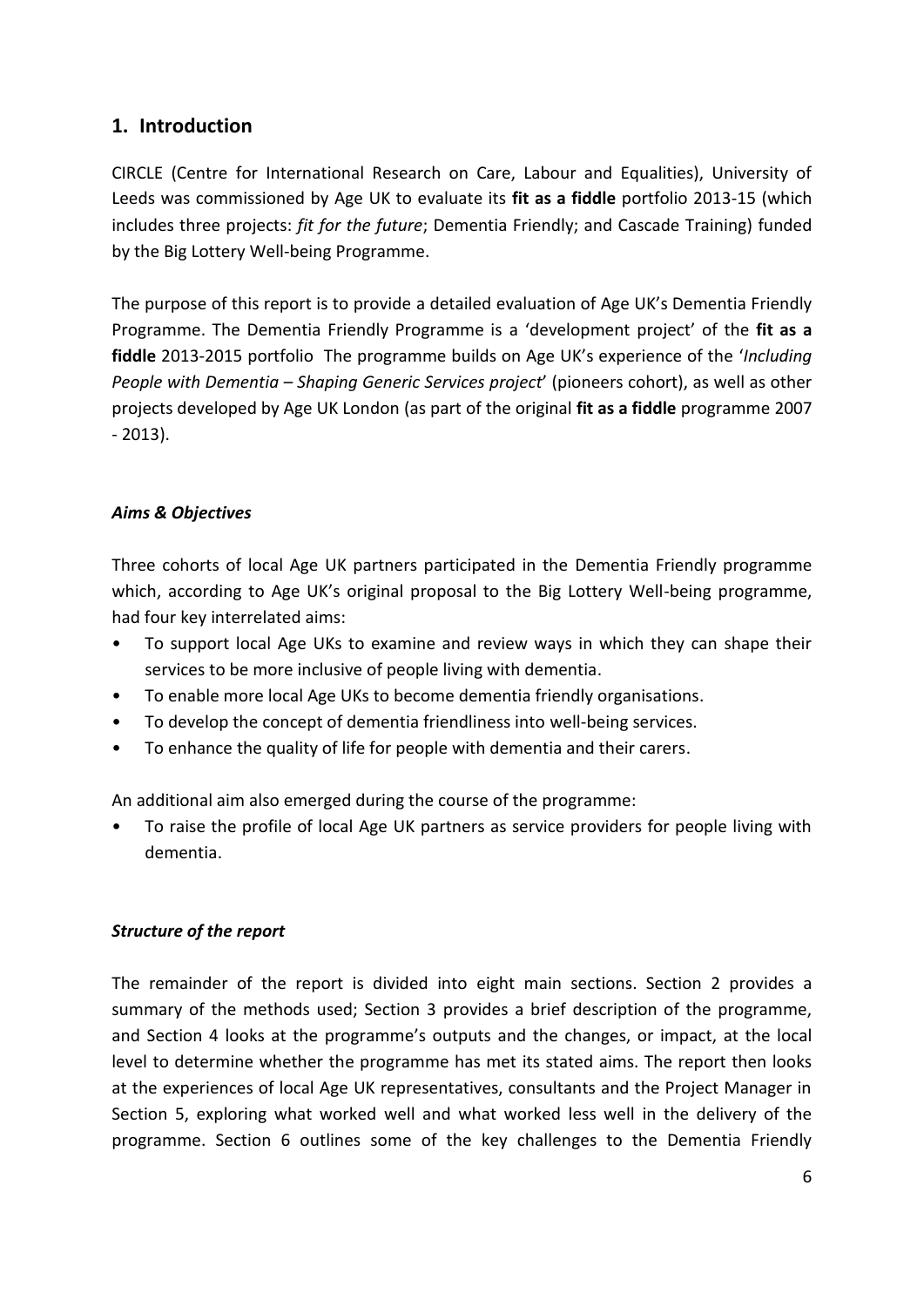programme at the local level. Section 7 focuses on the role of the Advisory Group and briefly discusses how the programme has influenced Age UK at the national level. Section 8 discusses the sustainability of programme, and the final section discusses the overall impact, challenges, and lessons learnt.

The Appendices contain detailed information: a list of all local Age UKs participating in the programme is included in Appendix 1; a list of actions and activities included in the action plans developed by local Age UKs is provided in Appendix 2; and Appendix 3 contains a detailed list of the expectations local Age UKs had before signing up for the programme.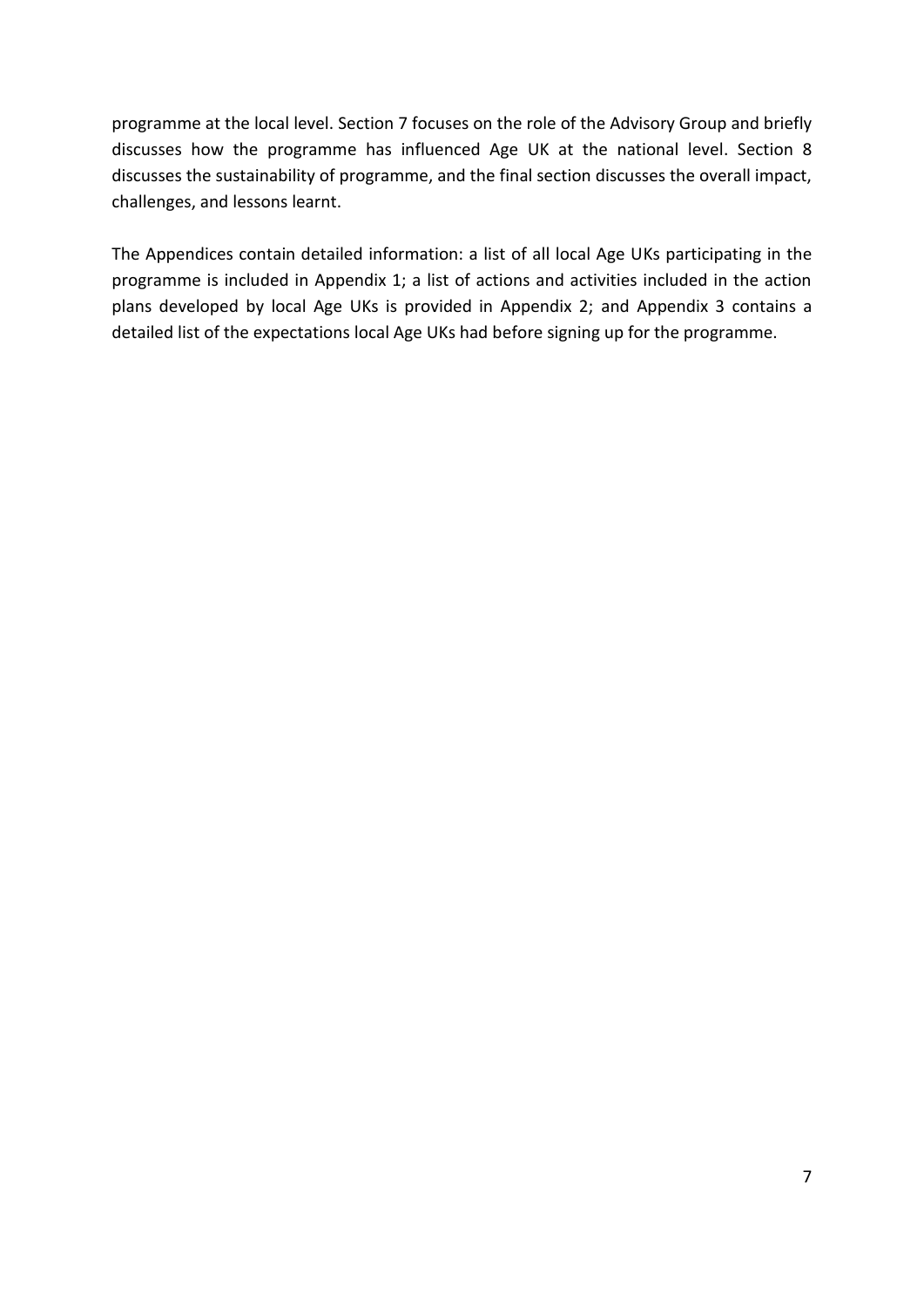## <span id="page-7-0"></span>**2. Methods**

The following research methods were deployed by the research team for the evaluation of the Dementia Friendly project:

- Interviews with representatives of eight local Age UKs from cohort one of the programme in Autumn 2014 and Spring 2015.
- Interviews with 14 local partners from cohorts two and three in Spring 2015.
- Telephone interviews in Autumn 2014 and again in Spring 2015 with: the three members of the Dementia Friendly Advisory Group who represent local Age UKs from the 'pioneer' cohort; the consultants from Dementia Adventure (DA) and Innovations in Dementia (IiD); and the Project Manager at Age UK National.
- Analysis of the expression of interest forms and the completed action plans .
- Analysis of workshop feedback forms.
- Analysis of a survey conducted by Age UK of all cohort members, through Survey Monkey (19 responses in total).
- Two site visits to observe how local Age UKs in Cohort three worked with the consultants.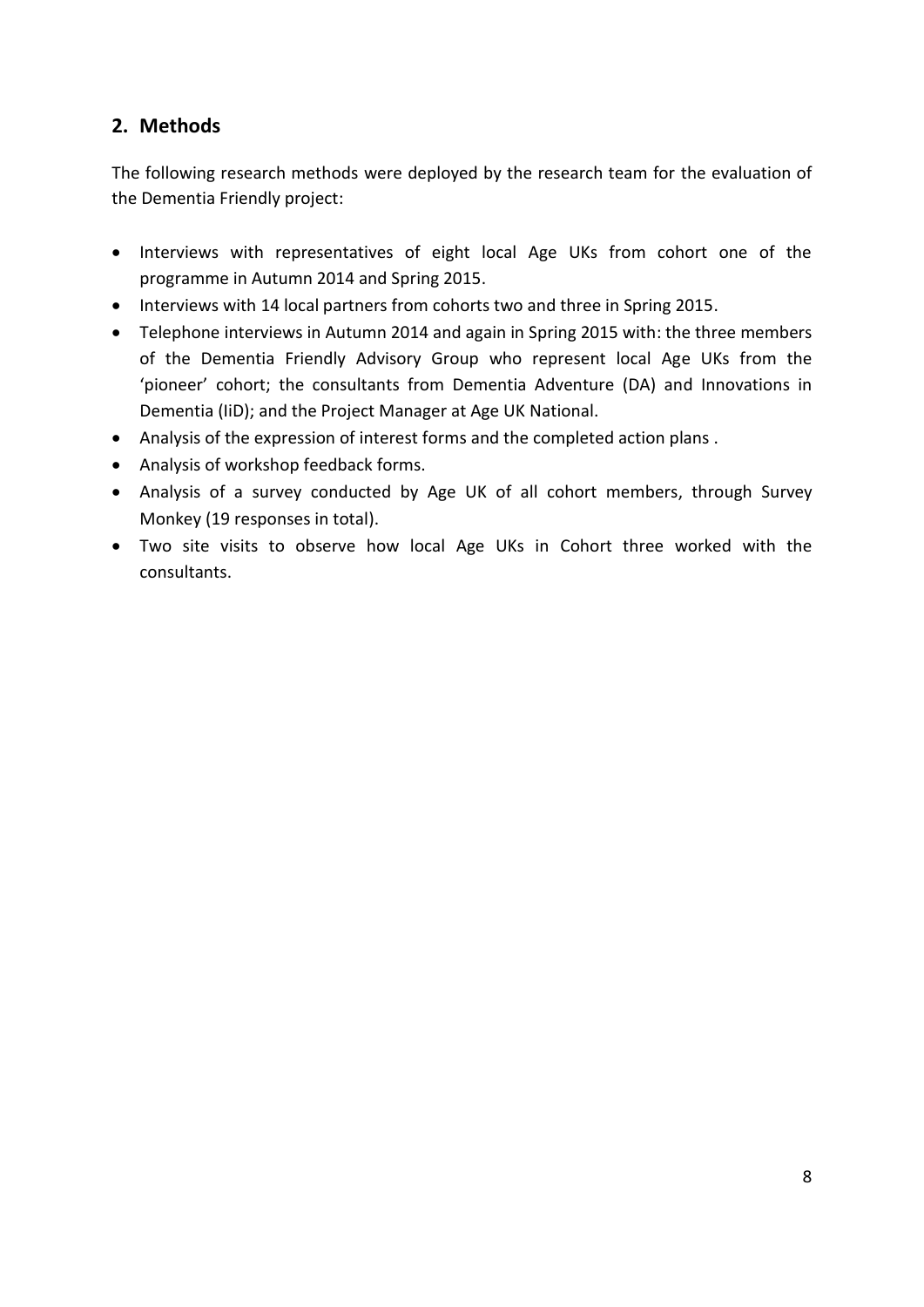## <span id="page-8-0"></span>**3. The Dementia Friendly programme**

The Dementia Friendly programme has utilised expert consultants from two organisations, both of which are Community Interest Companies (CIC). The first, Dementia Adventure, provides consultancy, training, and research to connect people living with dementia with nature and a sense of adventure. The second, Innovations in Dementia CIC, works nationally with people with dementia, partner organisations, and professionals with the aim of developing and testing projects that can enhance the lives of people with dementia. The two organisations worked with local Age UK partners in England, as part of this programme, to help them assess how dementia friendly their services are and to support them to shape their services to become more dementia friendly in the future. This included support to develop new services, including well-being services.

The support provided in the Dementia Friendly programme was organised in three cohorts, as previously mentioned. Cohort one incorporated 15 local Age UK partners, with the support days taking place November 2013 to June 2014. Cohorts two and three included 31 local partners receiving support July 2014 – March 2015 (a full list of participating partners is provided in Appendix 1).

The programme included three cohort meetings (in London), three days of consultancy support and a grant of £5,000 given to each local Age UK partner participating in the programme. In addition, all three cohorts were invited to attend four workshops: the first one, *'How to engage people with dementia',* took place in June 2014, and was followed by *'A review of dementia training programmes'* (December 2014) and *'How to audit home and office environments for people with dementia'* (March 2015). The final workshop *'Risky Business'* took place in May 2015. In an effort to start using online resources, a webinar entitled *'Being dementia friendly'* was organised in March 2015 and finally, an event launching the Dementia Peer Support Network (to be discussed in more detail in Section 7) was held in June 2015.

Cohort one was provided with consultancy support based on the methodology developed in the pilot project 'Including People with Dementia –Shaping Generic Services'. Innovations in Dementia (IiD), worked with seven local Age UK partners, and Dementia Adventure (DA), with eight<sup>1</sup>. Three support days were offered to the local Age UK partners by the consultants which included: an organisational audit of local Age UKs; an environmental audit of their premises; and work on an action plan.

-

<sup>&</sup>lt;sup>1</sup>Including People with Dementia – Shaping Generic Services, Project Report, available at [http://www.ageuk.org.uk/Documents/EN-GB/Including%20people%20with%20dementia\\_May%202014.pdf?dtrk=true](http://www.ageuk.org.uk/Documents/EN-GB/Including%20people%20with%20dementia_May%202014.pdf?dtrk=true)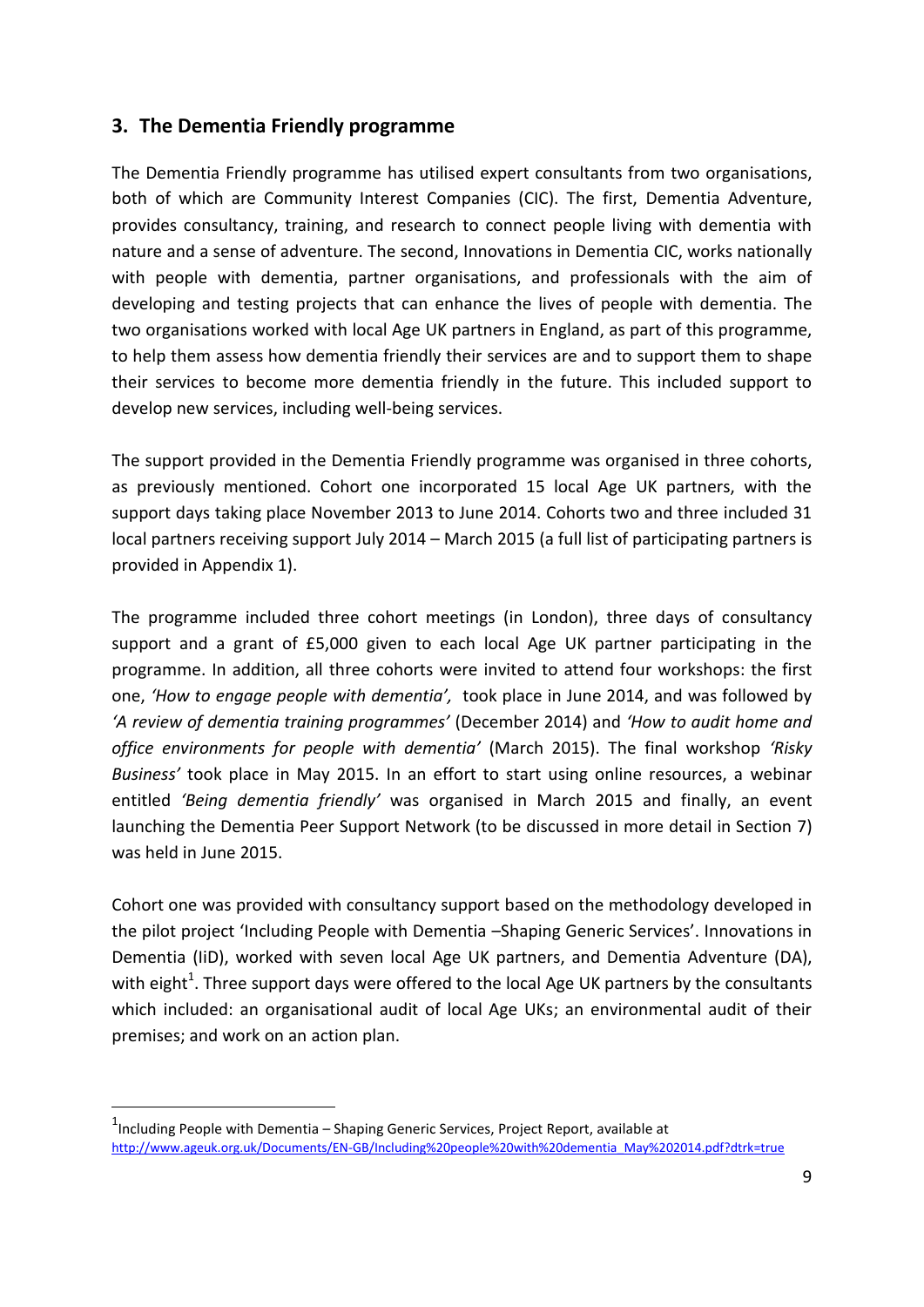Cohorts two and three followed a different model, with each participating organisation spending one day with a consultant from DA and another day with a consultant from IiD. The local Age UKs involved in Cohorts two and three could then choose which consultant organisation to spend the third support day with (if participants preferred they could seek support from both consultants but would need to fund the extra support day themselves). Working with cohort one, both consultants offered the same support, although they brought their different expertise to the work, while for cohorts two and three each consultancy offered different types of support. For Cohorts two and three, IiD continued to work with local Age UKs on 'auditing' the organisation and its services, using the fivedomain approach (discussed in more detail in Section 3), while DA concentrated on developing and/or creating services which include physical activities, especially outdoors.

#### **Summary**

- The Programme provided participating local Age UK partners with three days of consultancy support and funding of £5,000, to help shape existing and develop new dementia friendly services, based on an action plan.
- Cohort meetings and workshops were also organised where participating local Age UKs shared ideas and resources, and focused on a particular aspect of dementia friendly work.
- There were three cohorts altogether, the first cohort received support from either IiD or DA, the second and third cohorts (which ran concurrently) received initial support days from both consultants, and then chose one consultant to deliver the third support day.
- With cohorts two and three, IiD supported local Age UKs through 'auditing' the organisation and its services, while the support day with DA concentrated on developing and/or creating services which include outdoors activities for people living with dementia.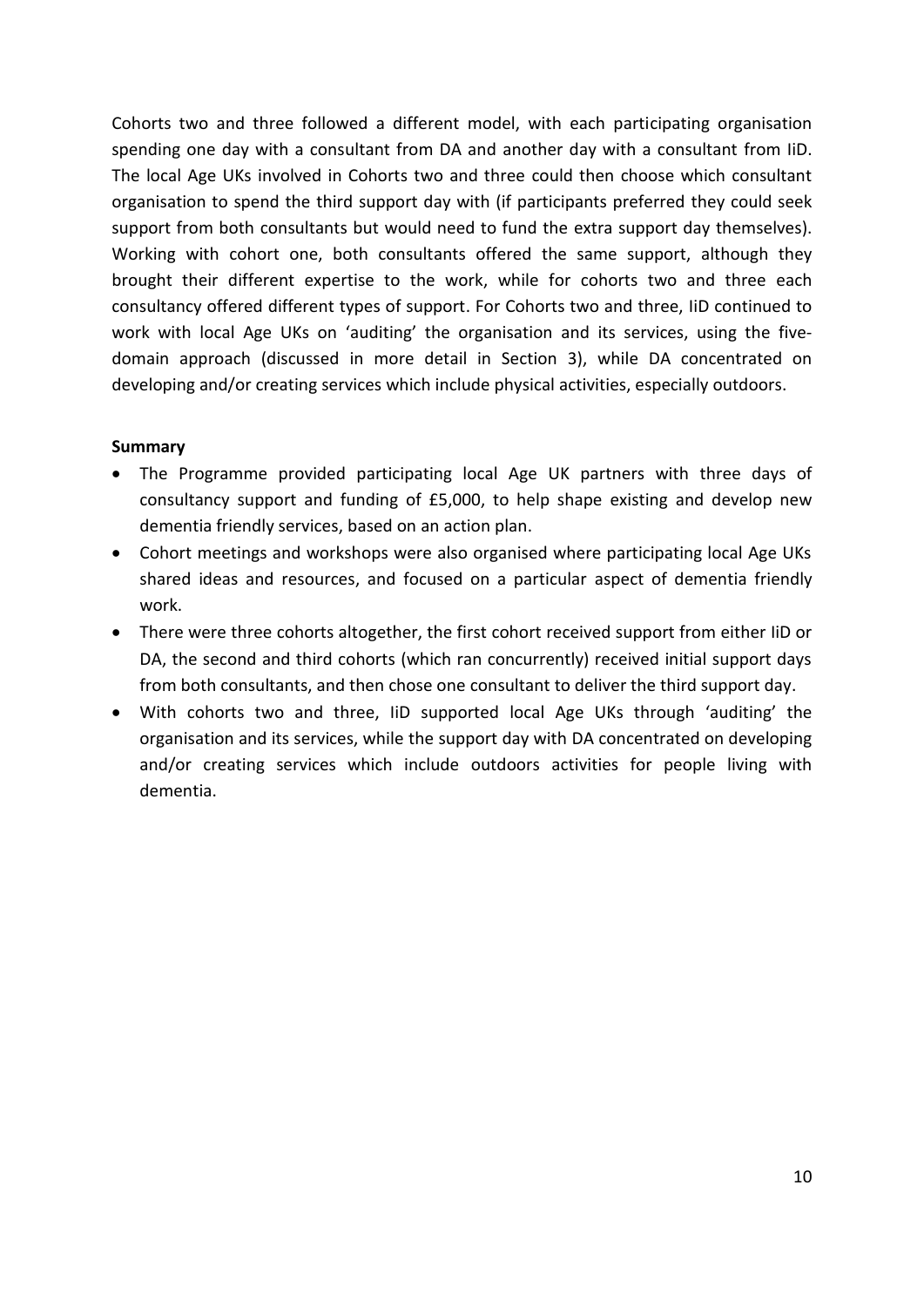## <span id="page-10-0"></span>**4. Programme Outcomes and Impact**

As explained in Section 1, the Dementia Friendly programme had four initial key aims, with a fifth that developed during the programme's implementation: to support local Age UKs to examine and review ways in which they can shape their services to be more inclusive of people living with dementia; to enable more local Age UKs to become dementia friendly organisations; to develop the concept of dementia friendliness into well-being services; and to enhance the quality of life for people with dementia and their carers; to raise the profile of local Age UK partners as service providers for people living with dementia.

The following section explores each of these aims in turn, considering the extent to which each has been met. The findings presented here are based on the following data sources: interviews with local Age UK representatives from all three cohorts; analysis of their action plans; and interviews with members of the project team.

## *a. To support local Age UKs to examine and review ways in which they can shape their services to be more inclusive of people living with dementia*

Participating Age UK partners worked closely with the consultants to review how inclusive their generic services were, focussing on the five 'domains' that previous work by IiD identified as being the most relevant for inclusive organisations. The five domains are: the voice of people with dementia; the place; the people; networks; and resources.

Local Age UKs felt they had benefitted from this kind of external support in reviewing their activities:

*'If you are involved in the services it is hard to have a dispassionate look, so it's always a good thing to have someone from outside to see if there is anything we have missed.'*

The local Age UK interviewees highlighted the 'instant' benefits of looking at the 'place', that is the buildings which prospective clients are likely to first enter and the printed materials that are distributed to them. At a more general level, all interviewees reported learning something new from the organisational audit, with many finding it a useful reflective tool. Many also reported developing an increased understanding of the needs of service users with early stage dementia, which is essential for shaping mainstream services to become more inclusive. Finally, many interviewees reported an increased confidence in the value of their work and an enhanced appreciation of the *'unique position'* of their organisation to deliver inclusive services for people with dementia, without a requirement to develop specialist provision.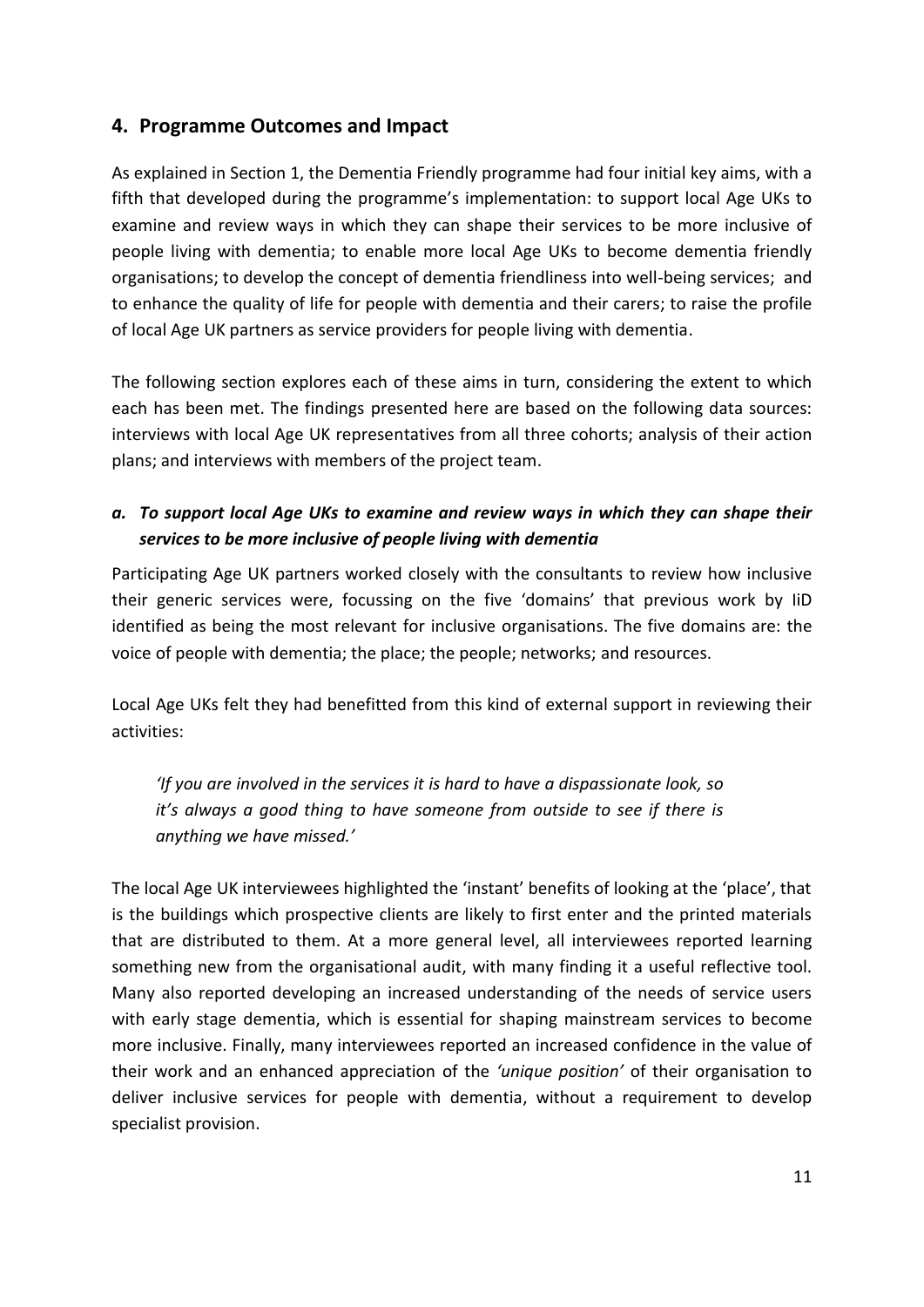Follow-up interviews with participants in cohort one suggested that the support days helped local partners in creating a framework for longer term independent work. Having an expert personally visiting local Age UKs was highly appreciated, even several months after the actual visit, and interviewees felt this was a very efficient way of providing support:

'*That was the highlight for me, to get a site visit from someone who knows what they are talking about.'*

Local Age UKs from cohort one appeared to carry out environmental audits independently later, successfully using the tools and the guidance they had received from the consultants. The issue of environmental audits brings us to the difference in consultancy support between cohorts one and later cohorts. In cohort one, all our interviewees reported carrying out an environmental audit with the consultant, while in cohorts two and three only those local partners who worked with IiD on the third support day had time for this. While all local Age UKs in cohorts two and three were given a tool and attended a one-day workshop which was dedicated to environmental audits, interviews with cohort one suggested that the tools alone were not as powerful as conducting an audit with an expert.

Three local Age UK partners from the first cohort emphasised that they had learnt a great deal by observing the consultants in the environmental audits:

*'It was very good to be able to see [the consultant] … and for us to learn from that.'*

Cohort meetings and workshops also supported local Age UKs in reviewing and developing their services. Around half of those interviewed from all three cohorts reported that the cohort meetings helped them gain new information, including that on best practices. In one example, a local Age UK was planning to develop a home audit service for people with dementia, having got the idea from another participant at a cohort meeting. Some follow-up interviews with Age UKs in cohort one also highlighted that cohort meetings had been important for participants, and former peers continued to be seen as a potential source for shared learning:

*'We have their contact details and can call on them if we have a question or encounter a problem.'*

In addition to working with local Age UK partners directly, the consultants have created and gathered a variety of resources to further support participants in reviewing and shaping their services, including training materials. These resources have been shared with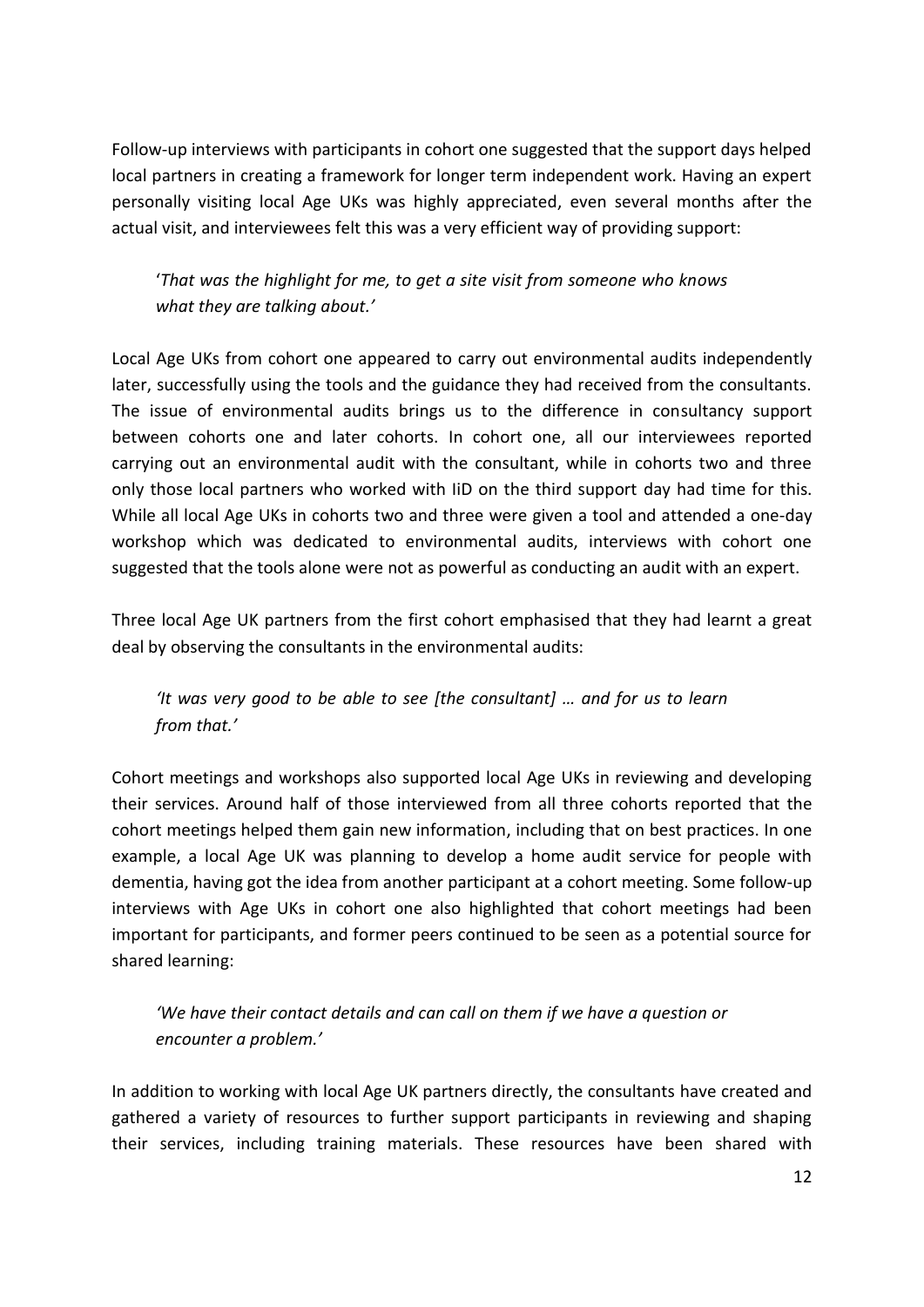participants during support days and at cohort meetings and workshops, and are now also available in the public area of the Age UK website. An interviewee from cohort one has found the resources very useful both in the short and the long term:

'*All of the resources … are excellent. I use them to this day, I refer other people to them, they have been my lifeline.'*

The Age UK project team have reported that local Age UK partners from the pioneer cohort are increasingly producing such resources themselves.

## *b. To enable local Age UKs to become more dementia-friendly organisations*

In this section we consider the extent to which local Age UK partners have become more dementia-friendly, and explore how this has been achieved. We look at the planned and reported changes in services, using the action plans<sup>2</sup> and interviews with local partners as sources of data.

Local Age UK partners were required to develop action plans with the support of the consultants. Although the individual plans varied a great deal, depending on local circumstances, many referred directly to the five 'domains' that IiD had previously identified as being the most relevant to inclusive organisations<sup>3</sup>. Most local Age UK interviewees indicated that they felt they 'owned' their action plan and it enabled them to continue to work independently:

*'The action plan is quite useful and gives me something to work with. It allows us to make changes; it gives you the ability to implement changes.'*

Action plans were created in close co-operation with the consultants and all the plans made reference to the work of the consultants, which indicates that they continued to be an important source of support and information beyond the three support days. In cohorts two and three, the local Age UK partners were more likely to ask for consultancy support for the action plans for their third support day. One local Age UK representative reported that some actions points had been included in their action plan as a result of information sharing

[http://www.ageuk.org.uk/Documents/EN-](http://www.ageuk.org.uk/Documents/EN-GB/Including%20people%20with%20dementia_May%202014.pdf?dtrk=true)

-

 $^{2}$ At the time of fieldwork only one Age UK partner in cohorts two and three had completed their action plans, thus the interviews with later cohorts did not cover the action plans in great detail. The research team received the action plans later and the information from the plans has been used in this report.

<sup>&</sup>lt;sup>3</sup> Including People with Dementia – Shaping Generic Services, Project report by Steve Milton, Innovations in Dementia (CIC), available at

[GB/Including%20people%20with%20dementia\\_May%202014.pdf?dtrk=true](http://www.ageuk.org.uk/Documents/EN-GB/Including%20people%20with%20dementia_May%202014.pdf?dtrk=true)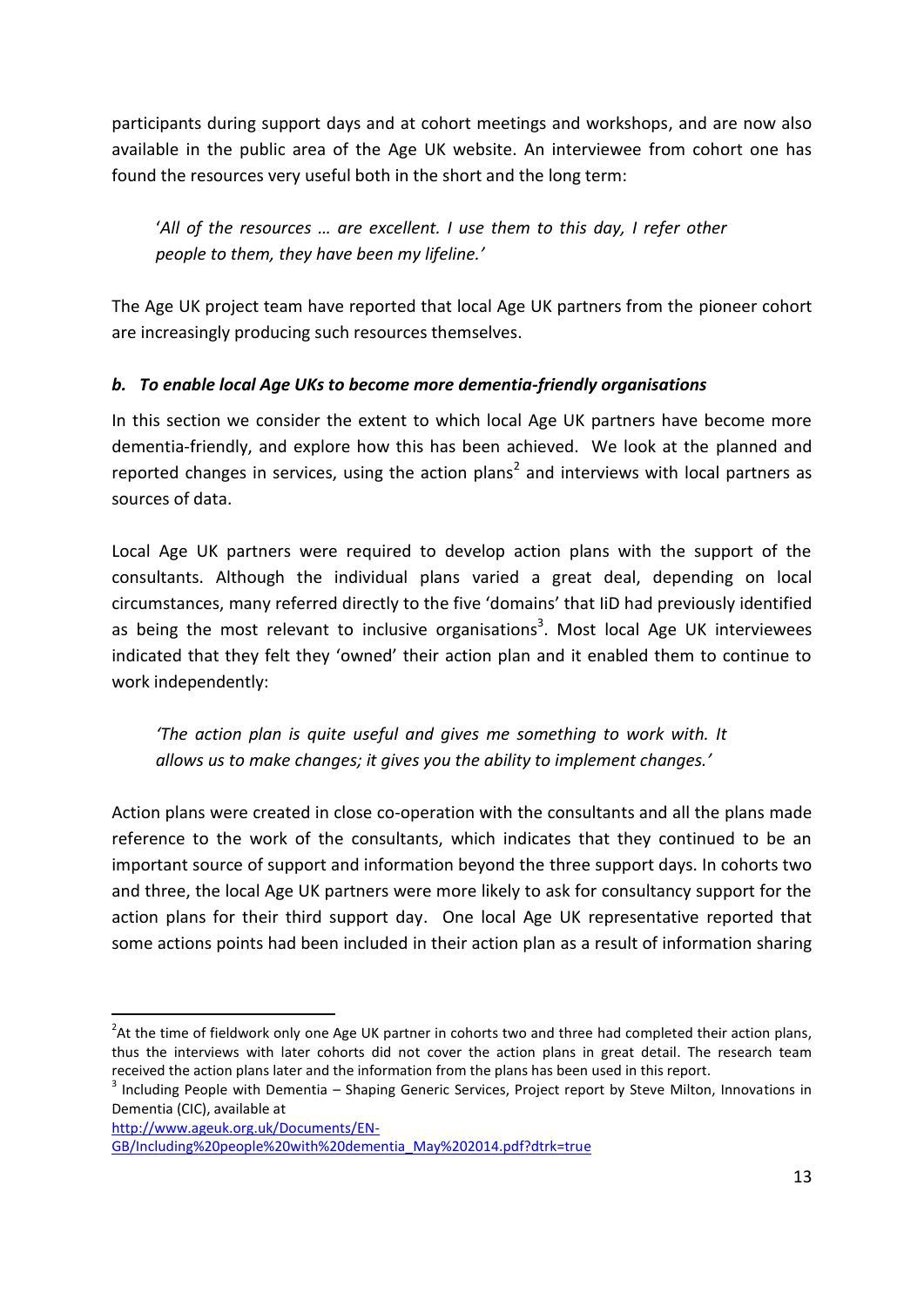with peers at the cohort meetings, and another reported that knowledge gained in the local Dementia Action Alliance had helped shape their action plan.

One local Age UK partner, in cohort three, reported that the organisation had not had the time to put an action plan in writing, but were nevertheless making changes:

*'We don't have a formal written plan; we have been auditing our spaces and have developed case studies with support from [the consultant]. I appreciate this more than a written action plan, as … we are all very busy…so it's useful that we could make the plan loose. I didn't want to be left with a big written action plan that ends up in a drawer.'*

In contrast, follow-up interviews with local Age UK partners in cohort one suggest that the action plans were useful in the long-term, as most of them reported using their plans successfully and indeed, in a flexible way. Only one interviewee from cohort one reported that their original action plan was *'too ambitious'* and they had modified it to be '*more realistic'* and to better reflect their resources (the implementation of cohort one action plans will be discussed later in more detail). The action plans seemed to evolve over time. Participants reported that parts of their action plan *'haven't been progressed*', while new items had been added or the scope of certain planned actions had been broadened. One local Age UK partner, for example, had opened up more specialist dementia training to volunteers but as the interviewee explained *'this was not part of the action plan, but it has come up.'*

Two local partners stated that they had found the action plans particularly useful, not only as a road map for implementing changes within their own organisation but also as a tool to be used in local dementia networks:

*'We use the plan in executive meetings and in conversations before a Dementia Action Alliance meeting. … We are also using it in discussions with the council [about becoming a dementia-friendly city]. The plan has been used as a basis for bigger things, really.'*

Another important area to explore around the action plans is that of the organisational arrangements for overseeing their implementation and review. Based on interviews with Age UK partners in cohort one, we have found that these processes varied a great deal, according to the circumstances of local partners. In some smaller organisations overseeing the implementation and reviewing the action plan was the responsibility of only one staff member, such as the Chief Executive Officer or the 'dementia lead', in consultation with a board member / trustee. In the larger Age UK partner organisations it was a common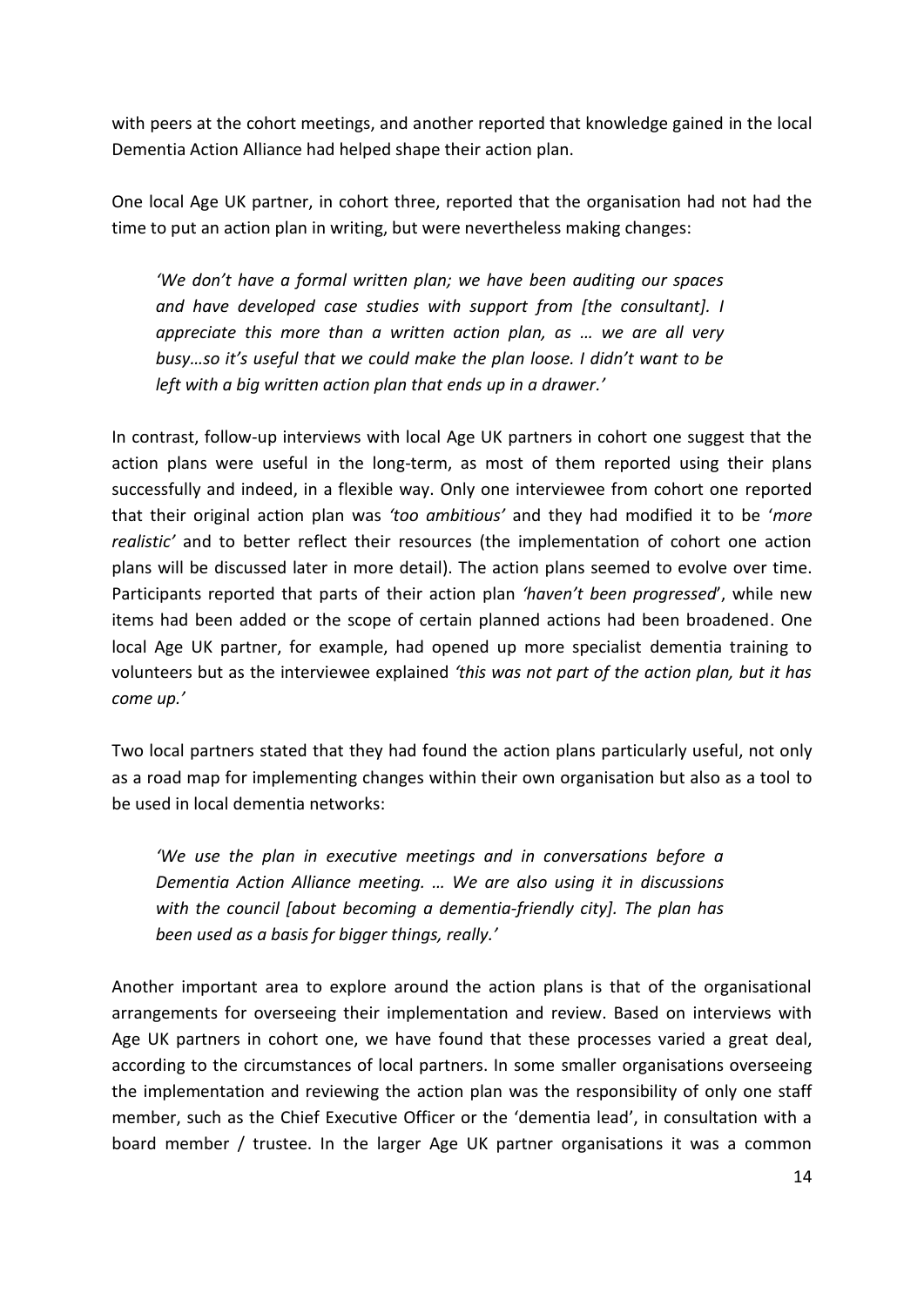arrangement for one more senior staff member to share the task of co-ordinating the implementation of the plan, as the following quote illustrates:

*'Three people are involved in carrying out the action plan: the services manager, the dementia advisor and the befriending coordinator. I tend to follow up on action points with colleagues.'*

Methods for monitoring the implementation of the action plans again vary from organisation to organisation, ranging from informal chats and '*keeping things in mind'* to more formal arrangements. A common method is that the lead contact from the local Age UK reports the developments to their line manager, as part of their regular supervision.

#### *c. Changes to generic services*

Here we review changes related to generic services, structuring the discussion around some of the key issues in the five domain approach. A list of actions, based on our analysis of action plans, can be found in Appendix 2. The interviews conducted with local Age UK partners at the time or soon after their participation in the programme ended indicated that some local Age UK partners had started to implement their action plans immediately after the support days. Although a few interviewees in cohorts two and three reported that it was *'early days'* when asked to discuss how their organisations were transforming, all were working toward changing at least in some of the five 'domains'.

#### *'The place'*

Local Age UK representatives interviewed for this evaluation mentioned that looking at the environment where services are offered and the printed materials distributed to clients was a highly relevant and useful part of the support. In cohorts two and three actions which involved auditing  $\ell$  changing the physical environment were prompted by the IiD support day(s). The aim was to make the local Age UK premises more accessible to people with dementia, particularly through re-designing signage, re-arranging furniture and making cosmetic changes, with one organisation stating they had employed staff and/or volunteers to ensure the guidelines were followed. A few interviewees mentioned that they were looking to train staff to carry out future building and home audits. Most interviewees had changed or were in the process of revamping information materials according to the dementia-friendly guidelines. Many participants in cohort one had implemented changes to the content and design of information materials. The following quote, from one local Age UK partner refers to quite radical change to information materials:

*'Instead of putting the information about all our new services on one leaflet, we have designed four postcards – one for each new service. Just a*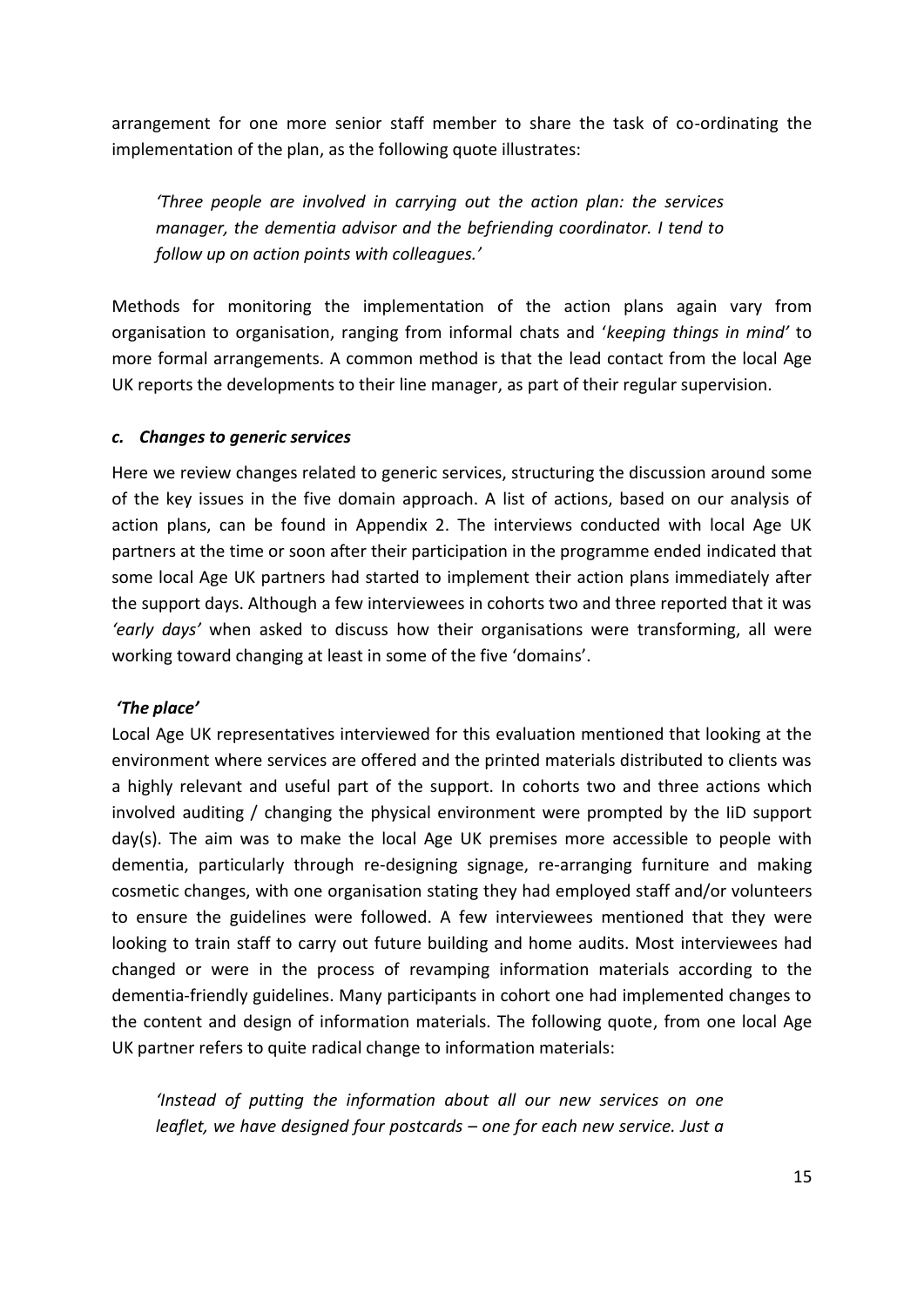*few bullets, this is what we do, this how you can access it and if you want more information, call this number.'*

Some of the newly designed materials will only be printed and distributed when all copies of the old versions have been used.

#### *'The people'*

Both consultants emphasised, when they were interviewed, that the most important aspect of making local Age UK partners more dementia-friendly is 'the people': staff and volunteers who meet clients, some of whom have dementia. The Dementia Friendly programme was designed to shape the attitudes and behaviour of 'the people' through the consultants sharing information about dementia and the needs of people with dementia (during support days, cohort meetings and workshops) and by them recommending suitable training tools and/or providing training about dementia. Some local Age UK representatives mentioned that they, personally and their colleagues, had become familiar with up to date information about dementia during the programme, and for some of them this meant 'unlearning' previous knowledge.

Most interviewees from all three cohorts saw dementia awareness among staff and volunteers as an important condition of long-term change, stating that volunteers and staff at all levels had to be *'on board'* (for cohorts two and three IiD support days had been particularly useful). At the time of the first interviews most local Age UK partners had arranged or were arranging dementia-friendly awareness training for all staff and volunteers, with some staff becoming 'dementia champions', who could then deliver future training themselves in-house. Some organisations changed the training courses that they offered to concentrate on general awareness raising, rather than on specialist information about dementia more suitable for healthcare settings, as one participant explained:

*'We changed the content and title of the dementia training course that we deliver. It was called 'dealing with dementia', it is now called 'dementia awareness', which all staff are now encouraged to attend.'*

Many interviewees reported an increased level of confidence amongst staff and volunteers as a result of attending consultancy days or workshops and subsequent training. One interviewee, indeed, stated that volunteers in frontline services were *now 'more comfortable helping people with dementia and not trying to place them in day care*.' Another felt that staff and volunteers had moved away from the mind-set that people with dementia were not suited to mainstream services, making them more aware of what they could offer. A local Age UK representative from cohorts two and three commented that the DA support had made her realise how important spending time outdoors was to the well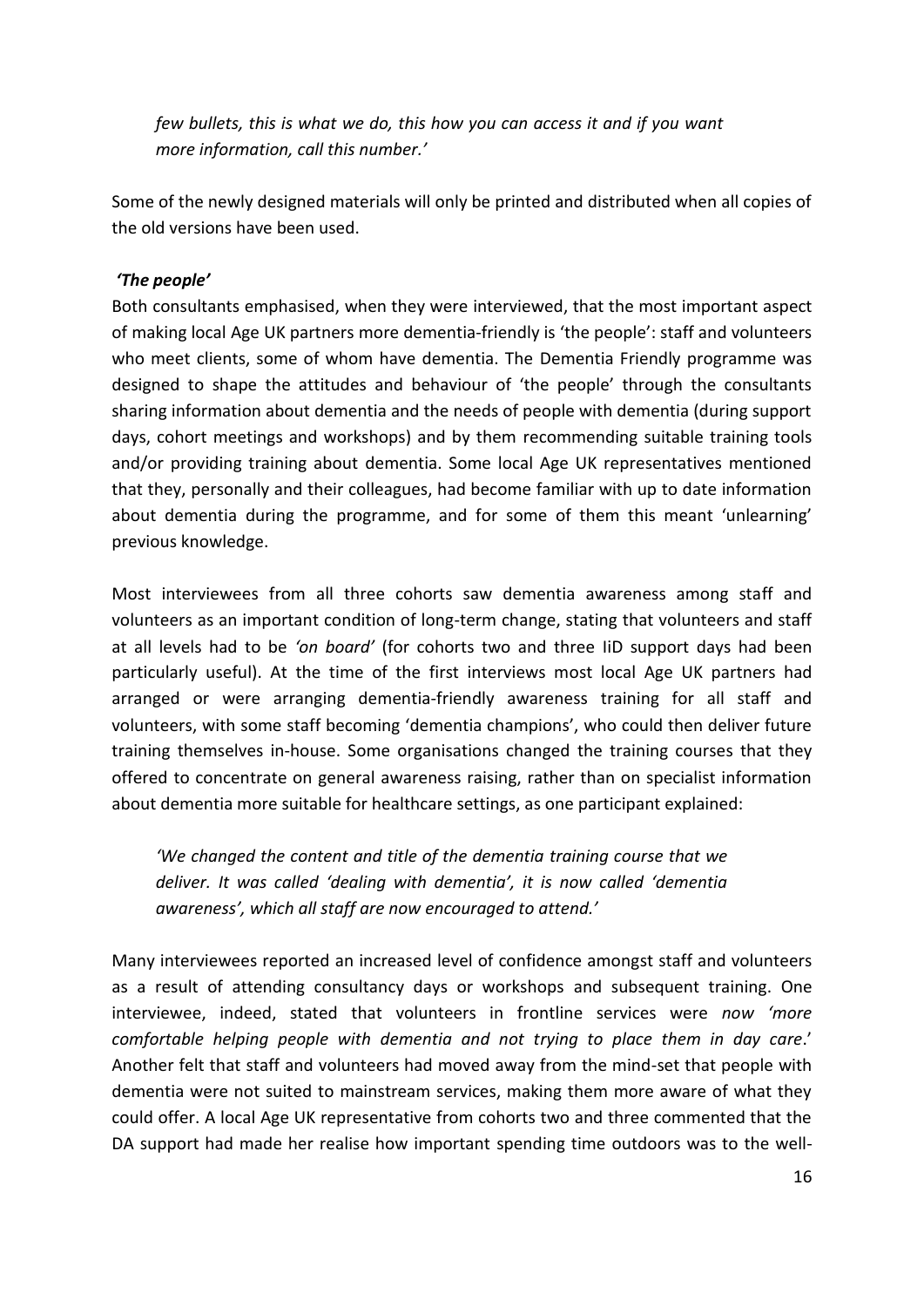being of a person with dementia. Some interviewees also mentioned that they were taking steps to shape the attitudes of clients, as the following quote from cohort one illustrates:

*'If you have an existing group … and you want to make the group more inclusive, you have to start with the existing participants. They have to welcome the newcomers who may have dementia.'*

Further, long term change in delivering services can also be expected as many local Age UK partners felt they had successfully adopted a new approach to working with people with dementia and thus to designing and delivering more inclusive services:

*'Now that we've got into the right mindset, [being dementia friendly] is more of a forethought and not an afterthought.'*

Examples for more inclusive services included the provision of lunch clubs, and music and singing sessions. The interviews revealed some of the tangible changes to their current generic services, such as offering reminders (activity time and dates) to service users living with dementia and including activities which provide a change of pace in group sessions, if the facilitator notices, for example, that participants with dementia are becoming 'restless'.

Encouraging local Age UK partners to think about potential service users with dementia has led to unexpected outcomes. For example when the inclusion of people with dementia into a new service was considered, one local Age UK in cohort one decided not to offer the service to those with more advanced dementia:

*'We have started a befriending service and we decided we will not offer it to people with more advanced dementia, because our volunteers are not trained. It wasn't a positive outcome, but it shows our awareness of dementia. We refer these people to specialist service providers.'*

Whilst the programme does not formally suggest adopting any particular approach with regard to how those with dementia should benefit, many delivery partners reported that services were geared toward older people in 'earlier stages' of dementia. Issues relating to how a person with dementia is conceptualised is returned to in Section 9.

#### *d. To develop the concept of dementia friendliness into well-being services*

When applying for funding from the Big Lottery Fund's Well-being Programme, Age UK stated that the Dementia Friendly project aimed to embed the knowledge about the link between increased physical activity and the well-being of people with dementia. However, after the first cohort had completed the support days, an interview with Age UK National's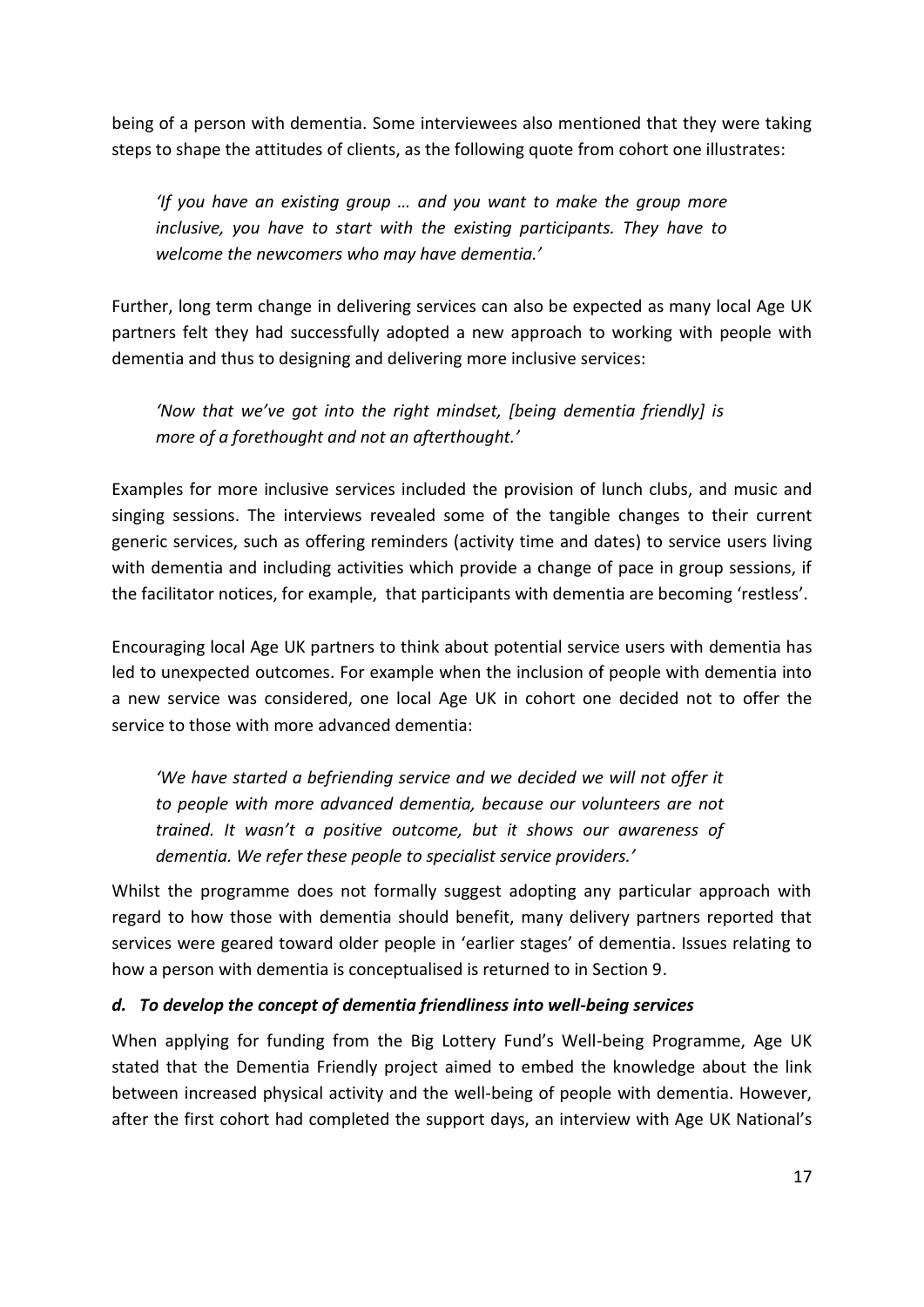project team revealed a concern about how successful the programme was at encouraging local Age UK partners to focus on the link between physical activity and dementia when shaping their services. Although many interviewees in cohort one were looking at making their well-being services more inclusive and / or developing new activities, the national project team hoped that if all participant organisations in later cohorts had a support day with Dementia Awareness, the 'physical activity' and 'outdoors' aspect would come through stronger.

Of those interviewed in cohorts two and three, around half had created such activities, with dementia walks and sensory gardens being the most popular. Some reported that the support days with DA had enabled them to focus on what people with dementia *can* do and take a more *'adventurous approach'* rather than how to provide sufficient care, with a few referring to DA's *'positive risk taking'* or *'risk versus benefits* approach as contributing to a culture change in the way their organisation approached well-being services. As this element of the programme is of key importance and the offer of support days has been changed to achieve better outcomes, we provide some more extensive quotes from interviews with local Age UKs:

*'We used to have a risk averse attitude to delivering services, but we are now looking at making sure we are not closing down opportunities for people with dementia...the team have made commitments to take forward gardening activities, organising a summer day out, walks, and looking to develop 'men in sheds', working with a local dementia association.'*

Another partner reported that after initially believing that the DA support would not be particularly useful for them, it turned out to be very much so, and they are now developing dementia walks:

*'We weren't looking to expand activities, but [the DA support] changed the mind of the organisation. We used to keep people in secure rooms, delivering services in buildings, apart from the garden, we hadn't recognised to opportunity to get people safely into [outdoor] spaces.'*

Local Age UKs reported that they were now inviting people with dementia to balance and stability classes and COPD exercise groups. New activities included developing *'men in sheds'* for older men with dementia, walking football, walking cricket, a sports day and organising days out, such as trips to the seaside:

*'Having that bit of extra knowledge and training…, we took some residents to the seaside to have fish and chips. One lady started crying, as*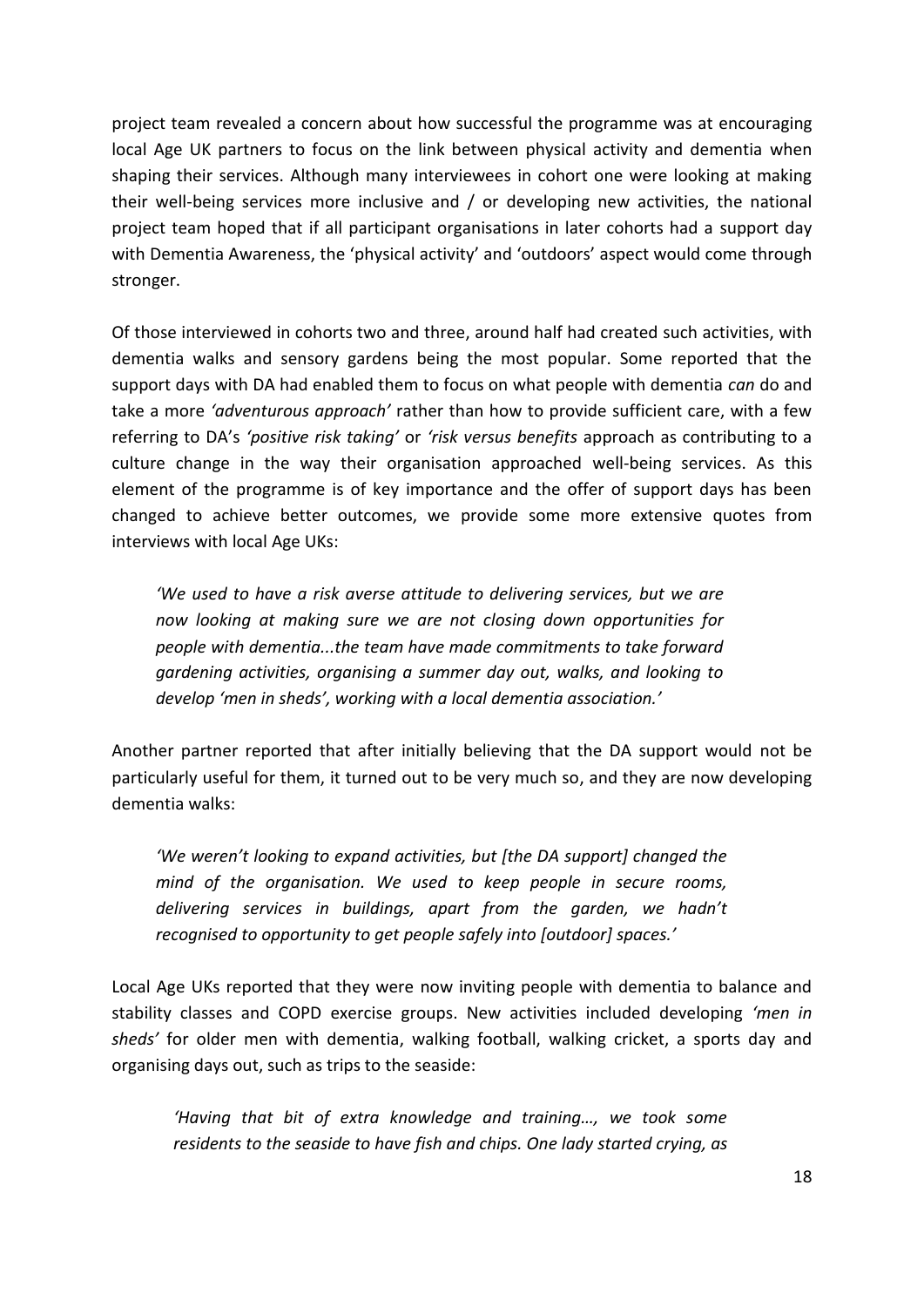*she hadn't done anything like this for so long and had been stuck within four walls. So the training, it inspired us to do something a bit different.'*

However, some local Age UKs in cohorts two and three, while finding the support day with DA *'inspiring',* felt that the offer did not fit with the strategic aims of their organisation, and another felt that the activities suggested by DA were somewhat 'idealistic' and were not a priority for their organisation.

### *e. To enhance the quality of life for people with dementia and their carers*

While the research team could not directly assess the programme's effect on the lives of people with dementia or their carers, the evaluation has shown that the activities of the programme are guided by a clear focus on enhancing the quality of life for people with dementia. The methods and resources used by the consultants are all based on the principle that the *voices of people with dementia* should be at the centre of making services more inclusive. The action plans and the interviews with local Age UK partners have confirmed that this principle had been adopted, and as the following quote from a local Age UK partner shows, all clients are likely to benefit from it:

*'We are now doing much more consultation with service users, which we didn't do before, asking them what they think. It's a really good thing to do.'*

A local Age UK partner from cohort one reported using dementia-friendly methods in these consultations with service users. An interviewee (from cohorts two and three) who worked with people with advanced stages of dementia felt the support had changed how they approached working with this client group:

*'I now focus more on improving the person's quality of life rather than focusing on the incontinence. People with dementia have high rates of depression…, so I'm trying to help improve mood by doing things they want to do. I did not previously look at it from this perspective.'*

Another interviewee suggested that their attitude toward people with dementia who approached services with a carer had now changed:

*'When advising someone with dementia, if a family member or carer is with them, we are clear on who our client is, who is asking for advice. If it is the person with dementia that person is our client and the other person is in a supportive role.'*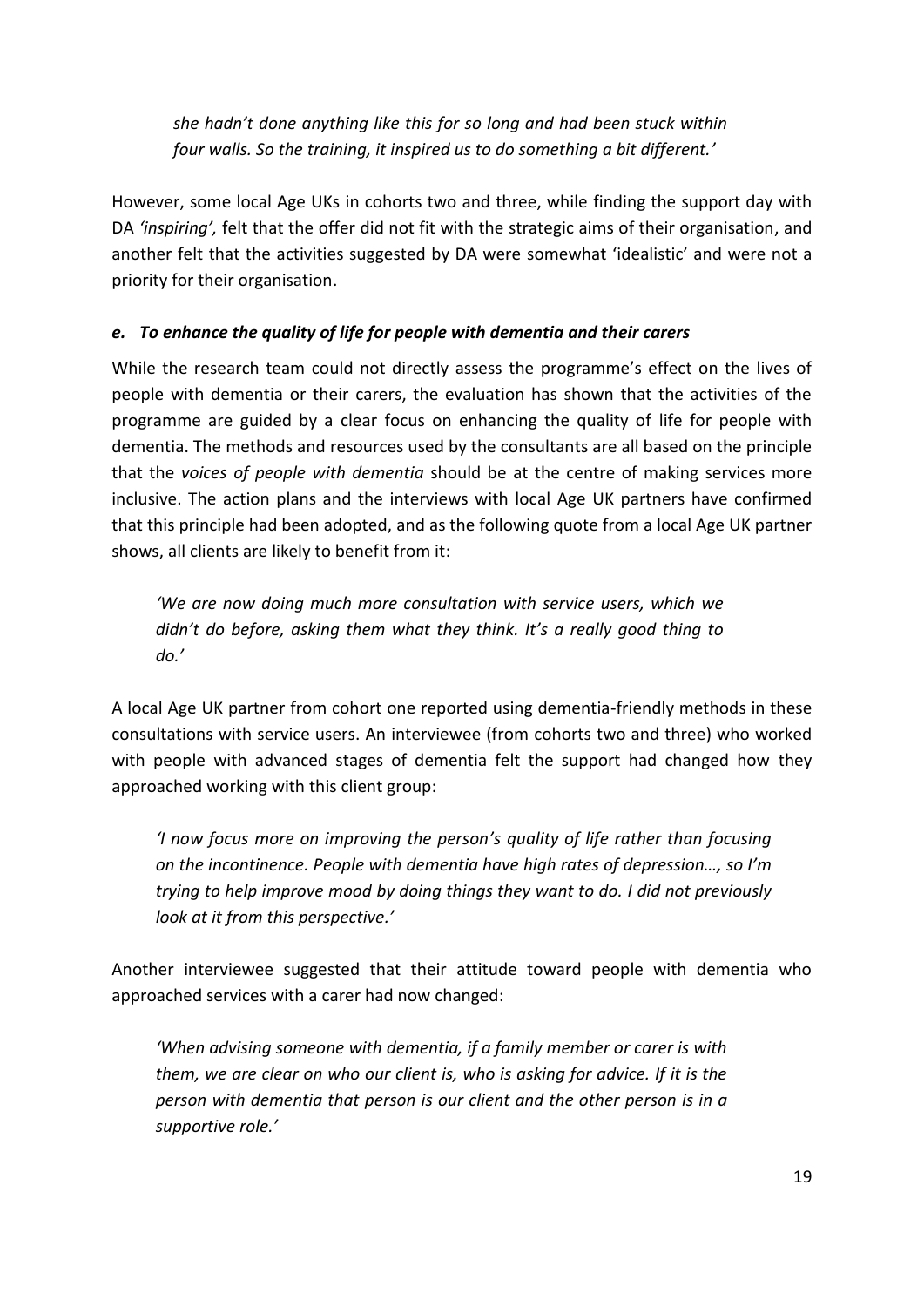Most local Age UK partners felt that the programme had increased the confidence of staff and volunteers, resulting in better quality service delivery:

*'Staff are braver about delivering sessions to people with dementia, they now feel more confident and try to make sessions more fun and engaging, they wouldn't have been as confident without the training.'*

The programme's focus on carers appears to be less clear. Carers were mentioned only in some of the action plans and interviews despite being included in the aims of original proposal. The reasons for this are likely to be complex: firstly, the programme's main focus was on people with early stage dementia, as a group who can benefit most from inclusive services. These people are less likely to need care and be accompanied by a carer. Secondly, the focus on the voices and the needs of the people with dementia has meant a shift away from the earlier and perhaps more established thinking about dementia which focussed on the voice of carers and the difficulties they face.

#### *Working with local strategic partners and the wider community*

The action plans and interviews showed that local Age UK partners have concentrated on utilising their local networks to disseminate the learning from the programme. This included a variety of actions, from very simple ones, such as sharing the results of the environmental audit with the management of a rented venue, so everyone using the rooms can benefit from the changes, to more substantial co-operation with other local stakeholders. Many local partners have joined Dementia Action Alliances following the support days, and have got involved with their local Alzheimer's Society and with other Third Sector partners to use the knowledge gained through the programme and exert influence in the wider community.

Some local Age UKs in cohort one have reported that they are now commissioned by local authorities to provide adult social care services (home care, home from hospital, social prescribing) and are involved in local projects designed to promote the integration of health and social care services. An example of this is the *Care Navigator* pilot projects where local Age UKs are planning their work using the learning from the Dementia Friendly programme when training new staff and focus on keeping the needs of those with dementia in mind. One cohort one Age UK partner organisation is part of a local consortium developing a major new project to reduce loneliness and social isolation among older people and has taken on the role of providing dementia awareness training to other organisations in the partnership.

Some interviewees told the research team that after the support days and subsequent training, staff and volunteers felt better able to communicate with their own family and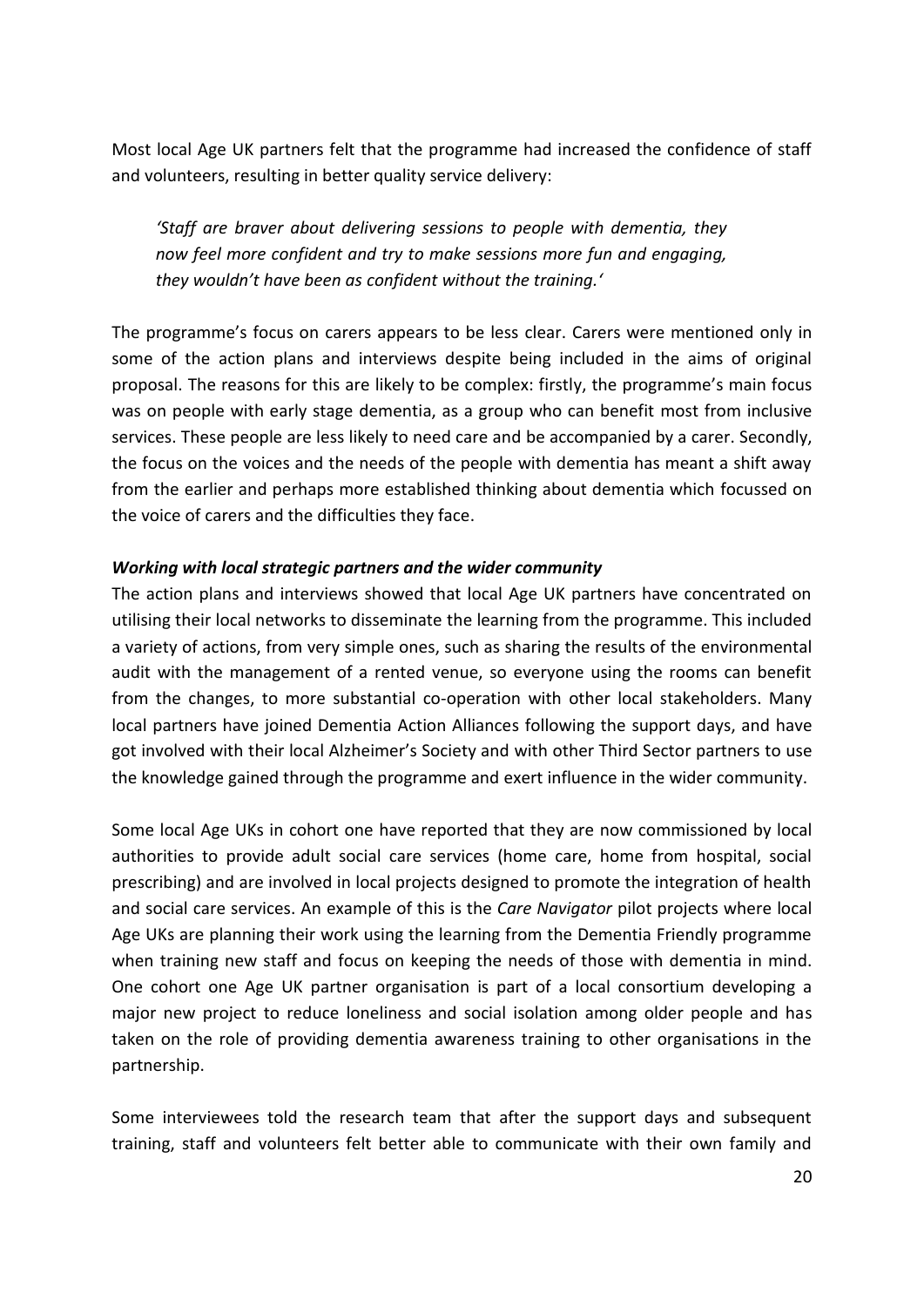friends, including, for example, encouraging them to seek an early diagnosis if they are having cognitive difficulties.

Most Age UK partners were holding dementia-friendly events to raise public awareness of dementia within their local communities; one interviewee has asked the consultants to speak at one such event. Another interviewee reported that without becoming involved in the programme she would not have had the confidence to hold a dementia friendly week in her local Age UK. As a result of this concentration on strengthening local networks through their action plans we can expect that local Age UK partners will have a higher profile as service providers to people with dementia and as experts in the field, as the following quote shows:

*'[Our city] is aiming to become a dementia friendly city, and we have a good relationship with the council – they often consult us and ask for our opinion, so we are hoping to influence them.'*

Thus, in the longer term, the programme is likely to contribute to raising the profile of local Age UK partners as service providers for people living with dementia and as experts in the field. A representative of a local Age UK in cohort one has expressed this very clearly:

*'Our goal, outlined in our strategic plan is that when people hear the word dementia, they automatically think of us.'*

Some local Age UKs reported benefitting from advice from both the consultants on how to frame inclusive generic services in the wider policy context around dementia and thus engage more confidently and hopefully, more efficiently with local and regional commissioning and funding bodies:

'*Before [the programme] we were almost embarrassed because we said we weren't specialist providers, yet [we] had service users with dementia coming to see the organisation. But [now] … we realise that we are working successfully at this end, at providing mainstream services, so it has increased [our] confidence.'*

Some interviewees in cohorts two and three reported finding the case studies developed with IiD particularly useful in mapping their services against the expectations of commissioners, as the following quote illustrates:

*'It has planted a seed of opportunities; we initially thought it was just about obvious things such as training and auditing, but through conversations*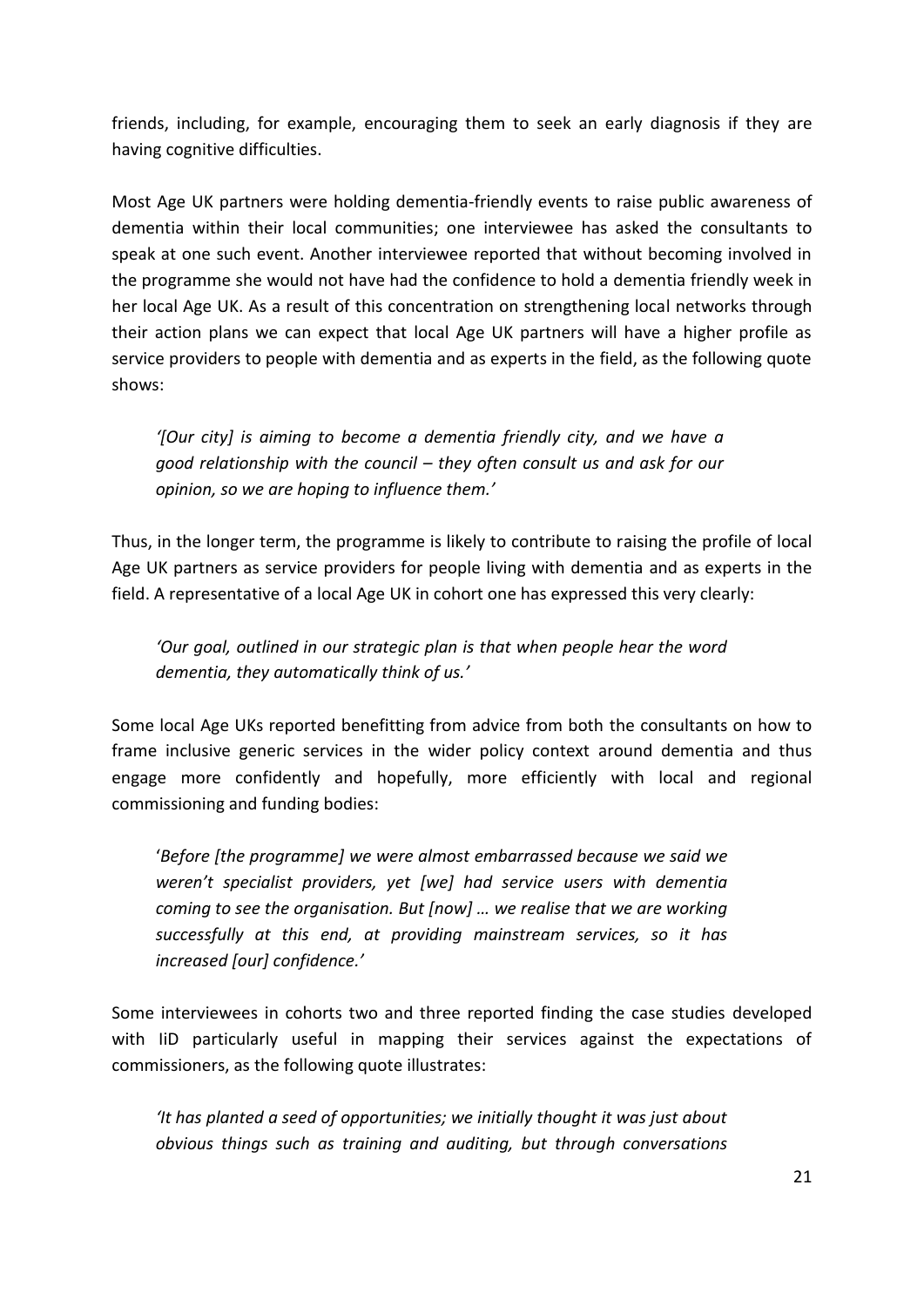*with Steve (IiD) we realised there were gaps in the market and opportunities out there for funding.'*

Indeed, some local Age UKs in cohort one reported that they were planning to start income generating services, such as delivering dementia awareness training to local businesses.

Discussing the long-term outcomes of the project, one Age UK representative mentioned that they cannot report 'continuous improvement', the long term effects are better described as incremental change in organisational culture: *'It's more of a culture change. We have the basic tools we need [for future improvement].'* Others emphasised that such cultural change is taking place with the increased dementia awareness among staff and volunteers as they gain more experience of providing inclusive services:

*'I think the staff thought that this lovely old lady would come along and occasionally she would put on a cardigan inside out and we would look after them. And now they understand that we need to develop a different attitude – we are not doing something for people, we are doing it with them.'*

Some local Age UKs from cohort one emphasised that having staff as Dementia Champions was an important step towards making the investment in raising dementia awareness more sustainable. These members of staff were practically 'in-house' dementia awareness trainers, able to provide accessible and cost-efficient training to new staff. Having their own trainers also allowed some organisations to 'roll out' training to all their volunteers more easily. Some local partners reported that dementia awareness training is now part of the induction process, in other words, compulsory for all staff and volunteers. One local Age UK from cohort one has made more in-depth training available to those volunteers who were interested in becoming involved in providing specialist services.

The organisational change is expressed in efforts to make existing generic and well-being services more inclusive and to think about people with dementia when developing new services. This is done by listening to the voices of people with dementia – a local Age UK developing a new *Information and Advice* service was organising focus groups which included people with dementia at the time of writing this report. In a similar vein, another local Age UK representative from cohort one summed up the learning from the programme in this way:

'*The most important thing I've learnt: if you want extra advice, go to someone with dementia.'*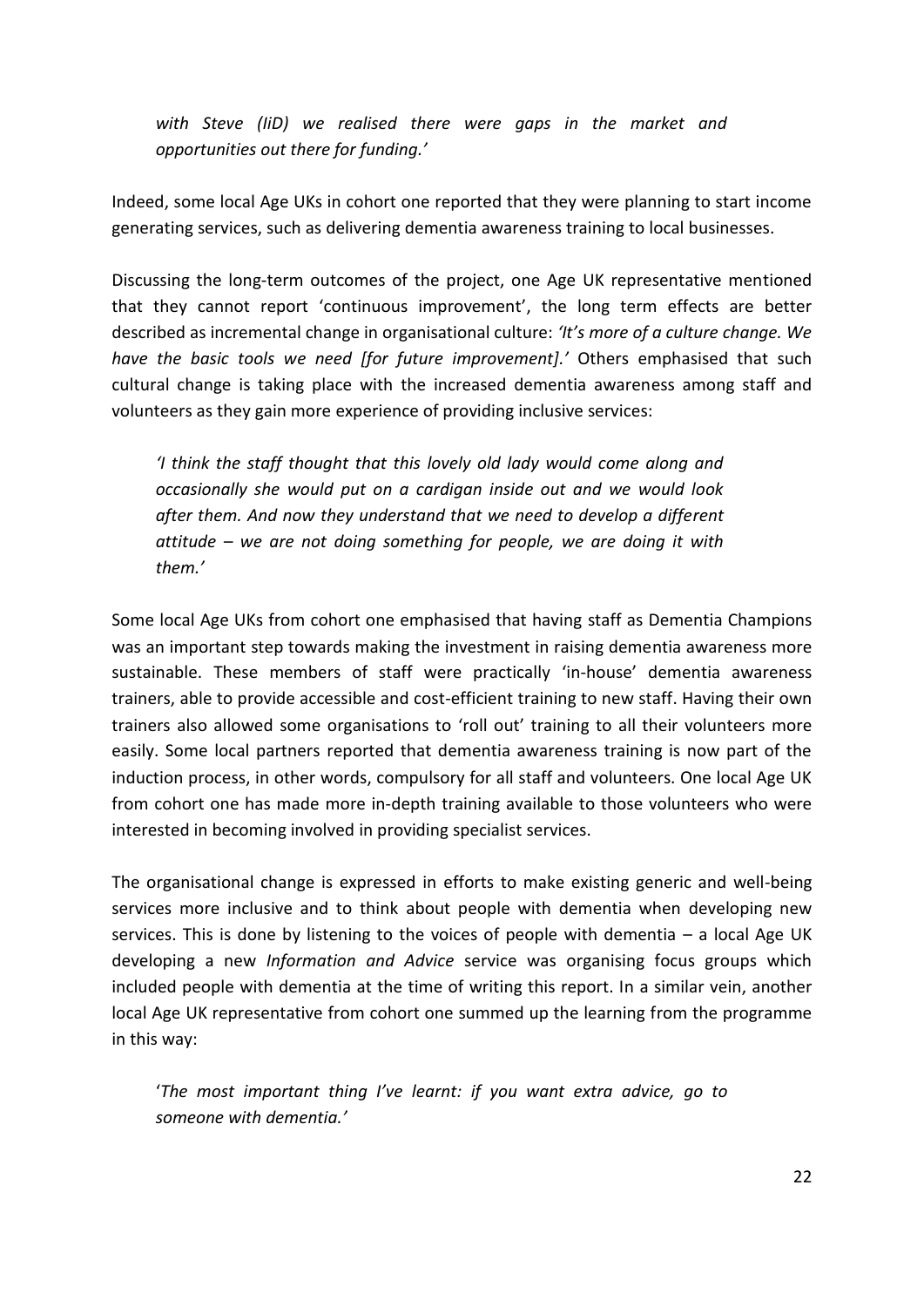Finally, for some local Age UKs in cohort one, providing inclusive services to people with dementia has become part of their three-year strategic plan after their participation in the programme. Another Age UK representative also reported that participation in the Dementia Friendly Programme contributed to making dementia-related work a more important priority within their organisation:

*'Whatever we do [related to dementia] is included in the plans, and the board discusses it all the time, it didn't use to happen, but now it does. It's partly because of the political context, but the [Dementia Friendly] programme has pushed it further to the forefront.'*

Interviews with the project team support the (not particularly surprising) finding that it may take longer before all the outcomes of the Dementia Friendly Programme to emerge. Some local Age UK partners from the pioneer cohort (2012) have recently, almost three years after their participation ended, produced excellent resource materials relating to working with people with dementia.

A final note on funding the activities carried out and the changes implemented by local Age UK partners is in order here. All participating local partners were eligible for a grant of £5,000 to assist in the costs of implementing the programme, and all partners interviewed felt that the financial support helped them to gain maximum benefit from the Dementia Friendly programme. Most partners used the grant to pay staff who were involved in the programme and / or who had participated in dementia awareness training resulting from the action plans. The grant was also used to pay external trainers delivering dementia awareness training and events, to make changes to the buildings (signage, equipment), and to fund the production of information material.

#### **Summary**

- The consultancy support days helped local Age UK partners to create a framework for becoming more dementia-friendly.
- All local Age UKs benefitted from the organisational audit, with many finding it to be a useful reflective tool. Many local organisations have made changes to buildings, signage and printed materials.
- Following the DA support day, many local partners developed new dementia-friendly physical activities or well-being services.
- Providing the tools to carry out environmental audits without consultancy support was not as effective as direct learning from an expert consultant.
- While some respondents found the DA support day 'inspiring' others did not feel it fitted in with the strategic direction of their organisation.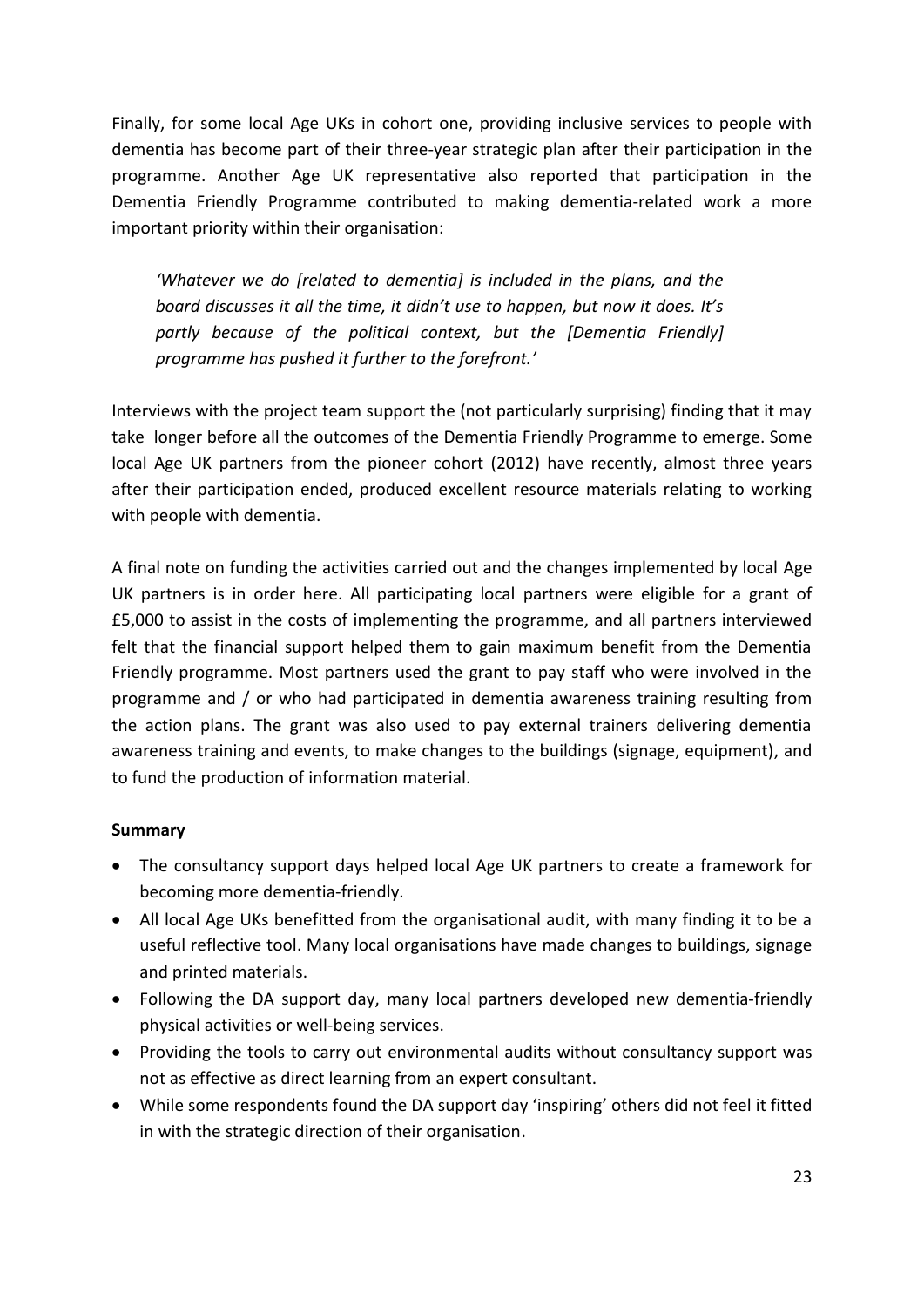- Nearly all local Age UKs interviewed were using the support received to raise dementia awareness among staff and volunteers, which contributed to a more positive, inclusive attitude toward service users living with dementia.
- Many local Age UK partners utilised local networks to disseminate the learning from the programme and had successfully secured funding to deliver local services and develop good working relationships with local funders.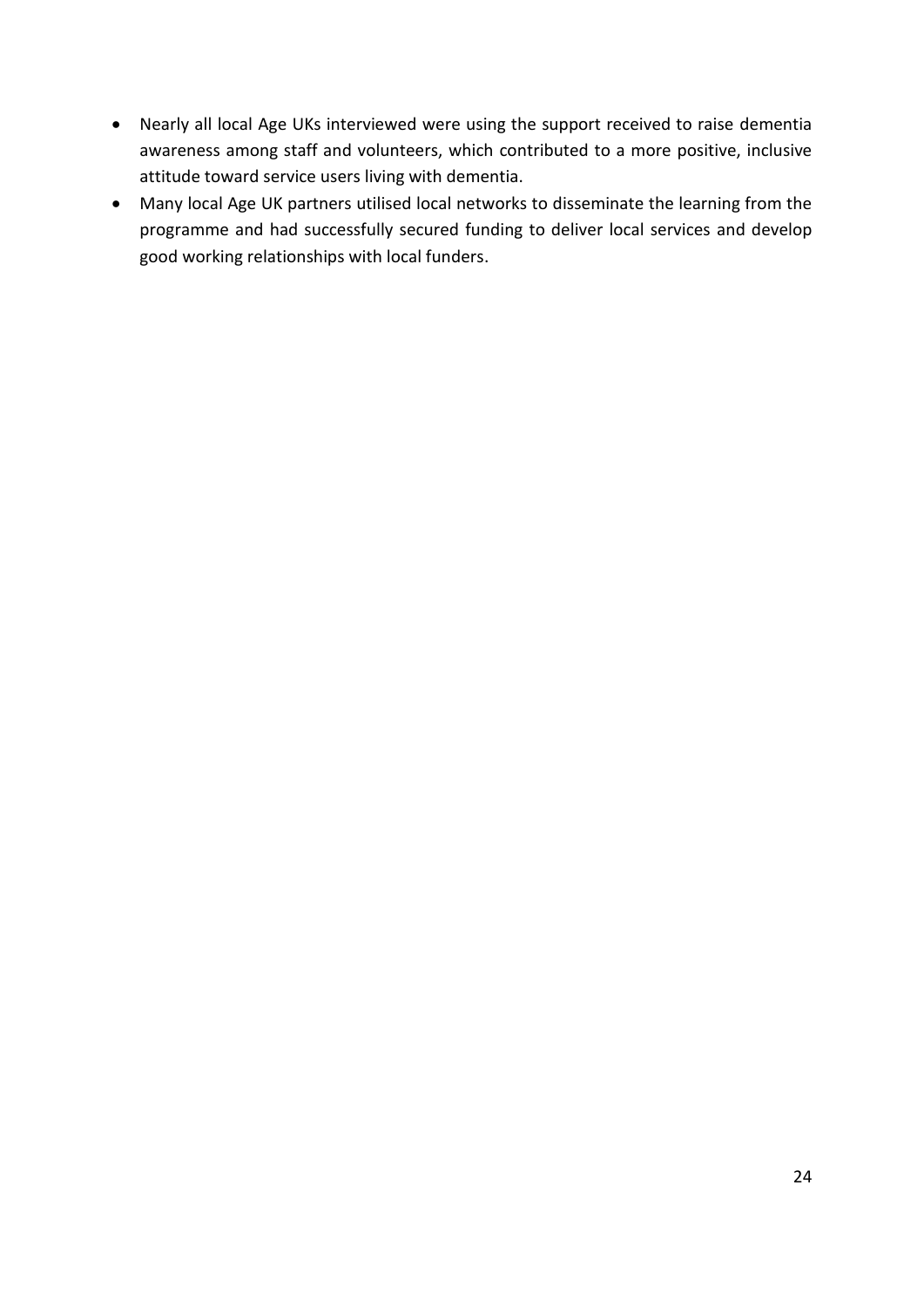## <span id="page-24-0"></span>**5. Experiences**

This section draws on the experiences of local Age UK partners, consultants and the project manager and is organised in three sub-sections: firstly the expectations of local Age UKs are summarised; followed by a look at the elements of the programme which have been successful; and then a summary of some of the key challenges which have emerged.

### *a. Expectations of local Age UKs*

All local Age UKs representatives who were interviewed were asked the reasons why their organisation wanted to become involved in the Dementia Friendly Programme and to recall their expectations at the outset. While a few reported having no real expectations, many provided a range of responses including: the need to respond to increased demand from clients; a wish to improve mechanisms of collecting feedback from clients; a desire to better involve and communicate with people who have dementia; plans to network with other local Age UKs; a desire to strengthen partnerships; and to benefit from an *'independent observer'.* Many hoped the programme would assist them in adopting a *'whole organisation approach'*, whereby staff and volunteers in all roles, from *'cleaners to managers'* would gain a greater awareness of dementia and *'challenge current values and assumptions*.' While a few local Age UKs hoped to apply learning to specialist services, for the majority the main focus was on generic provision. In terms of the expected effects of the programme some local Age UK partners wanted to see changes across all their services, whereas others had less ambitious aims, hoping the programme would give their organisation *'a nudge in the right direction*.'

Overall, local Age UK partners felt that their original expectations had either been met, or that they were heading in the right direction (for those in cohorts two and three who had not yet completed the programme). A few felt that embedding change throughout the organisation and having the resources to develop new services was more challenging than expected (discussed in more detail when challenges are considered below).

#### *b. Successful elements of the programme*

On the whole, local Age UK partners reported that the programme was well organised, flexible and relevant to their needs, with all reporting that it had been a positive experience for their organisation. For example one partner said:

*'the mix of setting the scene through the cohort meetings, followed by practical support through consultancy was an excellent model'*.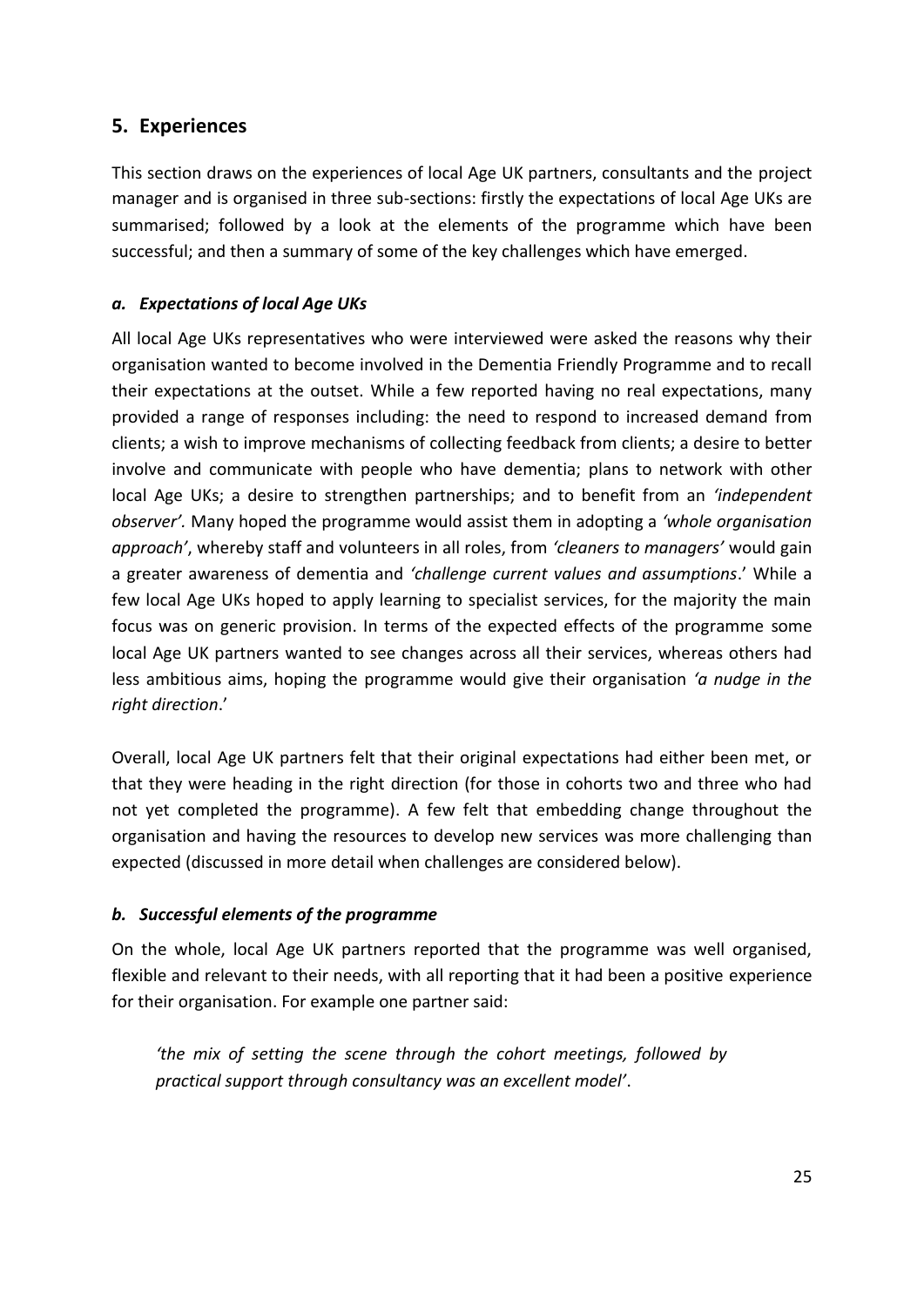Another participant suggested that the programme's design was so effective that it should be used as a model for other third sector services, including those who do not work exclusively with older people.

A few partners outlined that the programme was manageable, practical and easy to engage with:

'*I was pleasantly surprised at how easy it was. I expected it to be more arduous really, [but] it is a very user-friendly project.'* 

Others also liked the fact that changes could be made to the action plan as they engaged in the implementation process. Learning directly from the example of the consultants was also highly appreciated, as one Age UK partner said:

*'I read [about the dementia-friendly principles] lots of times before but it was different when it was actually done.… When you see something, it is completely different from reading about it.'*

Finally, some local Age UKs mentioned that they benefitted from having time to focus on one area of their work only (i.e. shaping the organisation to become more inclusive):

*'We are such a busy organisation - when you come up with an idea it tends to get lost in the medley of things. So with this programme we could concentrate our minds on what we want to achieve and push it all the way through.'*

## *Consultancy support*

On the whole local Age UK partners were satisfied with the work of the consultants, with all learning, or applying something new, as a result of the support. Many local Age UK partners felt that they had learnt a great deal by observing how the consultants engaged with people with dementia (during the environmental audit):

*'It was very good to be able to see [the consultant] interact with this lady and for us to learn from that.'*

Further, those interviewed in cohort one felt that the consultants were flexible in their approach, adapted to local circumstances and responded to the needs of participants, which was not always easy:

*'The consultant brought the best out of the participants on the first day, and it required his skills. No, it wasn't an easy task (laughing).'*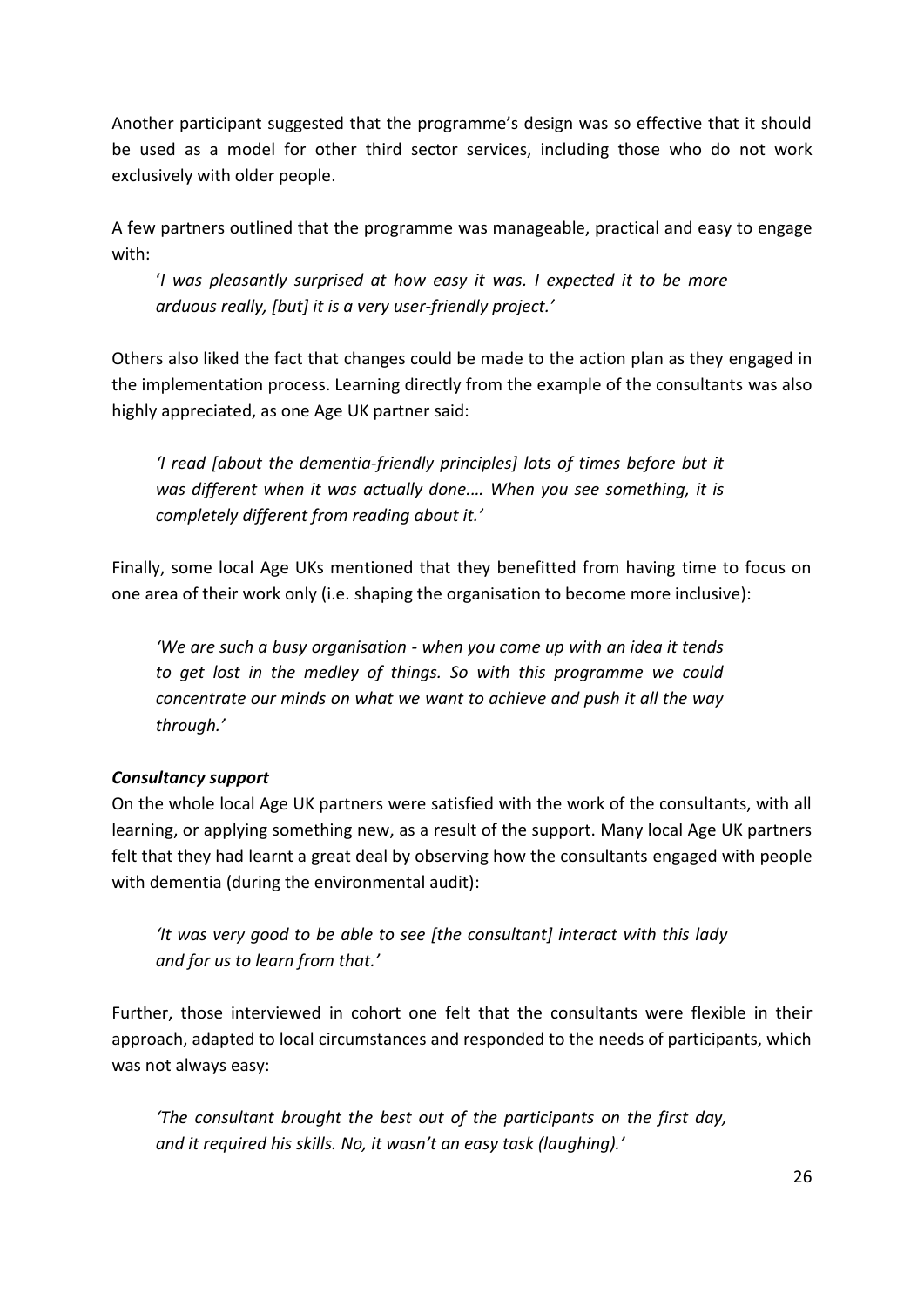Local Age UKs from all cohorts linked the positive outcomes of the consultancy support to the personalities of both key consultants from DA and IiD, who were described as approachable, enthusiastic and by some, even as *'inspirational',* with the ability to motivate staff and volunteers and thus influence change within their local Age UKs. It was also mentioned by local Age UKs in cohort one that both the key consultants tended to do more to help local partners than they were supposed to. Another consultant from DA was also described by some as *'positive, upbeat… well planned and energetic'*, another participant from cohorts two and three felt he could talk to the key consultant from IiD *'for hours, as he is full of useful information.'* Finally, all except one of those interviewed from cohorts two and three welcomed the opportunity to engage with both consultancy organisations, with many feeling they *'got something different from both'.* Some interviewees from the first cohort who chose to work with both consultants also mentioned that the two consultants '*complemented each other'*.

The two consultants interviewed for this report welcomed the opportunity to work with local Age UK partners, Age UK National and with each other. Both of them appreciated that local Age UKs on the whole embraced the programme and felt that the commitment at local level has contributed greatly to the success of the support days. They were aware that it was often difficult for staff at local Age UKs to fit the support days and the additional work into their busy schedules.

The IiD consultant felt that organisational audits were becoming shorter towards the end of the programme, as the increased public awareness around dementia-friendly societies meant that local partners in cohorts two and three were on board from the start and there was less need to explain the rationale of making generic services more inclusive. This freed up time to think about how the organisations fitted into the local care economy and how they could better promote their services. The DA consultant was happy with the change to the structure of the offer to local partners, as he felt that the 'physical activity' support day was more in line with the organisation's strengths than the work they carried out with cohort one and because local organisations in later cohorts had more time to concentrate on embedding physical activity in their work.

The consultants also felt that it was relatively easy to work with Age UK National on delivering the support to local partners and negotiating changes to the offer. Both of them felt that their relationship with Age UK National was based on mutual trust which facilitated solving problems that sometimes arose during the programme.

#### *Cohort meetings and workshops*

Nearly all interviewees reported that meeting other local Age UKs at cohort meetings to share ideas and learn from each other had been a valuable element of the programme. For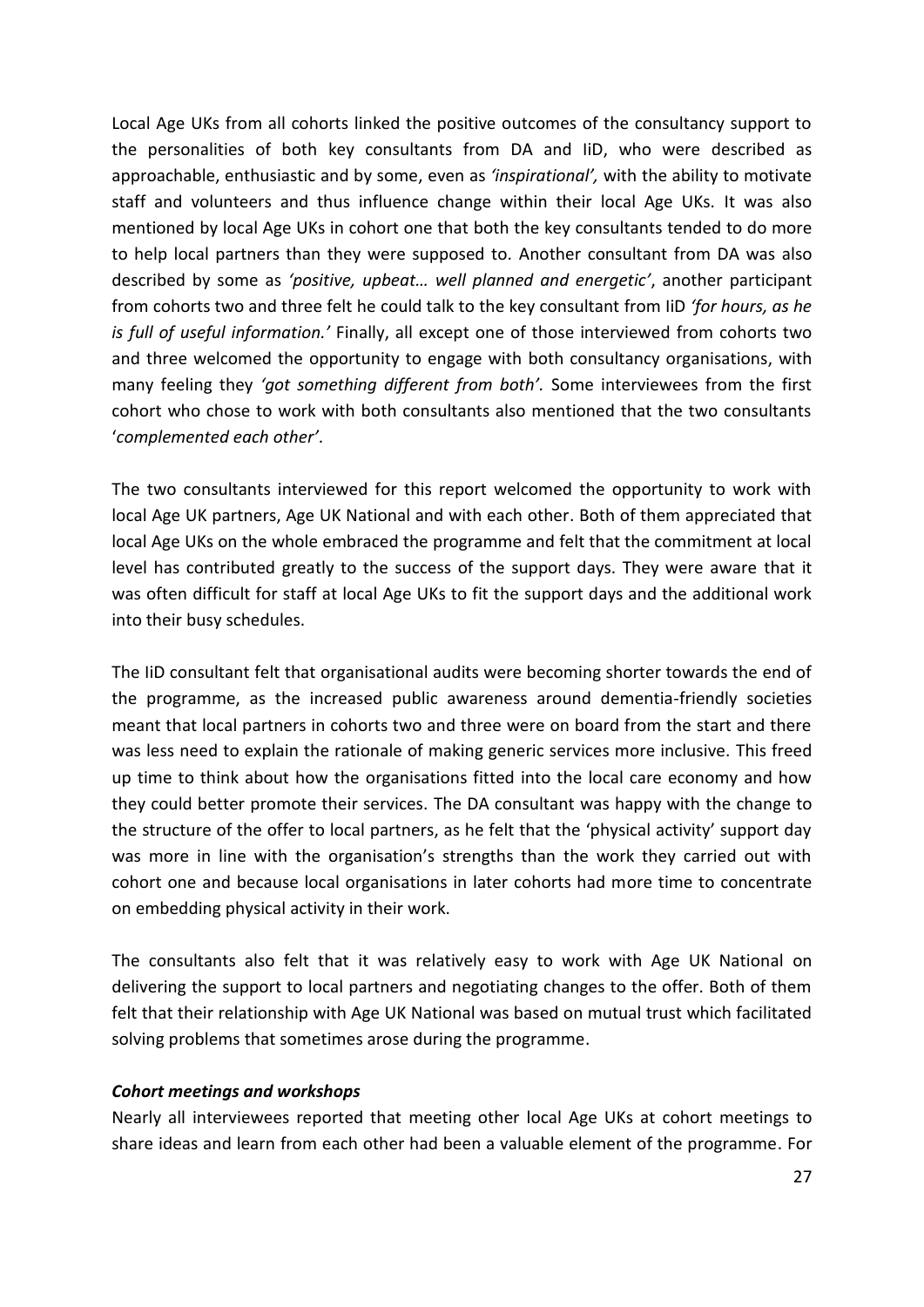example, one partner was developing home audits, and another was organising day trips to the seaside as a direct result of talking with other participants at the meetings. Of those who attended the workshops all reported that they had contributed to learning, and provided practical help and advice that could be applied in their own local settings. One interviewee stated that they preferred the workshops to the meetings, feeling they were a better use of time due to the focus on learning.

#### **c.** *Challenging elements of the programme*

Overall the programme was very successful although there were three challenging elements that arose during implementation, which are discussed in turn below.

#### *Getting started: signing up for the programme*

A small number of local Age UK partners in cohort one mentioned that contracting with Age UK National took longer than expected. They felt that a discussion about the content of the contract at the first cohort meeting might have speeded up the process:

*'We had one email about the contract – perhaps a discussion about exactly what we were signing up to would have been useful.'*

#### *The cohort meetings*

Participants provided a variety of views around the cohort meetings. Some found these very useful both in terms of content and the networking opportunity they offered, appreciating the need to have such meetings. It was also reported that these were some of the few occasions when they could meet other local Age UK partners and exchange good practice. However, a few felt the meetings would have benefited from a tighter structure, with a suggestion that they needed to be more *'dynamic',* and that too much time was allowed for reporting back to the facilitator, while other participants sat quietly, waiting for their turn:

*'They asked people to prepare a five-minute talk and some people were just much longer than that, and there were a lot of people, so by the time you got through that it was an hour and half. I didn't think it was a particularly good use of time.'*

Some from all cohorts felt that the meetings could have been designed to better facilitate learning, however, as learning styles vary a great deal, suggestions included *'hearing more from the experts'* and *'engaging in more actual group work'* and sharing action plans from all cohorts. Specifically in the first cohort, one participant would have preferred more detailed information around the programme itself: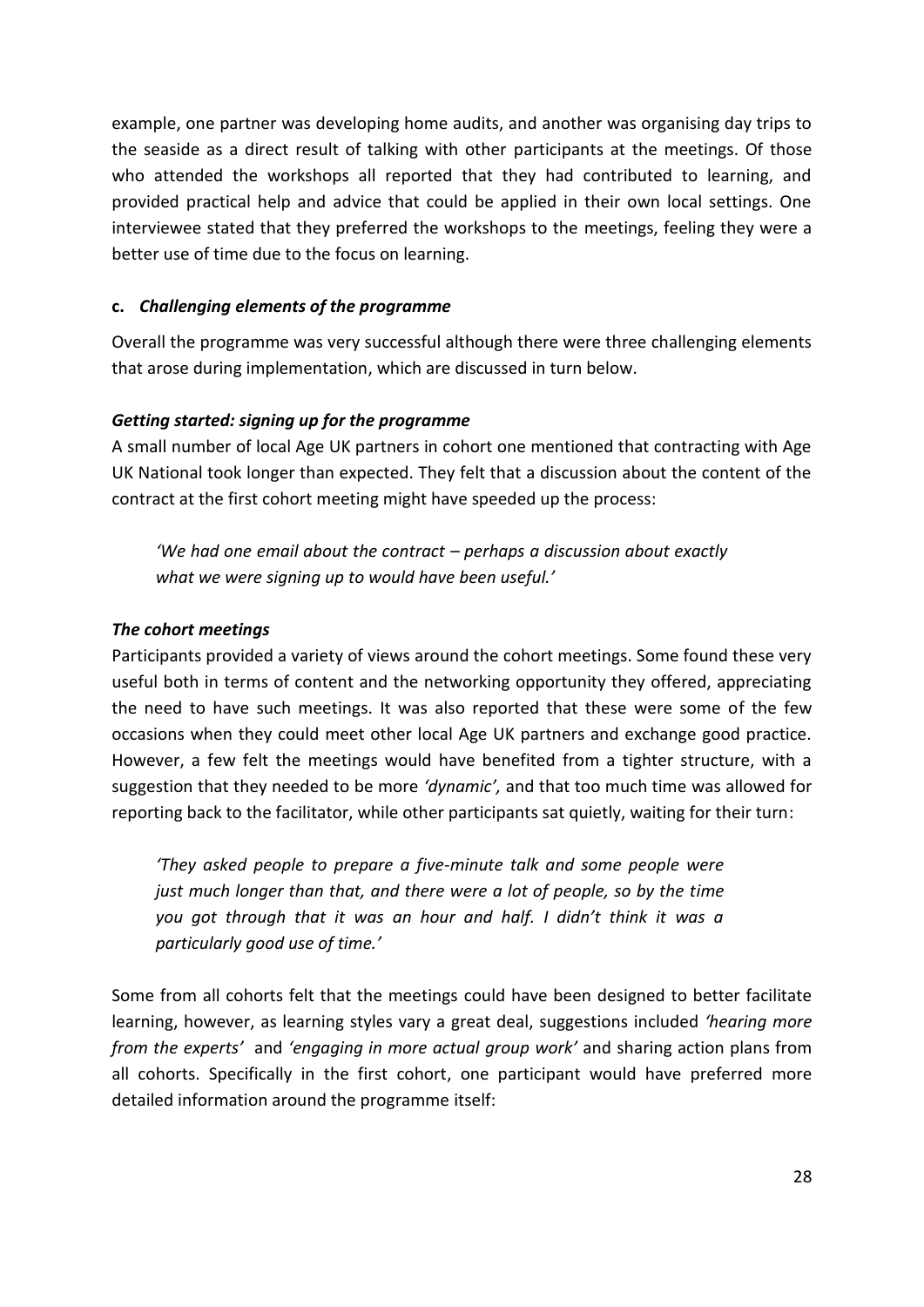*'I would have liked [the first cohort meeting] to be more factual and structured: this is what we expect of you and run through the nuts and bolts of the project, like the contract and the timeline, rather than finding out what others were doing. We could have found out about each other's projects later.'*

A number of interviewees felt that the meetings could have been shorter, suggesting that the meetings took up the time that would have been better spent on implementing the new ideas. Some in all cohorts felt it was travelling to London that took up too much of the day, perhaps making participants more critical, as they had to be away from their busy jobs for a whole day. A few also felt that there were too many meetings, with three participants in cohorts two and three referring to the meetings as an obligation:

*'I felt obligated to go, I didn't find the days useful or constructive or stimulating'.* 

A local partner from cohort one mentioned that cohort meetings were *'not very productive towards the end'* of the programme, perhaps because that by that time members held very similar opinions:

*'I was coming to the meeting expecting to learn something new or listen to people who see things differently but by that time I think we were all of a similar mind and it was almost 'just in case you haven't listened the first time.'*

## *Consultancy support days*

-

Although in preparation for the programme, local Age UK partners were provided with supporting information<sup>4</sup> a few partners felt they would have benefitted from being provided with even more information prior to the consultancy support days, so they would have been *'better prepared'*. It was suggested by a participant in cohort one that the programme would have benefitted from a mapping exercise of the expectations of local partners before the programme was designed:

<sup>&</sup>lt;sup>4</sup> Local Age UK partners were provided with supporting information about the programme, including links to the professional pages on the website of Age UK National, with all the documents produced in the pioneer programme. Local partners were asked to complete an Expression of Interest (EOI) which allowed them to comment on areas they wanted to focus on. Before the consultancy support days took place, lead contacts at local partners were sent detailed information on what the consultancy support could do; and local partners in cohorts two and three were also able to ask for 'bespoke' support on their third support day.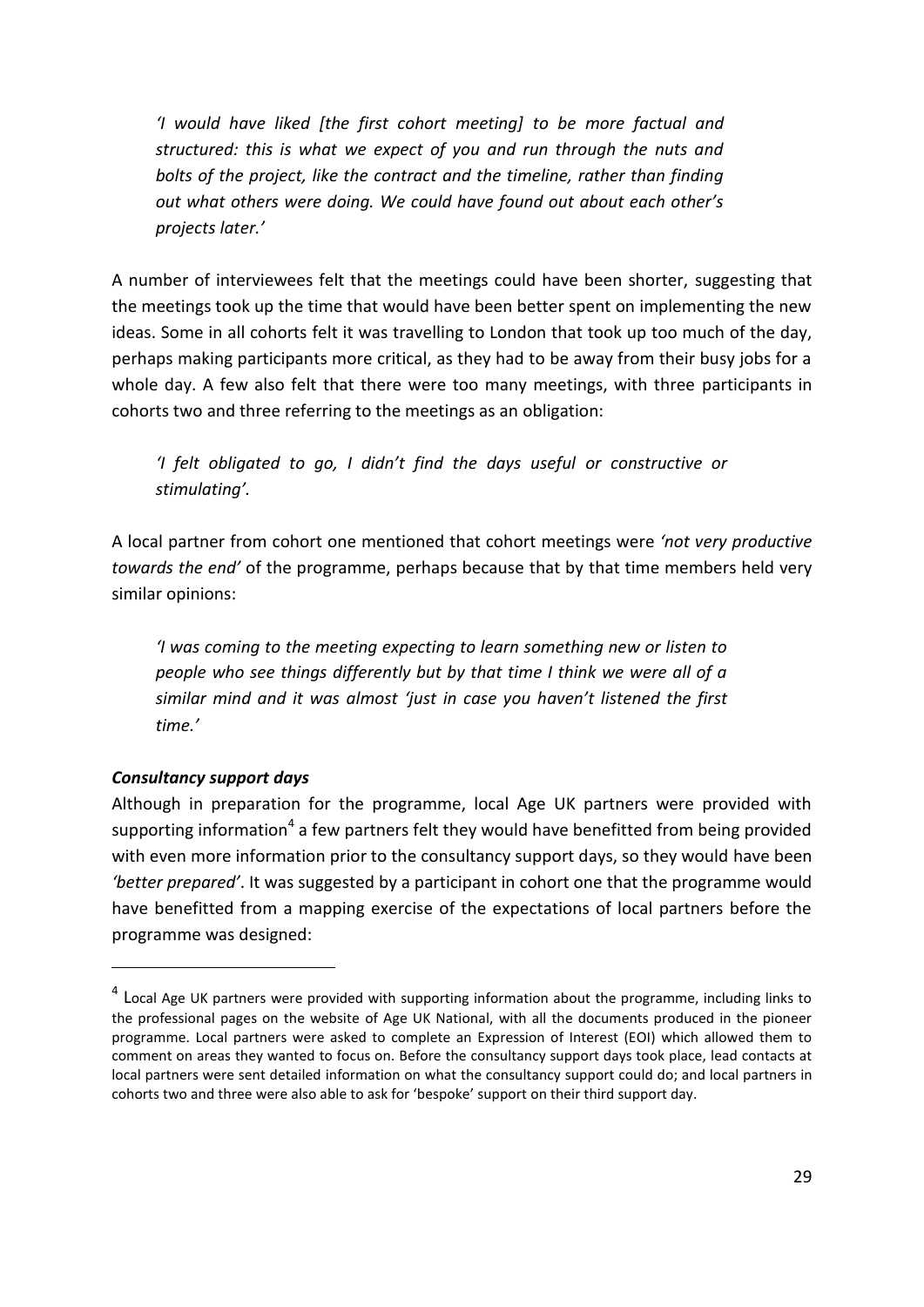*'I think that somebody should have asked the participants what their expectations were before we attended – it seemed [the consultants] had set ideas [about] what they were going to deliver but we weren't quite sure what we were going to get. Yes, we had huge benefits – but possibly this wasn't what people were expecting.'*

Similarly, one partner from cohorts two and three suggested that local Age UKs could have been provided with a questionnaire beforehand, so they could express unique challenges or support needed at the local level (this is returned to when challenges to the programme are discussed).

While cohort one reported consistently that the support offered by the consultants was excellent, the findings from cohorts two and three were more mixed. For example an interviewee from cohort one described a visit from the IiD consultant as '*a very packed day'*, focusing on the *'voice of people with dementia'*, an audit of the reception area and an assessment of some communication materials. Yet in cohorts two and three, some reported not getting as much out of the first day of support with IiD as expected, with a few stating that it did not feel tailored to the needs of their organisation. In some cases interviewees expressed very positive feedback for one consultant, but were less enthusiastic for the other. Some of these comments appeared to be linked to the direction an organisation saw itself as taking, with a few iterating that negative feedback was not the fault of the consultant. Other comments were related to the structure of the day itself: two partners from cohorts two and three suggested that whilst they found the day useful, they were *'expecting more'* from the initial meeting with the IiD consultant. Another one said that

*'We were expecting an audit, but it was more general guidance, which left us to do a lot of the implementation…we expected more tangible outputs from the first session so maybe this was a mismatch of expectations.'*

Some suggested that the support day with IiD would have benefitted from the consultant having a greater awareness of what each local Age UK partner did. Two partners felt the information provided on the first day was too *'general'* with one referring to it as *'feeling like a board room meeting'.*

While one interviewee described the support received from DA as generic, referring to it as *'laissez faire'*, other less positive feedback tended to be around its perceived relevance to local Age UK partners, with two reporting that it did not fit in with their organisation's strategic aims. A few others suggested that support from DA was *'very useful but idealistic'*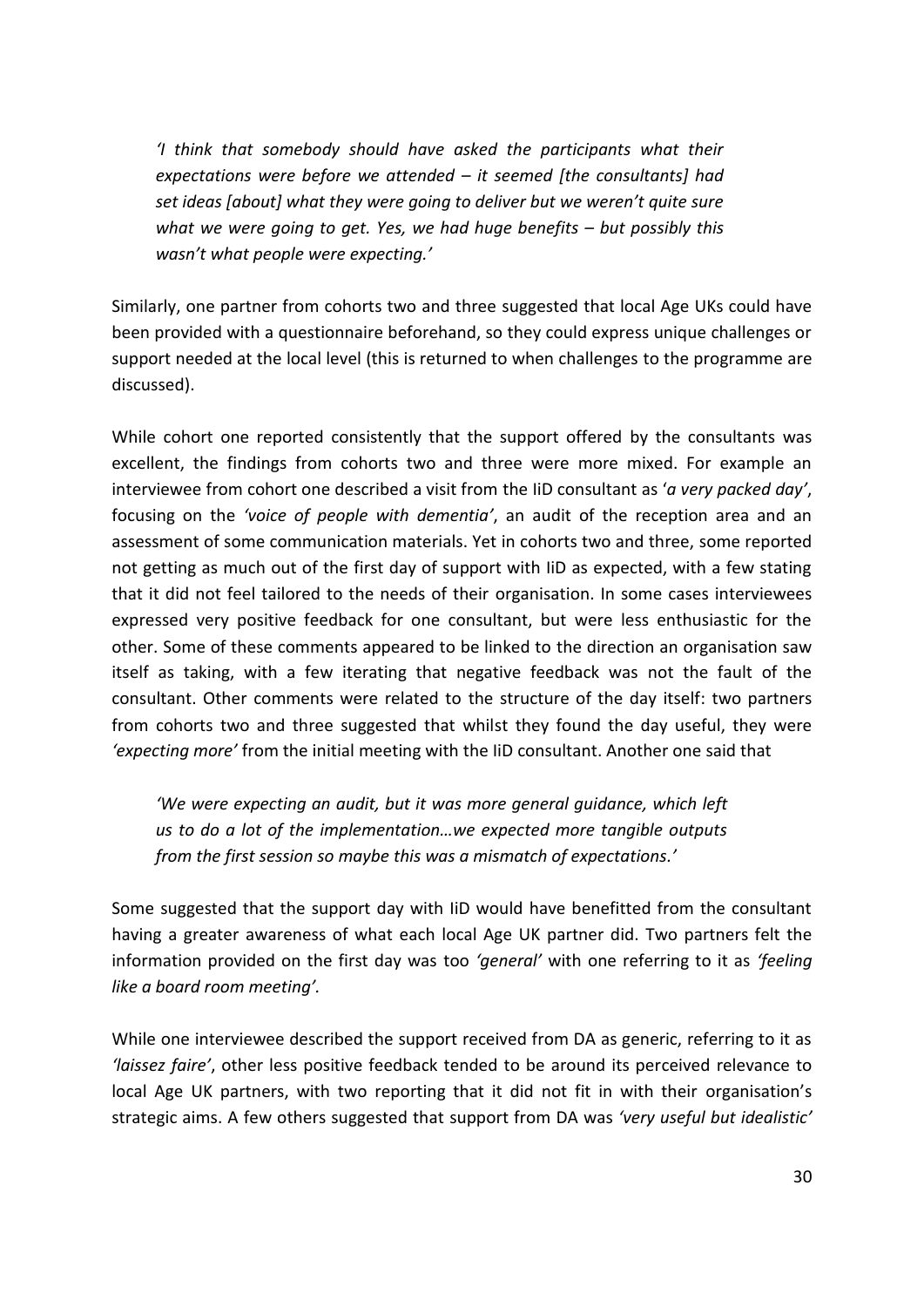and another stated that they would have preferred the support if it had looked at more examples on how barriers to using outside spaces could be overcome.

Some local partners in all cohorts reported that they had to wait longer for IiD to respond to requests than they had expected, however these local Age UK partners were aware that IiD consultants had to divide their time among several participants. Equally some partners mentioned that delays were due to pressures on both sides: for example, one local Age UK wanted service managers to be involved in the support day, so finding a suitable time that was convenient to all was problematic.

The two consultants interviewed for this report did not mention any serious problems relating to the support days, although the project staff at Age UK National felt that several local Age UK partners cancelled the support days at the last minute. The project team felt that delivering consultancy support to cohorts two and three in parallel, with 31 organisations having a choice about booking their third support day involved a lot of administration and was at times challenging. The consultants mentioned that local organisations sometimes took longer than expected to contact them about preferred dates, and although they were aware of why these delays occurred, it sometimes made the arrangements difficult, in the words of one consultant: *'the longer they left it, the fewer days were available.'* The DA consultant was also aware that some local partners in cohorts two and three struggled with developing outdoor and physical activities with their particular client group, however there was evidence that other organisations benefitted greatly from having more time devoted to this element of the programme.

Commenting on their relationship with Age UK National, the consultants felt that discussions about their contract took an unexpectedly long time at the start of the programme and felt that these should have taken place earlier. They also felt that they would have benefitted from more administrative support from Age UK National at the beginning of the programme, but they were happy with the level of support they received later.

#### **Summary**

- Local Age UK partners felt that their original expectations had either been met, or they were heading in the right direction. The programme was perceived to be well organised, relevant, flexible, manageable and practical.
- Most Age UK representatives interviewed for this report emphasised that they had benefitted from working with the consultants.
- Some local Age UK partners in cohorts two and three felt the support was not sufficiently tailored to their organisation (these comments related to both IiD and DA).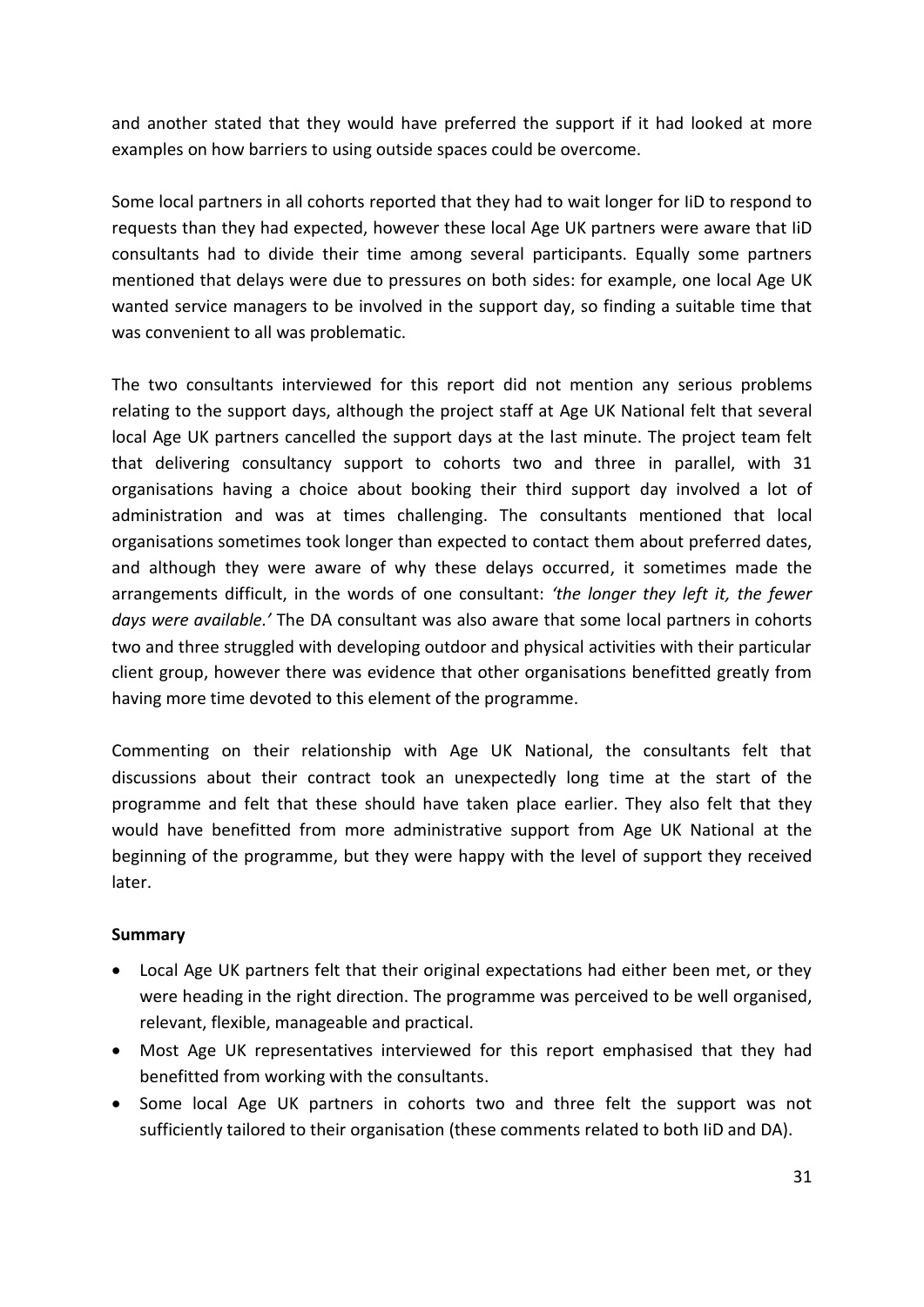- Most respondents appreciated the opportunity to network and learn from their peers at the cohort meetings.
- At the same time, many participants felt the meetings could have been structured differently to better facilitate learning, and long travelling time was a challenge for busy organisations.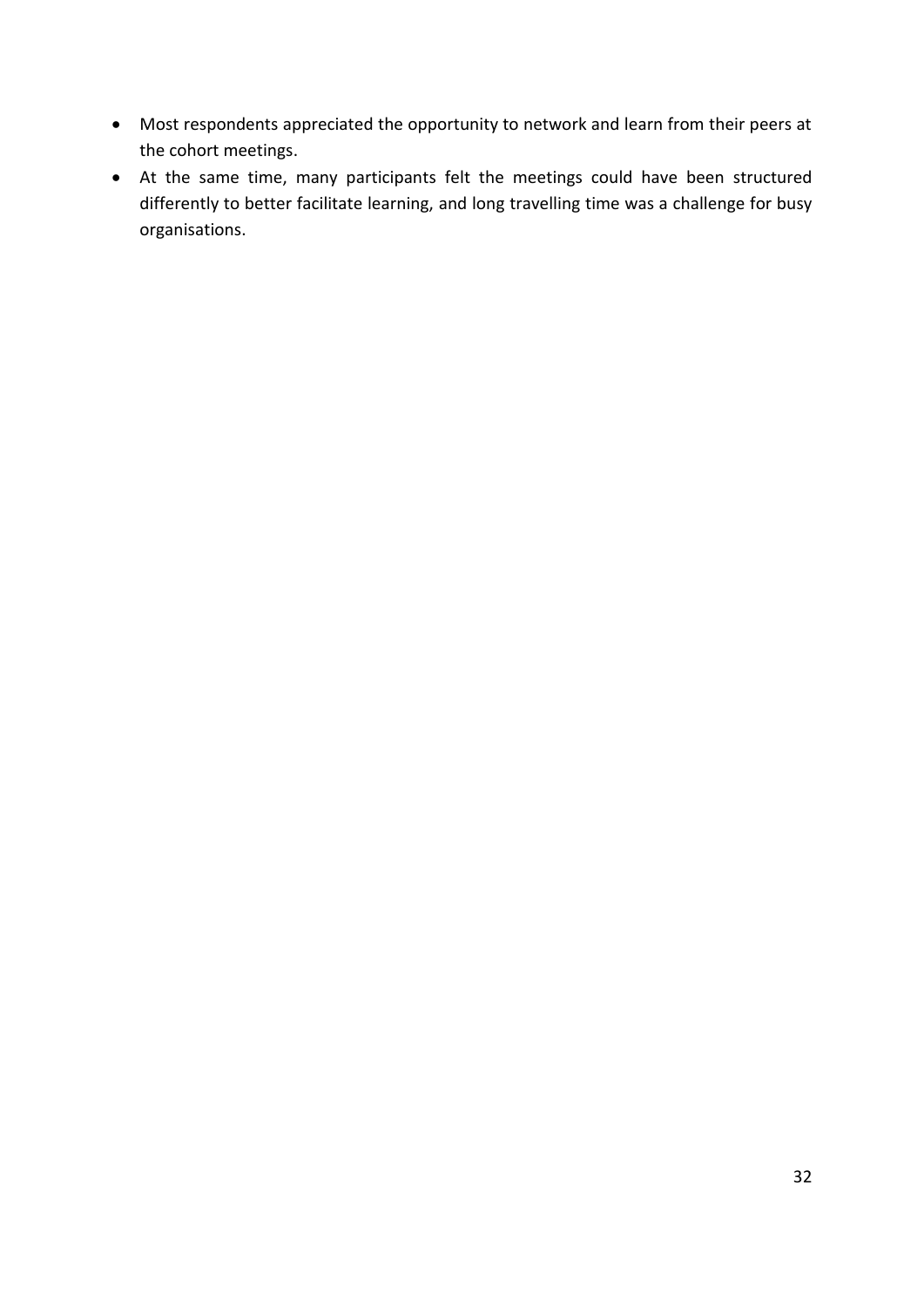## <span id="page-32-0"></span>**6. Challenges to the programme at the local level**

In this section we explore the challenges local partners from cohort one faced when implementing their action plans in the longer term. The interviews we draw on here were carried out nine to ten months after the formal participation of this cohort ended. The discussion is structured according to the five-domain approach referred to in previous sections. The research team felt interviewees from cohort one were honest and reflexive about the challenges they had faced and perhaps a little over critical about themselves and their organisation.

#### *a. The voice of people with dementia*

All local Age UKs in cohort one felt that engaging people with dementia was of key importance. Having seen the consultants and some of the pioneer cohort using video recorded case studies of local people living with dementia for awareness raising purposes, some in cohort one planned to produce similar videos. However, the implementation of this was more difficult than expected, and one respondent felt rather disappointed at the lack of success: '*Organising the film clip was very difficult – no one wanted to give their face to it. Even having a photo taken for the local newspaper seems difficult'.*

Another local Age UK reported a somewhat related challenge. They felt that despite their best efforts they had not succeeded in encouraging their clients with a dementia diagnosis to go out more and become more physically active. The interviewee felt that their older clients, many of whom were housebound, were *'just not interested'* in going out. Thus she felt that their action plan created during the programme and the needs of their clients were somewhat mismatched:

*'The programme was aimed at people who are more interested in going out and being active. Our clients are perhaps older and quite happy to stay in and just have a chat with a volunteer.'*

#### *b. 'The place'*

Some local Age UKs anticipated that by sharing the results of the environmental audits and their newly gained knowledge about making buildings accessible to people with dementia with other local organisations, they could achieve changes to the buildings where their services were provided. One particular local Age UK felt the timing of the programme was ideal, as the new local authority owned premises where they would eventually have many of their groups were being designed and constructed. However, their expectations were not completely fulfilled, as the following quote shows: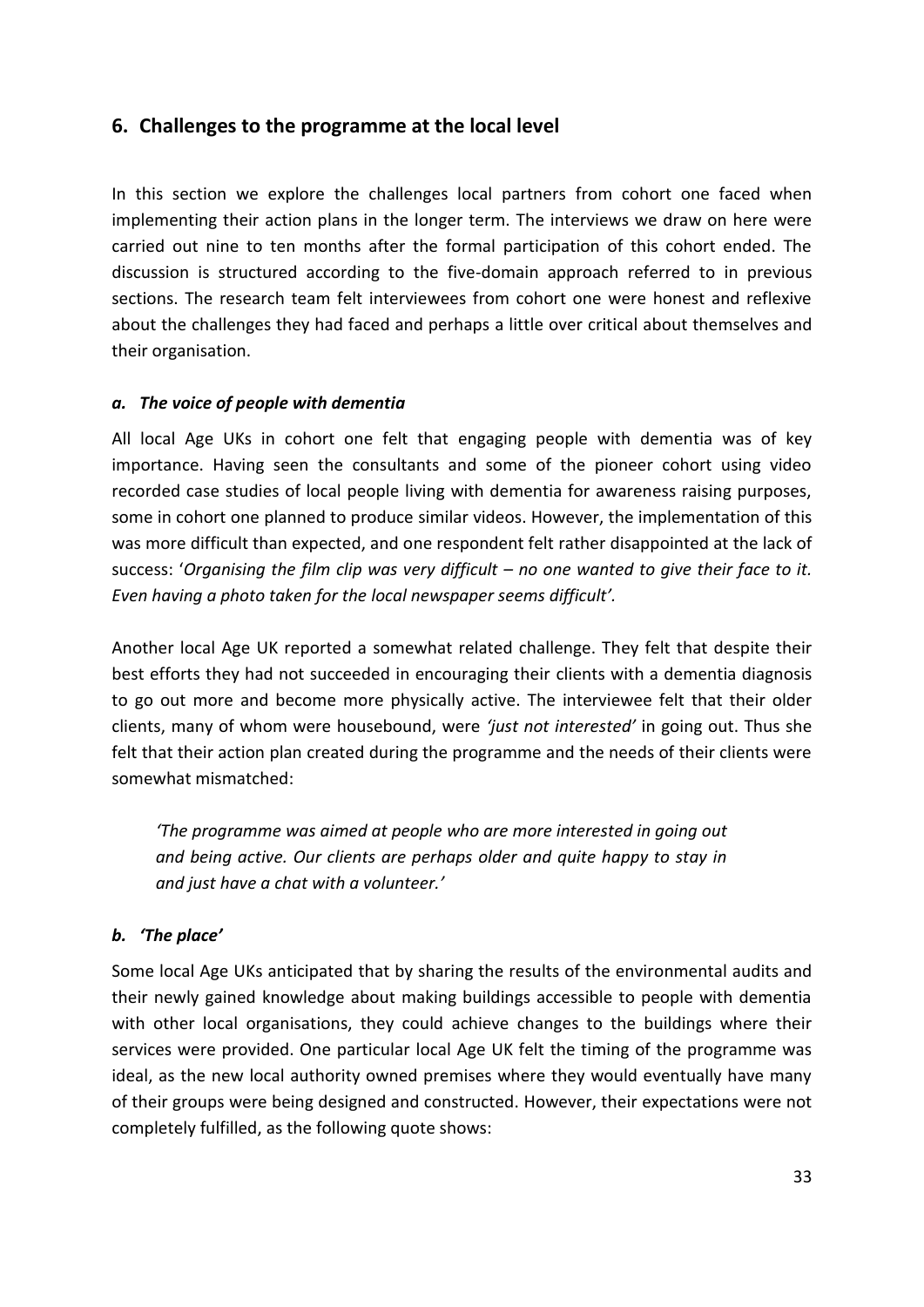*'We didn't succeed in convincing the Council that they need to follow the dementia – friendly guidelines, even though I showed them [the] Age UK... report. … They don't care who may be disadvantaged by that.'*

The situation was further exacerbated as the interior designer declined an invitation to meet the consultant who had offered help with designing the signage. The local Age UK hoped that there would not be any serious problems for people with dementia accessing the new venue, but were prepared to refer the owners of the building to the appropriate sources if they had the opportunity.

In a somewhat similar case, another local Age UK had carried out an environmental audit of the church hall where their lunch club takes place, hoping that everyone who uses the venue would benefit from the proposed changes. The information and the suggestions for modifications were, however, not taken up by the owners and the Age UK were forced to retain the results of the audit and wait until the opportunity to implement changes arose again in the future:

*'We cannot force the church hall, all we can do is make them aware what they need to do improve the experience of people with dementia. Hopefully when they have refurbishment in a few years' time, they will think of it.'*

Some partners wished to make more substantial alterations to the physical environment, such as redecorating the building, using a different colour scheme or replacing several bathroom fixtures. As they did not have the necessary funds, only smaller changes have been implemented, and only one at a time, as they receive donations. Similarly, many local partners redesigned their printed information materials soon after the support days but had to wait several months, until they had run out of the old copies, before they could order the new prints.

#### *c. 'The people'*

The challenges discussed under this heading are related to the people working within local Age UKs – the colleagues and volunteers who were not always as enthusiastic as the local co-ordinators of the programme. Some of these challenges were flagged up a few months after cohort one completed their participation. A member of the Advisory Group, delegated by a local Age UK from the pioneer cohort commented that: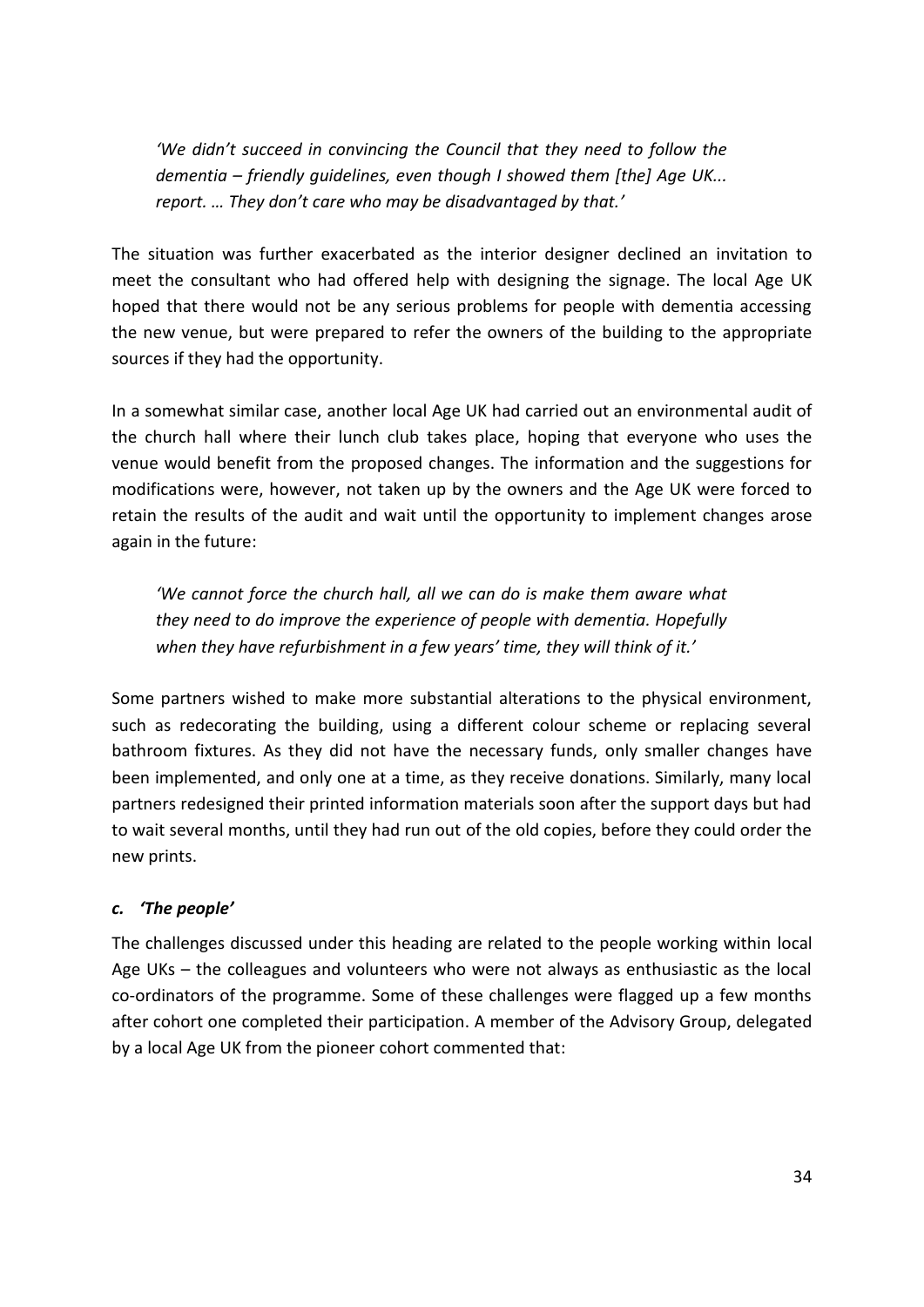*'This work is challenging because you have to take so many people with you – people who don't necessarily see how this programme is impacting their work'.*

Indeed, six months later some interviewees from cohort one appeared extremely busy yet still enthusiastic, but others sounded rather tired. One of them stated that *'managing the change takes a group of people, not only one or two'*. This person felt that in a large organisation like his, it would take a panel of people from the very beginning to co-ordinate the implementation of the action plan. In a similar vein, another interviewee felt that different staff should have attended different workshops and cohort meetings, rather than the same one or two members of staff, as this could have resulted in a greater sharing of the responsibility and the workload later.

Two interviewees mentioned that other clients may resist the inclusion of people with dementia in their groups, though one of them emphasised that this has only been an issue in groups where frail older people met newcomers with more advanced dementia:

*'Last week we had a lady, with quite advanced dementia, who wanted to kiss everybody, and they objected to it, which I thought was quite sad. And they did complain and one or two people stopped coming.'*

#### *d. Lack of resources*

The most common challenge faced by local Age UKs was the lack of resources, in particular time and financial resources. As mentioned previously, many have reported that the lack of funds hindered making some changes to the physical environment and the printed materials. The lack of time and /or the shortage of staff also meant that some relatively inexpensive changes had not been implemented. One local Age UK, for example, had only achieved what they referred to as 'quick wins' in their action plans, such as changing the signage and the processes around staff training. More complex elements of the plan have been delayed, because other, more pressing tasks, such as writing a funding application or arranging urgent help for a client have been given priority: *'We've got a bit stuck on developing the walks – that's basically due to the lack of time and having to deal with [other] things on an ad-hoc basis. We have to prioritise resources'* said one interviewee, who is a middle manager.

#### *e. Networks*

Almost all interviewees from cohort one reported that they had joined their local Dementia Action Alliances (DAA), with one of them belonging to two different Alliances. Local Age UK partners saw these groups as important for making local communities more dementia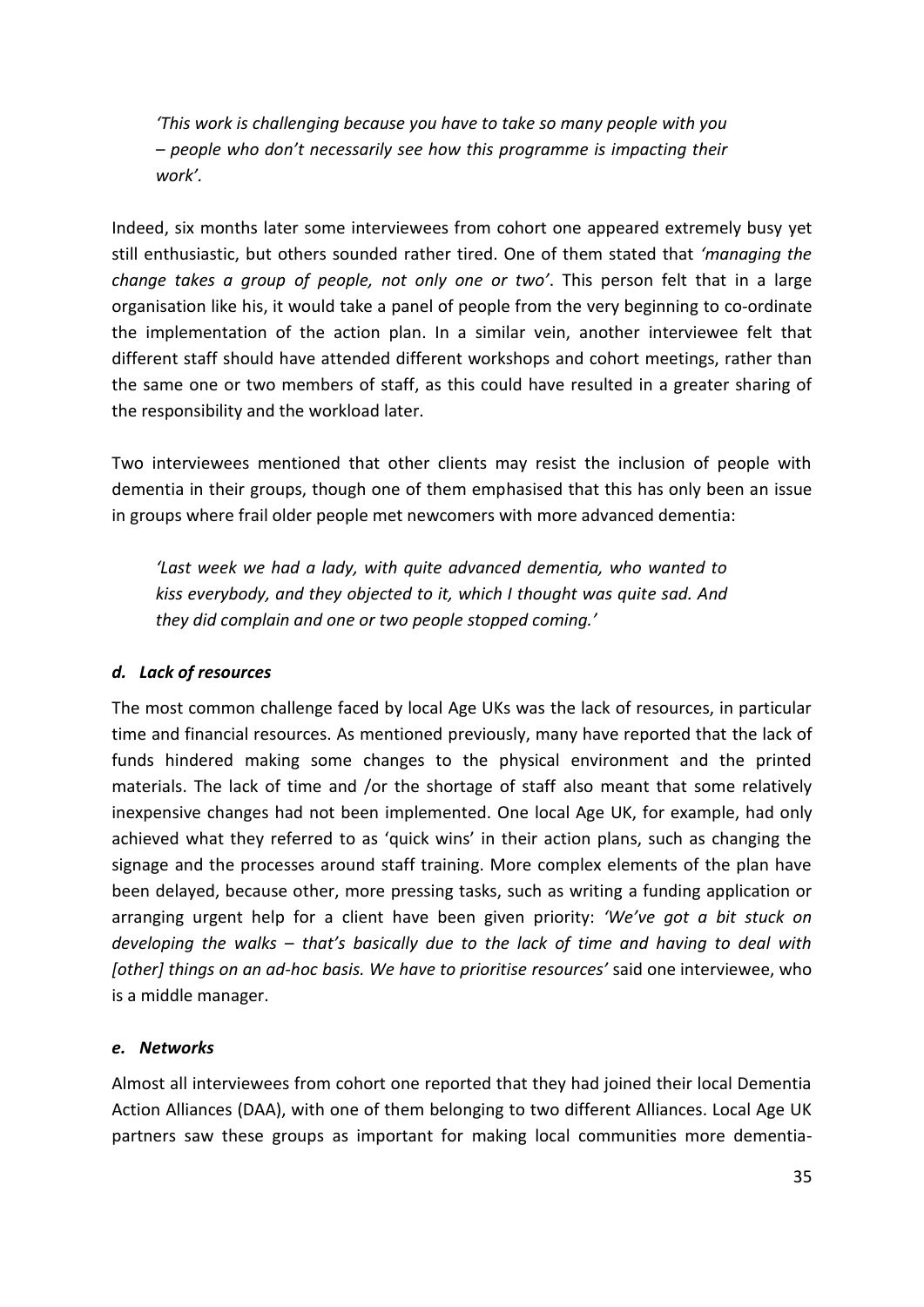friendly, but also as opportunities to position themselves as service providers. One local Age UK reported that they simply had to be involved in the DAA but they were *'far ahead'* compared to most other members, who had just started to think about people with dementia and as a result, the local Age UK was often critical of plans emerging in the DAA.

A few local Age UKs from cohort one mentioned that receiving referrals from statutory bodies in health and social care had proved challenging, despite having formal agreements in place to provide adult social care services needed in the area. The lack of referrals meant that the local organisation did not receive the funding which they had counted on when developing the services. Other local Age UKs from this cohort also mentioned that they were trying their best to attract referrals from health and social care bodies by attempting to 'promote' their inclusive services and newly trained staff.

These challenges, especially those in relation to 'the people' and 'resources' should be kept in mind when designing arrangements for further support to local Age UK partners and more generally, when thinking about the sustainability of the programme. In addition, although it is important that senior officers of local Age UKs are involved in the dementia friendly programme, where a senior staff member co-ordinates the implementation of the action plan there is more risk of time conflict. Finally, local Age UK staff who are 'passionate' about shaping services and pushing for organisational change may need more individual recognition and support to ensure that the local and national organisation can continue to benefit from their knowledge and experience.

#### **Summary**

- The most common challenge faced by local Age UKs when implementing their action plans was the lack of resources, both in terms of staff time and financial resources.
- Local Age UKs benefitted from having a team co-ordinating the implementation of the action plan rather than only one co-ordinator, who was often a very busy senior staff member.
- Staff who are 'passionate' about making services more dementia-friendly would benefit from more individual support to ensure that their knowledge and experience is fully utilised.
- Participation in local Dementia Action Alliances and working with statutory organisations were seen as challenging but essential to achieve longer term impact.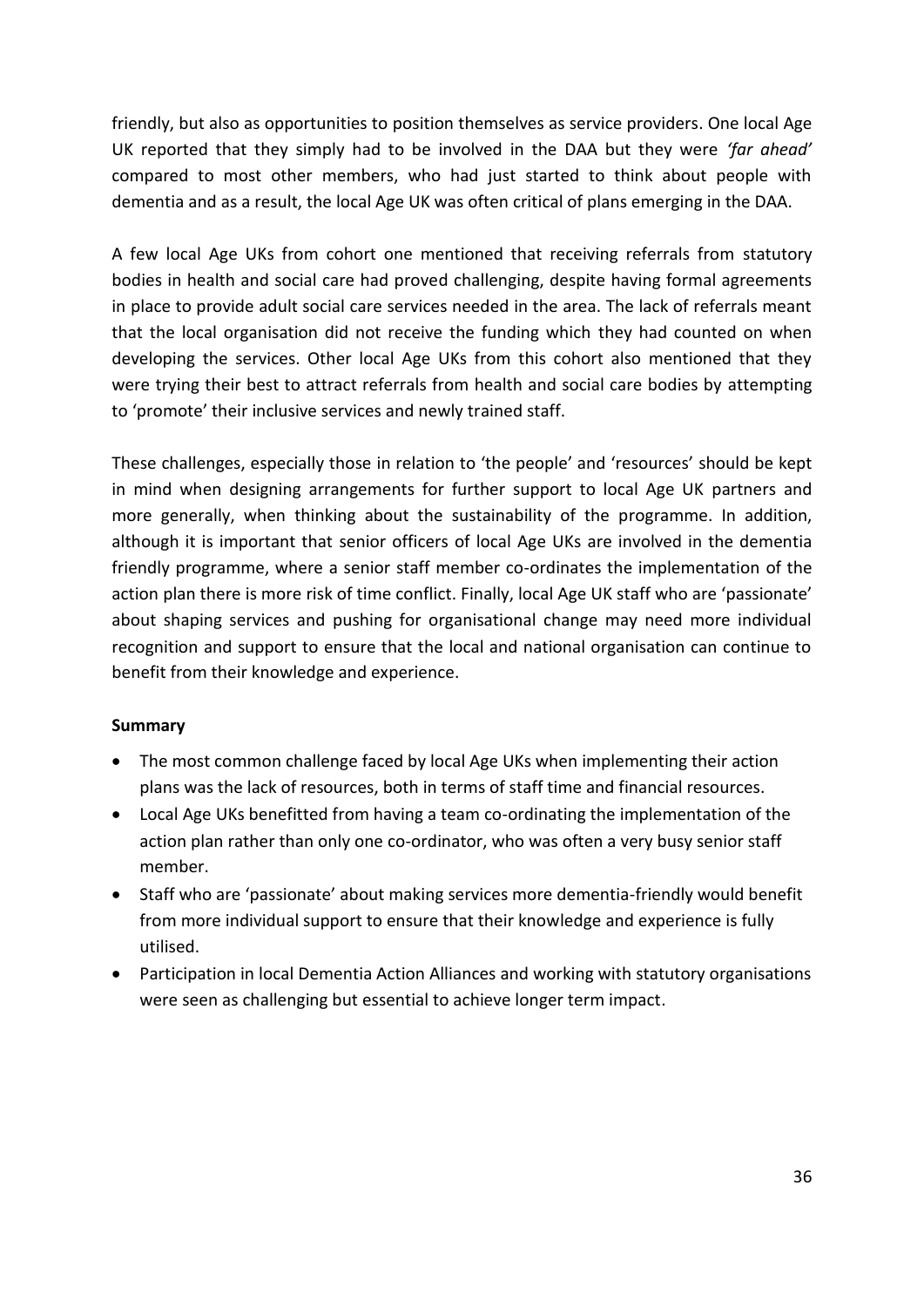## <span id="page-36-0"></span>**7. The Advisory Group**

The Advisory Group, set up to guide the work of the Dementia Friendly programme, has been a very important element of the initiative. The 'core' Advisory Group included Age UK project staff, three local Age UK representatives from the pioneer cohort and the two consultants. The initial plan was to also include people with dementia, however, the group decided to seek other ways of including their voices. In addition to the core group, other relevant stakeholders were invited to attend the meetings. 'Invitees' included representatives from a number of Age UK departments, such as Information and Advice, People and Performance, and the Policy Team. At the last three meetings (September 2014, January and April 2015) several 'invitees' from Age UK National were present, as one of the core members of the group described it: *"we could hardly fit into the meeting room"*.

The goals of the Advisory Group set out in the *Terms of Reference* continued to be modified after the group had started to meet, and all members of the group who were interviewed for this evaluation agreed that the goals were 'evolving'. The final *Terms of Reference* included the following: to provide an opportunity to bring together local organisations and Age UK personnel to discuss how they can work together in developing services for people with dementia; to discuss and disseminate examples of good practice around the development of dementia friendly services; to provide feedback and recommendations to Age UK on the development of dementia-friendly services and relevant resources; and to assist in the development of an exit strategy for the Dementia Friendly Programme.

Advisory Group members representing local Age UK partners emphasised that, from their perspective, the key role of the group was *'to raise the profile of working with people with dementia within Age UK [National]'*and *'to establish a direct link from the local to the national level.'* They felt that these goals were intertwined. It was through sharing information about the local level work that the Advisory Group hoped to encourage the national organisation to become more involved in dementia-related work, including increased efforts around research, lobbying and supporting the dementia-related work of local partners. As the work of the Advisory Group progressed, an additional goal of supporting Age UK National itself to become more dementia-friendly also emerged.

#### *a. Supporting the delivery of the Dementia Friendly programme*

All core members of the Advisory Group agreed that at the beginning of the programme the consultants and the project team had learnt a great deal from local Age UK members who provided valuable feedback on their experiences of participating in the pioneer cohort and of implementing the plans that had come out of their participation. Local Age UK members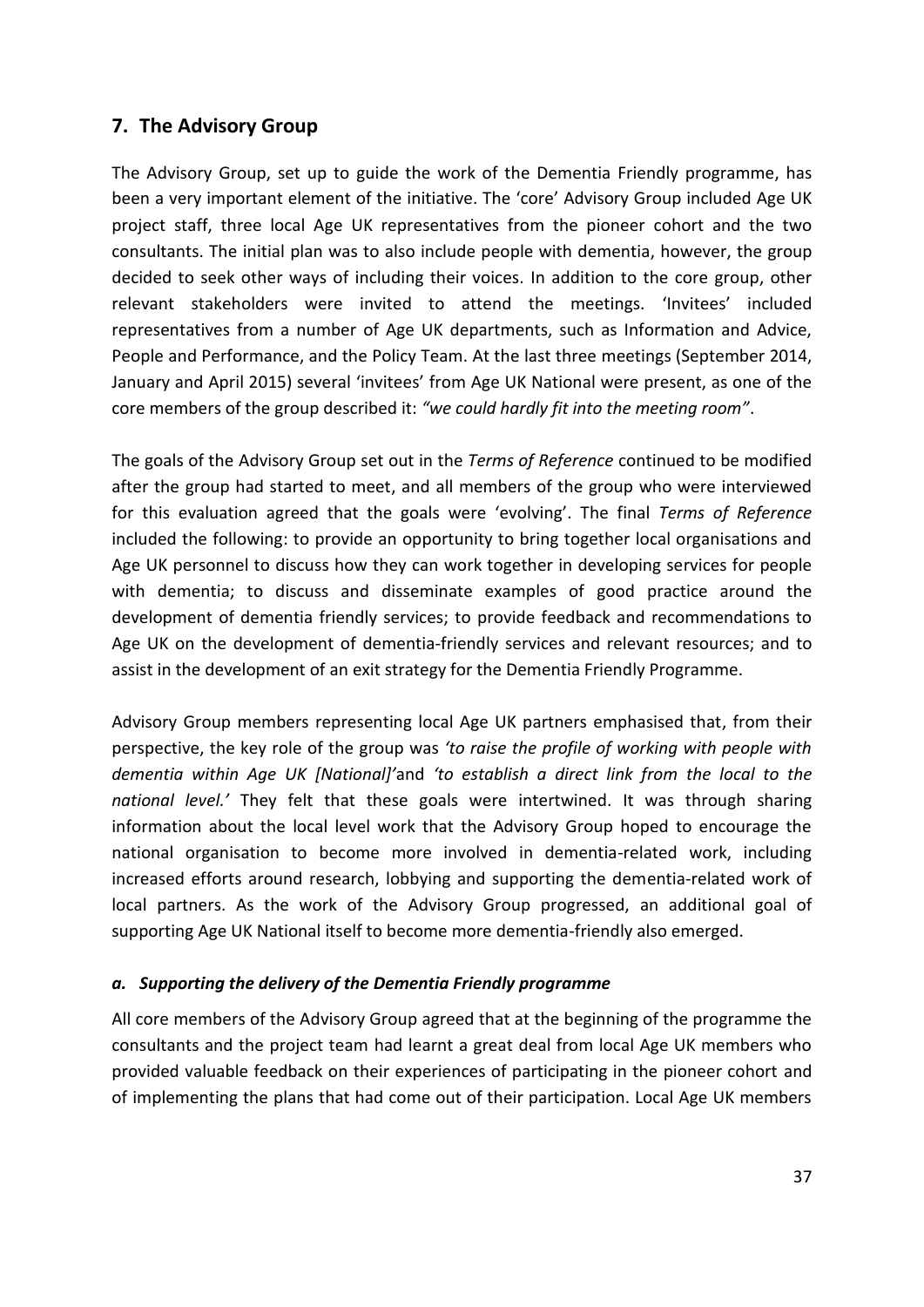felt their input was both highly valued and useful, as it complemented the knowledge and the perspective of the consultants:

*'[we brought] a local perspective. Maybe it helped the consultants as they went out there. We are getting feedback from clients and we are all at different stages.'*

Both consultants agreed that the delivery of the Dementia Friendly programme was improved by these early discussions.

In the later stages of the programme, however, it was suggested that the Advisory Group *'did not do much advising'* on the programme. An Advisory Group member thought that the group had moved away from advising and had become more of a forum for information exchange between the local and national levels of Age UK and a *'platform to learn and reflect*.' Another interviewee felt the local Age UK representatives were using the group to 'catch-up' with the delivery of the programme. This was thought to have come about because although the consultants reported to the local Age UK partners in the Advisory Group meetings on the work in the cohorts, most decisions were made in separate planning meetings with only the two consultants and the project team present. Local Age UK members saw this division of labour as natural and emphasised that the atmosphere in the Advisory Group was open and supportive throughout, with all members having equal power. Indeed, the planning meetings appeared to reflect the flexibility and commitment of the project team and the consultants, thus allowing the 'full meeting' of the Advisory Group to focus on the newly emerging goals.

Two interviewees felt the Advisory Group did not focus enough on the delivery of the programme itself, with one of them feeling *'quite removed from the project and the cohort*.' Another interviewee was more positive:

*'The cohorts were not neglected …. A large part of every agenda [was about the cohorts]. We needed a balance: if there is no change in the national body, then the local learning will not be put to good use.'*

Towards the end of the programme the Group focussed more intensively on the 'original' aims of the Advisory Group again, contributing to the development of the exit strategy. Interviewees felt that the strategy and plans for the legacy of the Dementia Friendly programme were discussed in-depth and their input was valued and reflected in the strategy. The plans for programme's legacy and the future role of the Advisory Group are discussed in Section 8.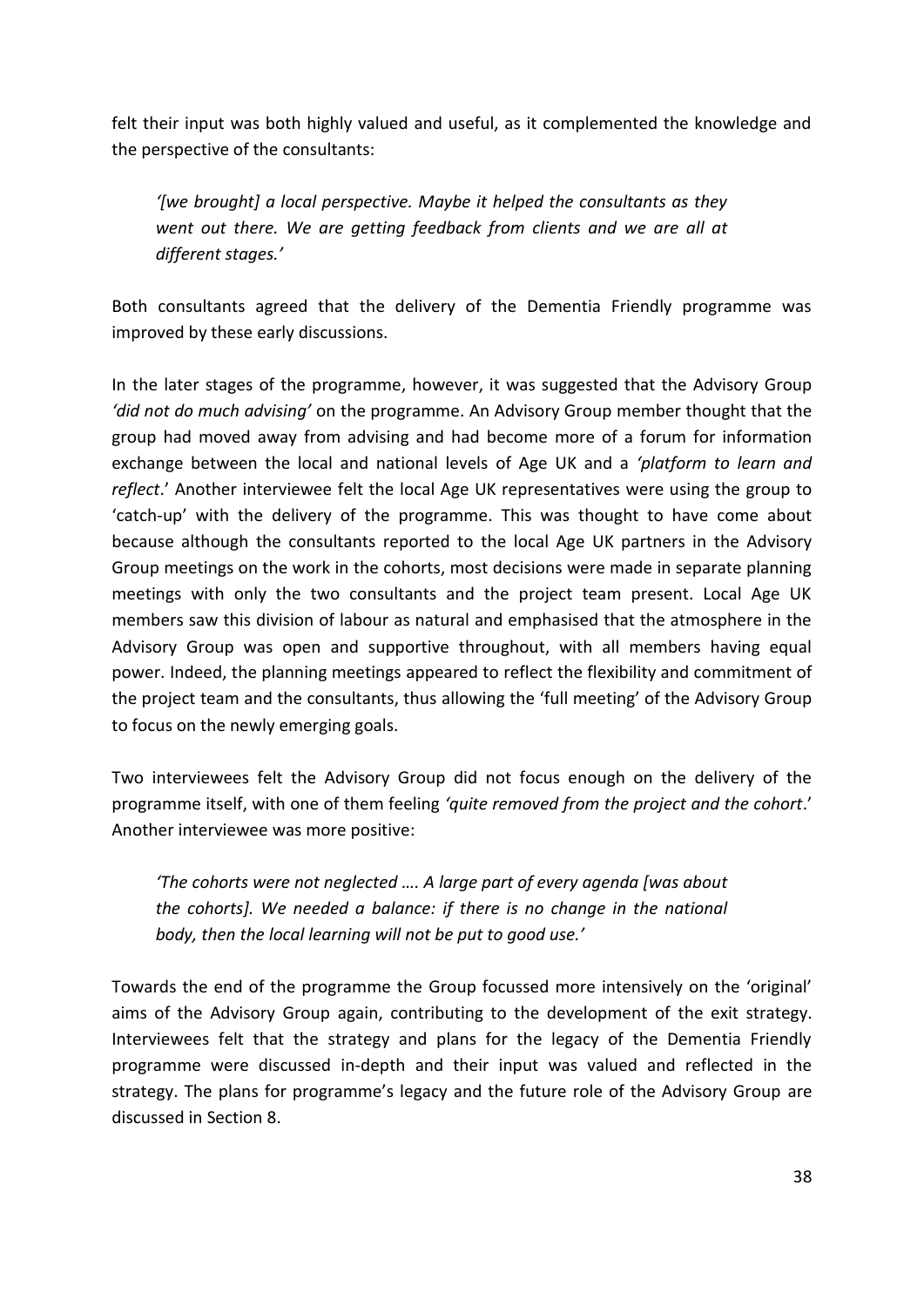#### *b. Shaping Age UK National to become more dementia-friendly*

Not long after the Advisory Group was formed it was agreed that a discussion with Age UK National about the local experience of providing services for people with dementia was important and Age UK National personnel were subsequently invited to the Advisory Group meetings. While local Age UK representatives felt it had taken longer for their invitation to be accepted than they had expected, they all agreed that the first meeting of the 'extended' group (including Age UK National representatives) in September 2014 was a great success, with one of them stating:

*'I could see that there was an opportunity for something special to come out of local Age UK people working together with … people from the national office.'*

The following two meetings were also judged to be successful, with more senior Age UK National personnel engaging in what was felt a productive dialogue with Advisory Group. Interviewees agreed that the Advisory Group was instrumental in engaging the local and the national levels of Age UK in a dialogue about dementia-related services.

The first tangible result of the Advisory Group influencing the national organisation was that, following their feedback, a planned new publication aimed at people living with dementia and their carers was modified to be more dementia friendly. Advisory Group members saw this as evidence of Age UK National taking their input seriously. Interviewees also felt that the Advisory Group generated a lot of interest and *'quite a bit of impact'* in the national organisation and they were optimistic about the longer term effects that the discussions in the group had on Age UK National personnel:

*'Everybody who came from other departments was really enthused and there were actual actions that they were going to do in their teams.'*

However, although some progress had been made, when interviewed at the end of the programme, Advisory Group members felt that there was still work to be done to raise the profile of dementia-related work at the national level. They felt very strongly that the learning from the discussions of the 'extended' group should be widely shared:

*'[it should] not [be] just a task and finish group but we have to disseminate this across the whole network.'*

They also emphasised that while making Age UK National more dementia-friendly is an important goal in its own right, it is also a way in which the learning from the Dementia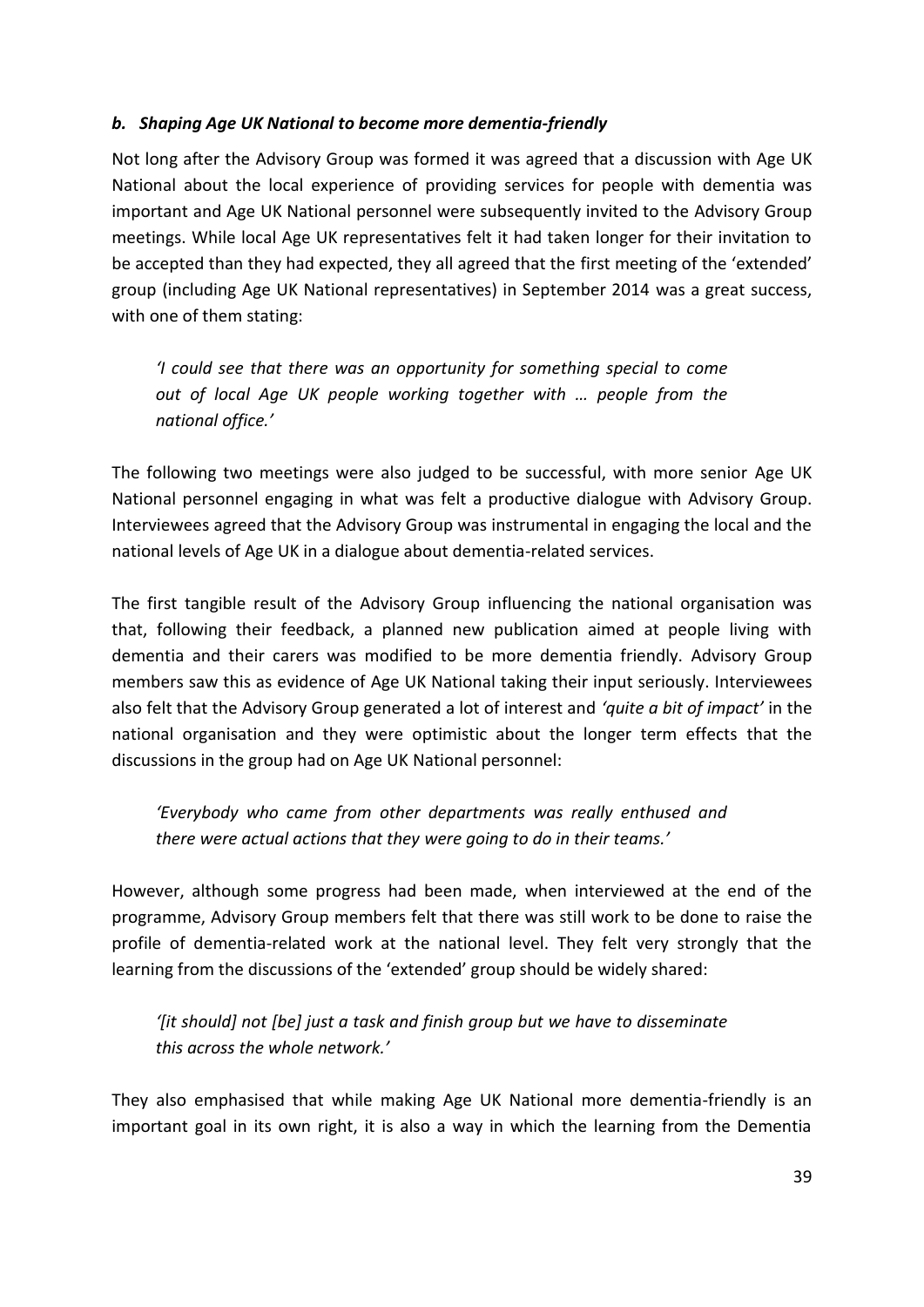Friendly programme can be embedded in the national organisation. The Advisory Group discussed ways in which their work may be taken forward, which are discussed in Section 8.

#### **c.** *Discussion of the work and impact of the Advisory Group*

All interviewees felt that the Advisory Group had a strong impact, elements of which are discussed above. Evaluating the overall effect the Group's work, a local Age UK member focussed especially on the impact on the national organisation, as the following quote illustrates:

*'The group had more impact and value than I had thought at the beginning… The fact that so many departments have come along to the group perhaps gave it more use and value than we originally anticipated.'* 

Another local Age UK representative commented that the dialogue between the local and the national level staff was perhaps part of a broader change:

*'There has been a recognition that the local level delivery is very important for the national teams. Maybe this awareness was there before, but it didn't come across, whereas now it comes across. It feels a stronger two way relationship.*'

Another said:

*'Our presence opened eyes to what is happening locally, and we listened to the national developments and took it home to our organisations.'*

Indeed, local Age UK Advisory Group members highlighted that their local organisation had also benefitted from their work in the Advisory Group, as the following quote illustrates:

*'Working towards influencing Age UK policy helped us reviewing our own policy and practice locally.'*

One of them mentioned taking away the learning about the benefits of physical activity for people living with dementia.

While acknowledging the overall positive effect of the Advisory Group, members also expressed some criticism about the perceived lack of planning and structuring of the Group. A few members felt that the Group would have benefitted from the creation of a better defined work plan before the start of the programme.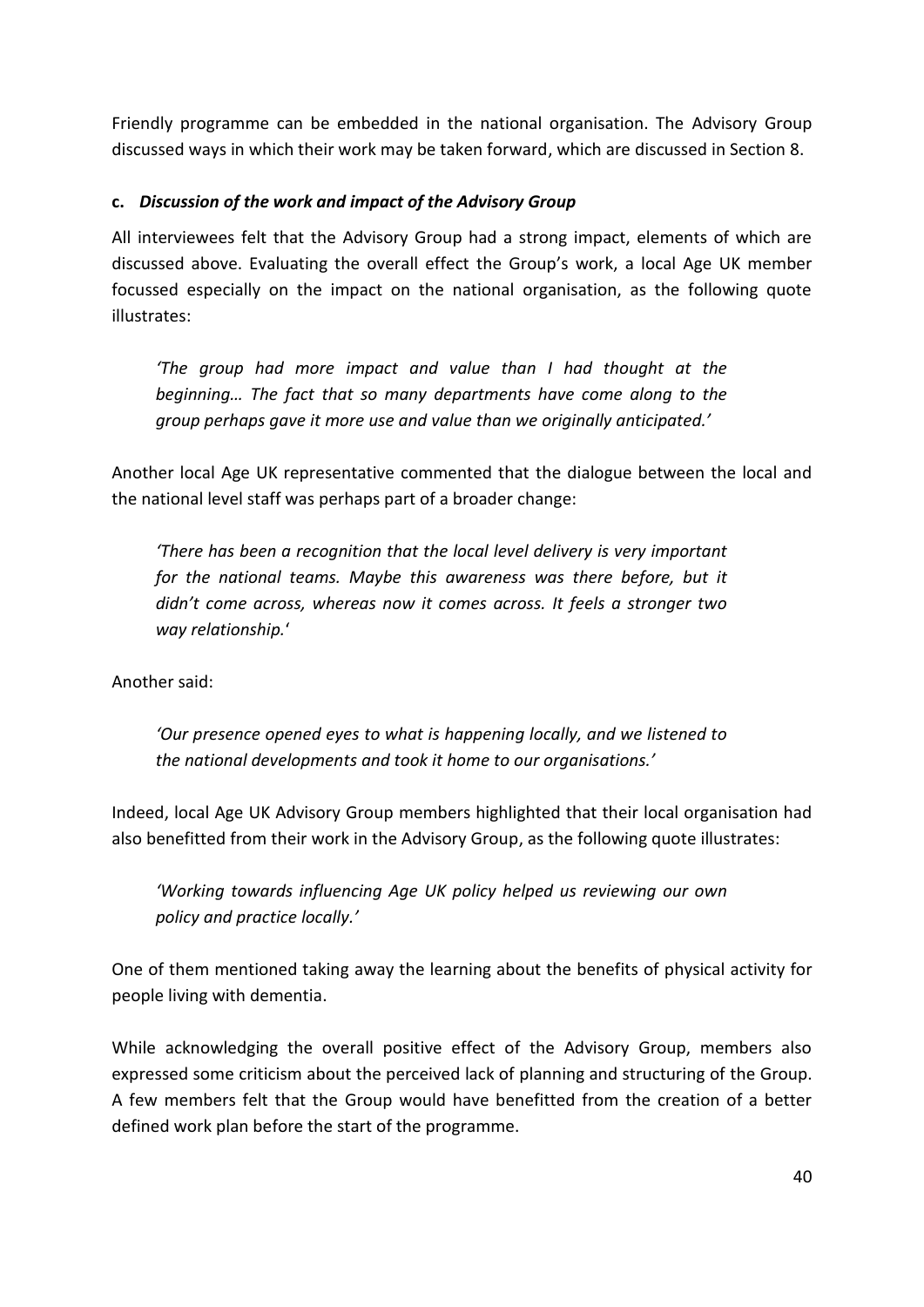*'We need a clearer definition of what the role of the Group is and what we are trying to achieve… defined right at the beginning, so the impact can be better. There have been many changes as the programme went along, it has been difficult to keep to the original terms of reference. It worked out for the best in the end, but there has been a little bit of confusion at times.'*

One member thought that the Advisory Group should have started to work earlier, not only a few weeks before cohort one started, as this would have allowed the local Age UK members to have a stronger role in shaping the offer to the local partners. Similarly, both consultants felt that had they had more time at the start of the project to 'fine tune' the plans, the 'split' structure of support days could have been introduced much earlier for the first cohort, ensuring a stronger focus on physical activity in cohort one. A few interviewees felt it would have been better to separate the two 'roles' of the Advisory Group, although they agreed that the change of aims over the course of the programme was a natural development, especially as the Dementia Friendly programme was the developmental element of the portfolio of programmes funded by the Big Lottery.

Finally, some interviewees felt that having clearer aims for the Advisory Group would have helped the internal review of their work at the end of the programme. Indeed, one of them commented that there was no review of their work:

*'We haven't discussed whether the Group have met its goals set out at the beginning'*.

Another interviewee, however, was of the opinion that that the work was reviewed, albeit briefly, and this discussion benefitted from the input of invitees from the national organisation.

#### *d. Experience of participating in the Advisory Group*

Describing their experience of working in the Advisory Group, all members interviewed for this research mentioned that the atmosphere in the Group was open and respectful. Two members said that they were 'sorry' when the group disbanded. Local Age UK members of the Advisory Group felt that working in the Dementia Friendly programme allowed them to 'take time out' of their everyday work to focus on just one aspect of their activities. They felt that being involved in the work of the Advisory Group personally benefitted them, as getting together with others who shared their passion for working with people with dementia was very motivating.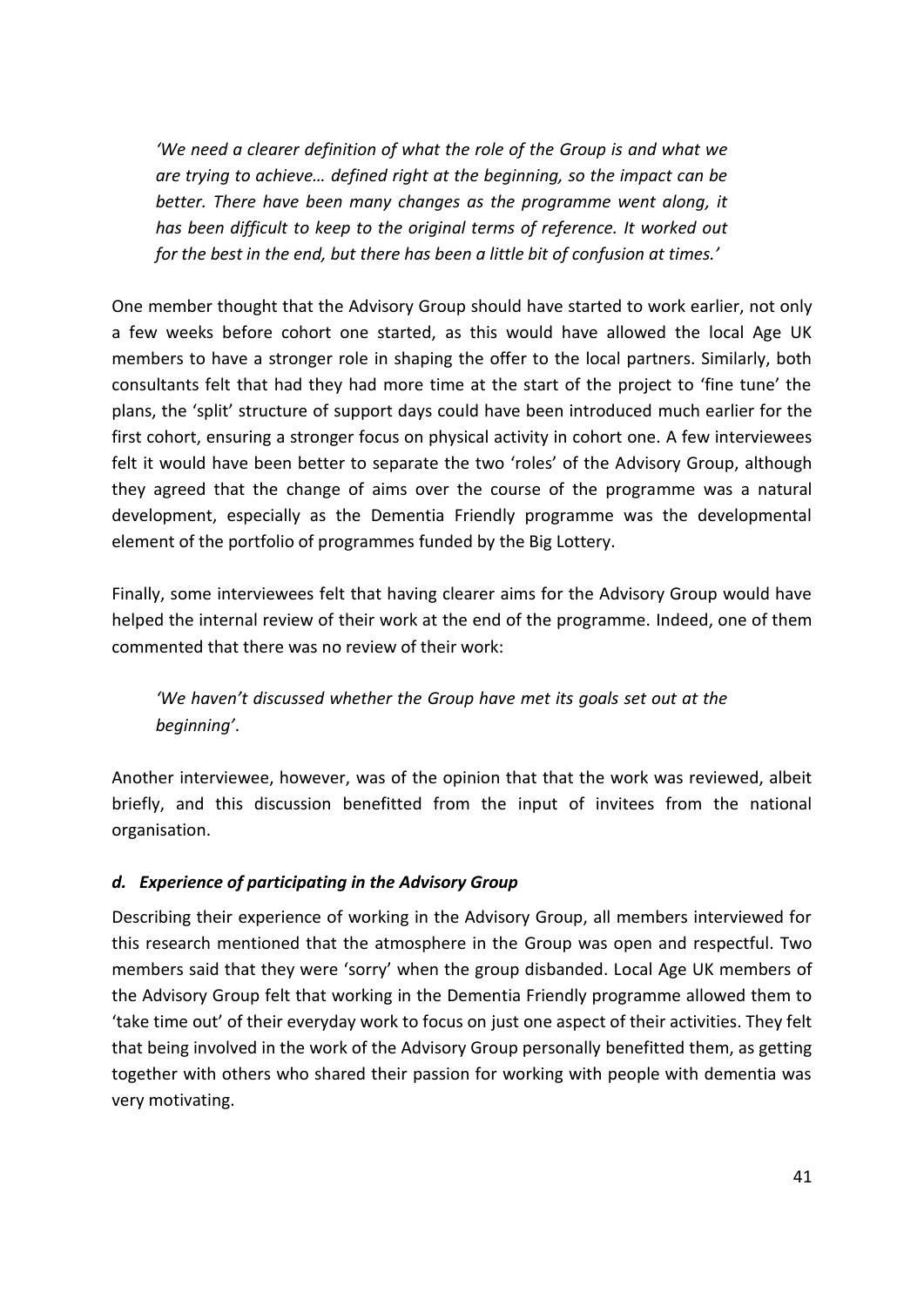The consultants and the project staff also described the experience of working in the Advisory Group as very positive. However, they said that as the national level organisational change gathered momentum towards the end of the programme, additional planning meetings and the tasks and responsibilities emerged which increased their workload significantly beyond that originally planned.

#### **Summary**

- The Advisory Group was instrumental in the successful delivery of the Dementia Friendly programme primarily through bringing together local Age UKs who participated in the pioneer cohort, the consultants and the Project Manager at Age UK National.
- The Group were seen to have played a crucial part in encouraging the national organisation to take steps towards becoming more dementia-friendly.
- Members agreed that the Advisory Group should have started to work earlier, allowing more time for 'fine tuning' the structure of the offer to local Age UK partners.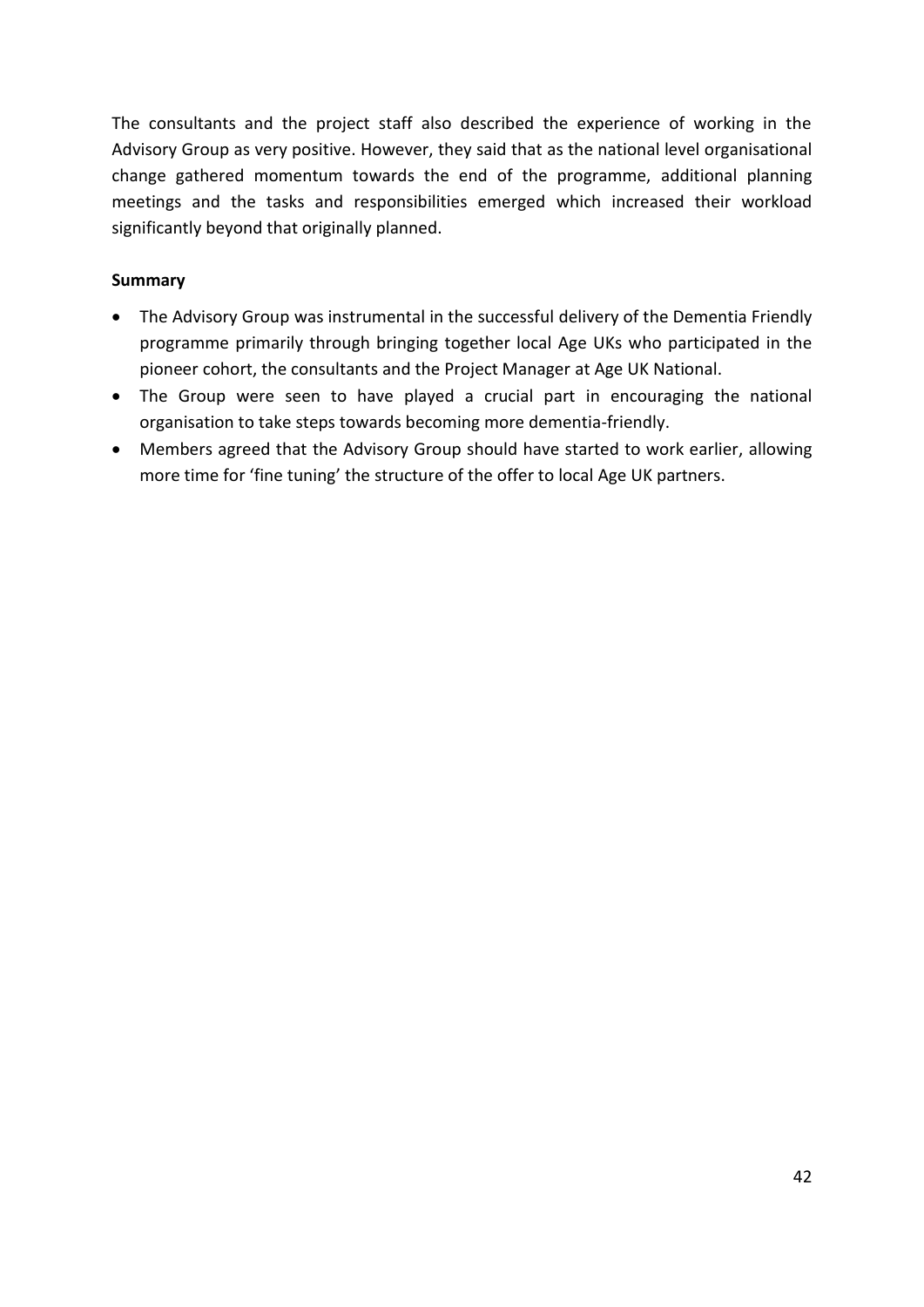### <span id="page-42-0"></span>**8. Sustainability**

In this section we present information on plans for the Dementia Friendly programme's impact beyond its current funded lifetime, and the first steps taken to implement these plans, drawing on evidence from the interviews.

#### *a. Planning the legacy of the Dementia Friendly Programme*

To ensure that the longer term impact of project is maximised, a number of ongoing activities are planned. The strategy was developed as the programme progressed. It was discussed in cohort meetings and in the Advisory Group, where the consultants and former members of the pioneer cohort could contribute. Former cohort members gave information on what resources they needed / would have needed after their participation ended, and discussed their experiences of implementing their action plans. The strategic aim is to ensure that the learning from the Dementia Friendly programme is shared and incorporated in future work at both the local and national level.

#### *Resources*

In addition to the Dementia Friendly Toolkit, and a resources guide which are to be produced by Age UK National as part of the exit strategy, consultants felt that the resources produced by individual local Age UK partners in the Dementia Friendly cohorts should also be widely shared and promoted.

#### *Dementia Peer Support Network*

The '*Dementia Peer Support Network'* was launched in March 2015 and is a peer network designed for all local Age UKs (not just those who participated in the programme), to access ongoing support from their peers and from Age UK National. The network is being coordinated by an officer at Age UK National and further support is to be offered by IiD. Plans for the following 18 months of the network were presented and discussed at the launch meeting, and the Project Manager felt that the proposed agenda covers a wide range of topics, such as dementia friendly services, specific services for people with dementia, the political framework and funding. Interviews with cohort members revealed that expectations vary a great deal, with some wanting to meet with peers and share experiences, and others wanting to develop more strategic co-operations. Participation in the network is voluntary and there is no specific funding available for local Age UK partners to participate. At the time of writing this report it was, therefore, unclear how many local Age UK partners and from which regions of England will take part in the activities of the network.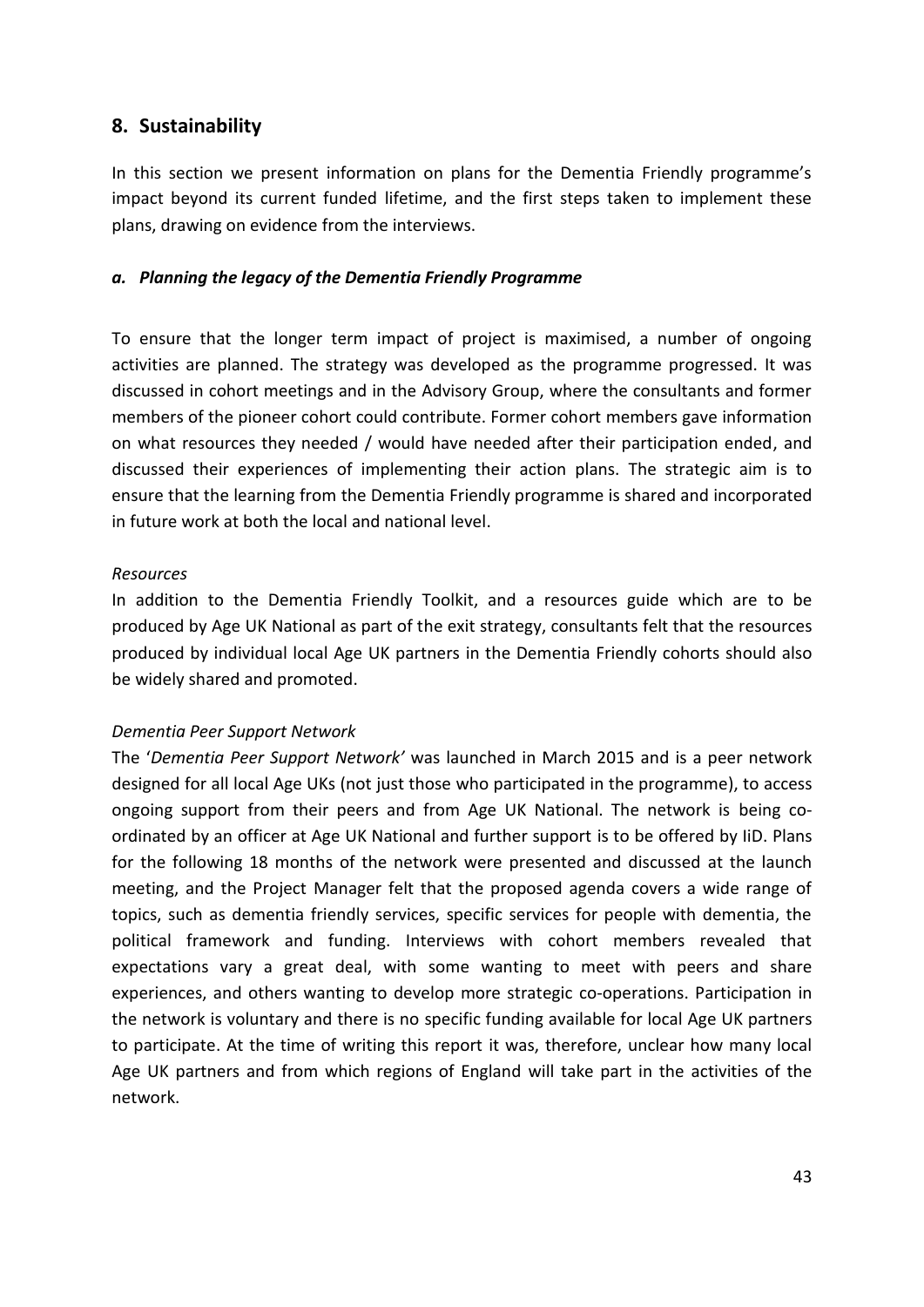#### *The Advisory Group*

The Advisory Group completed its work in April 2015, however the three local Age UK members are happy to be in involved in future work, on a voluntary basis. They perceive that their future involvement is dependent on how the Dementia Support Network takes shape, what activities the participating local Age UKs (will) engage in, and what support they (will) need. As one of the local Age UK representatives commented:

*'there is a role for the Advisory Group, as issues come up, but only if something really prevalent comes out of the network.'*

Members of the Advisory Group are ready to be involved in a number of different ways, for example to consult or give a talk to members of the peer network. They do not envisage further 'physical' meetings, only 'virtual' meetings, for example video or teleconferences.

Advisory Group members stated that they were happy to follow the emerging work of the peer support network and wait for the co-ordinators of the network to contact them when their input was required. However they were also prepared to take initiative, if required:

*'As long as the dementia network is being led and supported, we would be on the periphery, ready to step in if we are needed. But if it falls by the wayside, then I will raise whether we need to work as a group again.'* 

They felt that their continuing support was relevant, as they had specialist expertise:

*'We have operational knowledge and we are getting feedback from [clients] and we are all at different stages. The experience of the consultants is valuable, but sometimes we have a very different perspective of how things work practically.'*

The two consultants, who were also members of the Advisory Group, have been added to the 'pool of experts' who regularly work with Age UK.

Finally, supporting Age UK National's longer term organisational change to become more dementia-friendly is also an important part of ensuring the longer term impact of the Dementia Friendly programme, and this aspect directly incorporates the learning from the programme.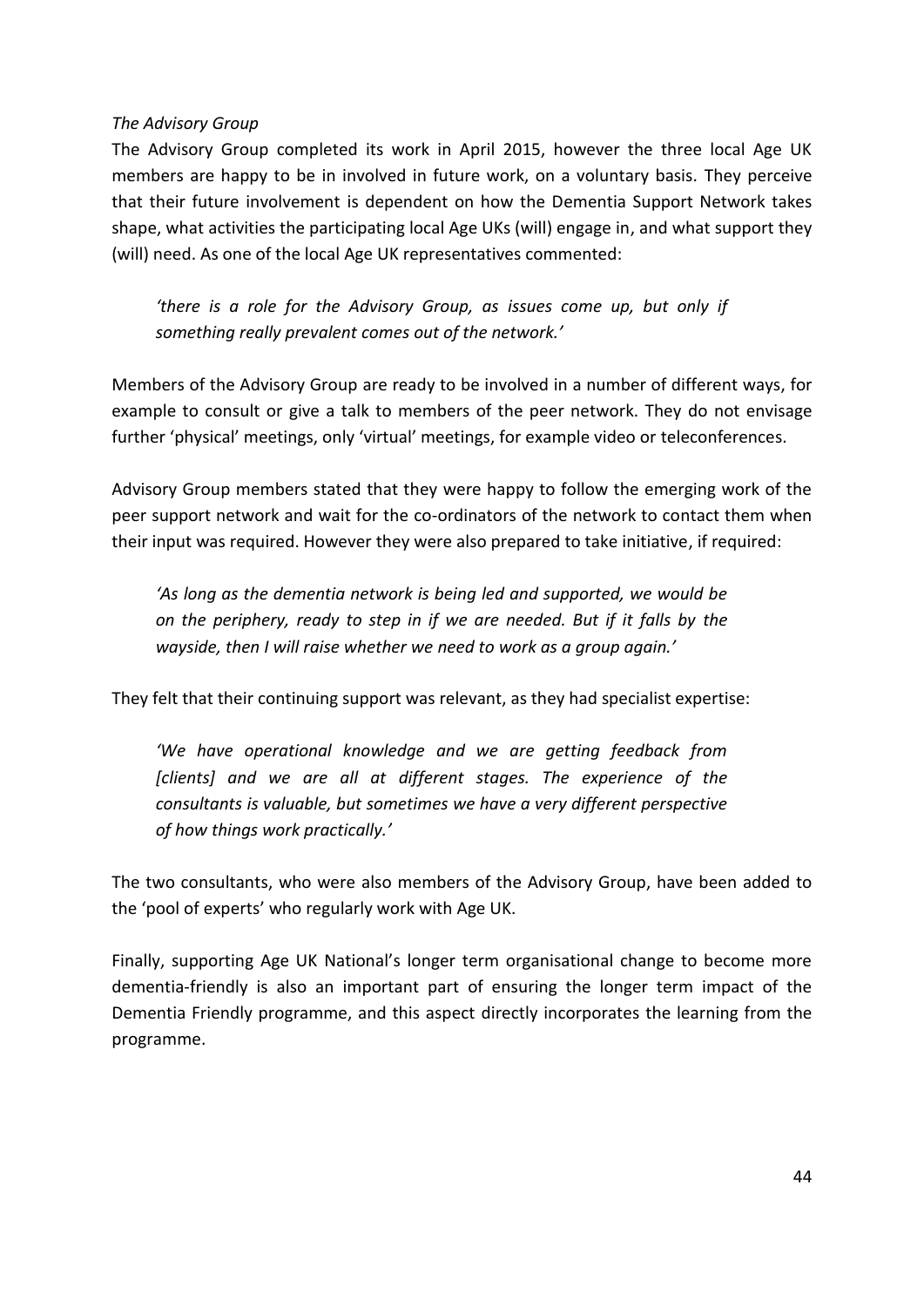#### *b. Discussion of plans to ensure the programme's long term impact*

In this section we discuss current plans for ensuring the programme's long term impact (the exit strategy, the dissemination of resources and the Dementia Peer Support Network, including ongoing support from members of the former Advisory Group) and examine the extent to which these plans meet the long term support needs of local Age UK partners. Desired types of long term support which have been suggested by local Age UKs in the interviews, but are not included in the current plans, are also discussed here.

Members of the Advisory Group felt that the exit strategy incorporated input from all stakeholders and was suitable for its purpose, however, members of the project team felt that if they had more time, they could have produced a more detailed plan. As for disseminating resources, some interviewees felt that access to existing dementia-friendly resources on the Age UK website is not very easy to navigate and could be improved. Cohort members reported that finding information on the LOOP<sup>5</sup>, or even logging onto the LOOP was often too time consuming and consequently some of them did not use this platform regularly. At the same time, some cohort members felt that webinars may be an effective medium to share information and were looking forward to future webinars. Improving access to resources on the Age UK website and on the LOOP is indeed part of exit strategy (which will be implemented in the near future).

A few local Age UK partners reported that they would like Age UK National to take the lead in disseminating a broader range of relevant information (such as progress in related policy areas or news from the national media) directly to local partners. One local partner suggested that a quarterly newsletter dedicated to dementia-related topics would be an ideal format.

As for the *Dementia Peer Support Network*, the discussion here focusses on the extent to which the plans known to the research team meet the expectations of local Age UKs from all three cohorts. Most interviewees felt it would be beneficial to have further support once their participation in the programme came to an end. Local Age UKs from all cohorts felt it would be useful to evaluate the implementation of their action plans six months and a year after the final cohort meeting, to reflect on what had been achieved and how to move forward. Some local partners prefer to have these reviews in a one-to-one format with the consultants, while others felt that keeping in touch with cohort partners would be the best way to discuss '*successes and pitfalls'*. It was suggested that networks would be more beneficial if virtual communication, such as video conferencing could be developed, to ensure that local Age UKs did not have to spend too much time travelling. It was further

-

<sup>&</sup>lt;sup>5</sup> This is an online communication platform only available for local Age UKs who are registered users.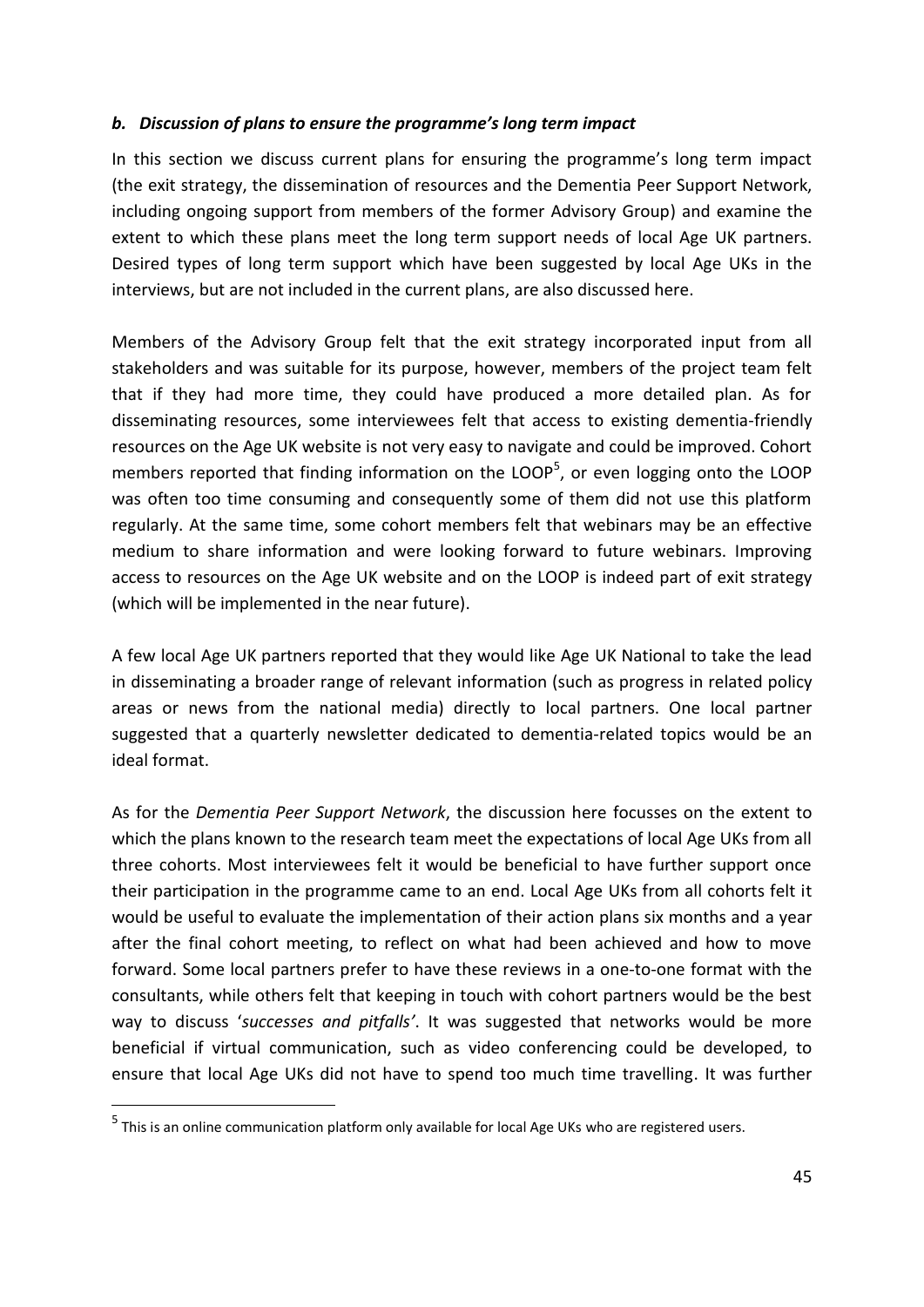suggested that an informal network would be a more useful format for receiving and giving support, so that the local Age UKs could *'dip in'*, dependent on their capacity.

Local Age UKs also listed a few areas in which they needed longer term support, including: exploring ways of overcoming the barriers in applying what they had learnt on the programme, for example when working with statutory bodies in the health and social care system or with care home staff; and how to secure funding for inclusive services and new, dementia-friendly well-being services.

Potential challenges to the success of the *Dementia Peer Support Network* were also mentioned by some interviewees:

*'The network is going to be difficult to access, because of the cost of participating in the group – travelling and freeing up the staff… The idea is very good, but even if we have a session in [the region] … that's quite an expense…. Those sessions really have to offer something very positive for the organisations to say yes, … because there is no external funding for it.'*

While many interviewees mentioned that 'virtual' meetings through the use of Skype and video conferencing could help, there is potential risk involved in some local partners lacking the necessary technical background to join the meetings, and those experiencing technical problems may be discouraged from attending 'virtual' meetings.

The final issue relating to the long term effects of the programme is how it will fit in with other dementia-related projects that are now run by Age UK National. Members of the Advisory Group expressed their concern that the Dementia Friendly programme may become just one of these parallel projects, which include the *Integrated Care Project* and the *Dementia Pilot Projects*. They emphasised that it is key that the Dementia Friendly programme and its legacy receives sustained attention so that it can achieve the greatest possible effect. It was also felt important that the dialogue between the local and the national level within Age UK continues and remains a prioritised element of Age UK's dementia strategy.

#### **Summary**

• Plans for ensuring the longer term impact of the Dementia Friendly Programme are outlined in the exit strategy. The main elements are: the Dementia Friendly Toolkit; the resources guide; the *Dementia Peer Support Network* and providing ongoing support to the *Dementia Friendly Programme* within Age UK National.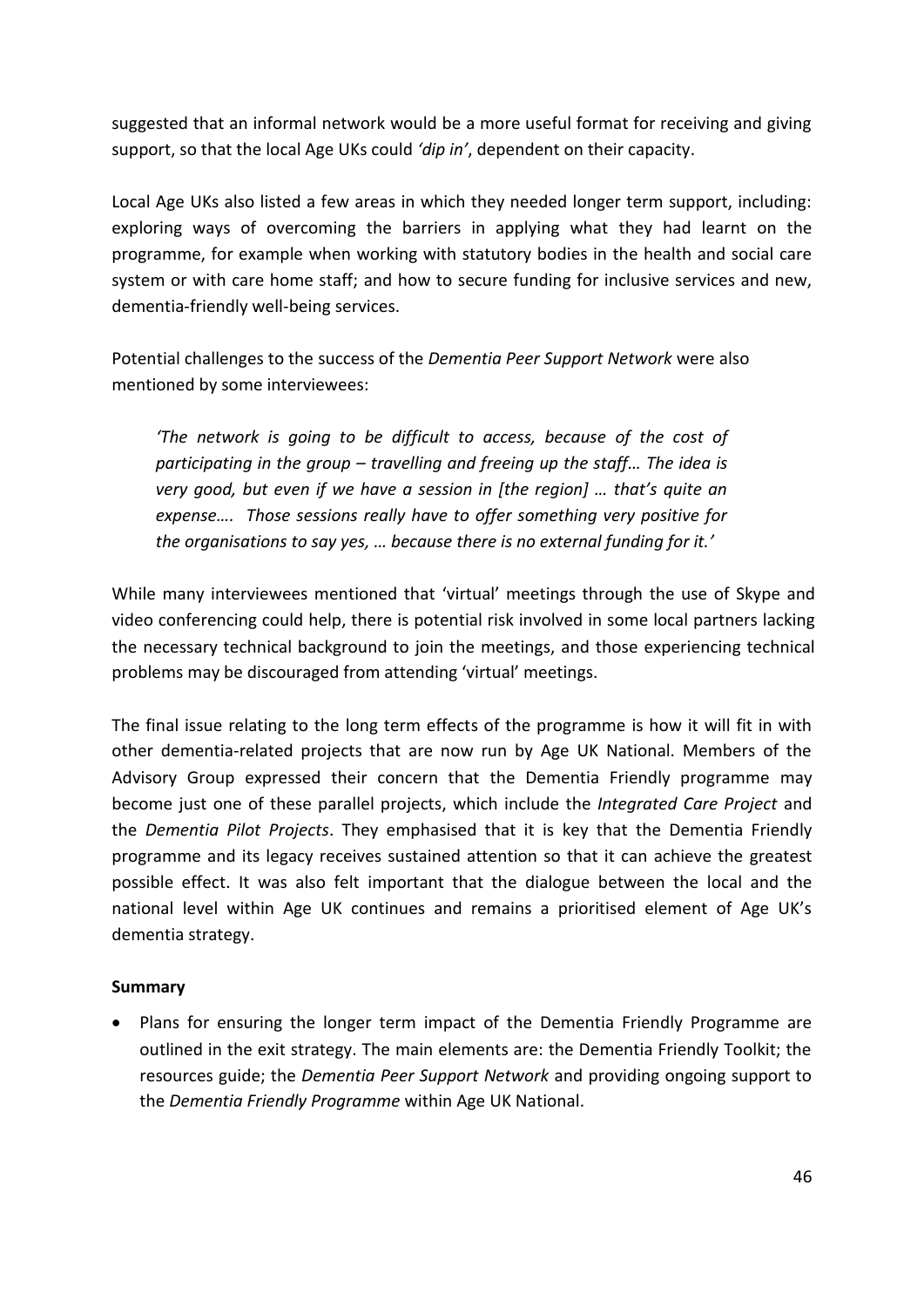- The newly established *Dementia Peer Support Network* meets the expectations of cohort members overall, however, the lack of funding may pose challenges to local Age UKs who want to participate in the network.
- It is key that the learning from the Dementia Friendly programme is successfully disseminated to local Age UK partners and embedded in the work of Age UK National.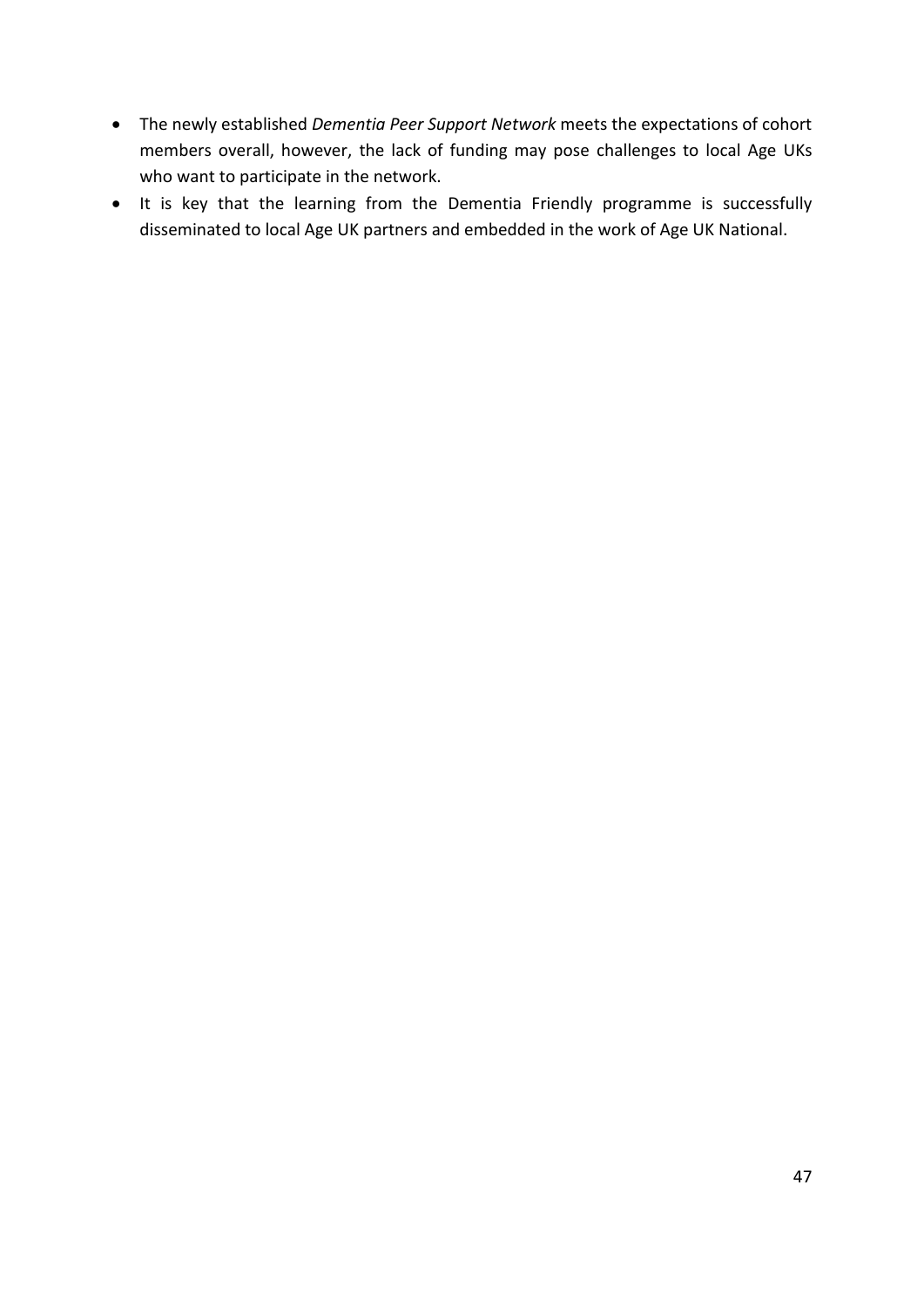## <span id="page-47-0"></span>**9. Conclusions and Key Learning**

In this section we summarise and discuss the main findings presented in this report. An important caveat to the reader is that as the Dementia Friendly programme's main focus has been on shaping organisational culture of local Age UK partners rather than supporting the development of new local projects, many of the programme's outcomes will emerge after the official end of the programme and thus they cannot be entirely captured in this report.

#### *a. Key Achievements*

The report has revealed that the Dementia Friendly programme has achieved the goals set out in the bid to the Big Lottery Fund and met most of the expectations of participating local Age UK partners. Arguably the programme has 'over-achieved', as the key achievements listed below indicate:

- The programme was successfully delivered in 46 local Age UK partners in three cohorts (the original bid was for 30 local partners), all of which benefitted from: attending cohort meetings and workshops; receiving consultancy support; and a grant of £5,000.
- The local Age UK participants have been supported to examine and review ways in which they can shape their services to be more inclusive of people living with dementia focussing on five domains: the voice of people with dementia; the place; the people; networks; and resources.
- Many local Age UK partners gained new information and identified new learning, including that on best practices. They found the organisational audits a particularly useful and reflective tool.
- A variety of resources to further support participants in reviewing and shaping their services (including training materials) have been developed, collated, shared and disseminated more widely through the public area of the Age UK website.
- Participating local Age UK partners have developed an increased understanding of the needs of service users with early stage dementia, which is essential for shaping services to become more inclusive.
- Many Age UK partners have subsequently become involved in local Dementia Action Alliances and raised their profiles as providers of inclusive services.
- After their participation in the programme had ceased, local Age UKs from cohort one appeared to continue the work independently, successfully using the tools and the guidance they had received from their participation, thus highlighting the longer term sustainability of the programme.
- Additional funding from Big Lottery Fund has allowed the provision of up to two extra support days (although no accompanying grant), which has been taken up by 14 local partners after January 2015.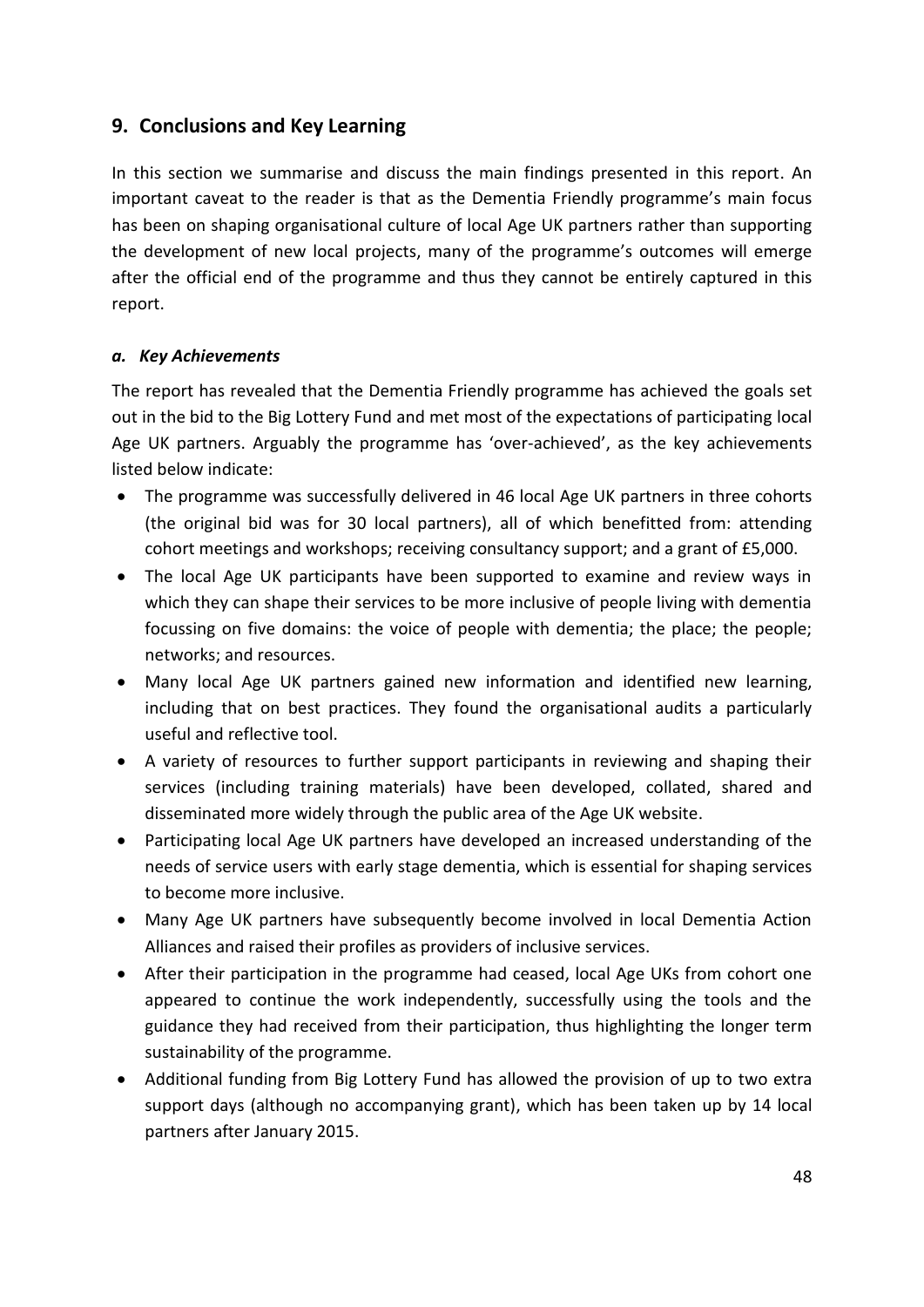- A webinar entitled *'Being dementia friendly'* was delivered in March 2015.
- The programme has had a direct influence on the Dementia Friendly activities of Age UK National, partly as a result of the work of the Advisory Group. Age UK National is undergoing its own *'Dementia Friendly Programme'.* At the time of writing this report, over 300 people at Age UK National have undertaken the Dementia Friends Awareness training; recommendations with regards to branding guidelines and layout of the reception areas were being considered; and a report for the Senior Management Team was being prepared.
- Future plans for disseminating the projects outcomes included Age UK providing presentations about the Dementia Friendly programme at the following conferences: *Alzheimer's Show 2015* (June 2015); Age UK's annual conference entitled *For Later Life*: *brain ageing and dementia* (November 2015); and the *Dementia Congress* (November 2015).

#### *b. Design and delivery of the programme*

Based on the evidence presented in this report, it appears that the structure of the programme (consultancy days, cohort meeting and workshops) has suited the goal of supporting local Age UKs to review their services and take steps to become more inclusive to people living with dementia. Two main themes have emerged from analysing the information about the delivery of the programme: the restructuring of the consultancy offer to local partners; and the human resources of the project team.

The introduction of a new, 'split' structure of support to cohorts two and three was carefully planned. When evaluating the work with cohort one, the project team and the consultants found that the outdoors element of the support had perhaps not received enough attention. This evaluative study has found that the project team's decision to change the structure of the offer to cohorts two and three and dedicate a full support day to organisational audits and another one to focussing on outdoor activities was justified and there was improvement as a result of these activities. At the same time, the new structure made additional demands on the time and human resources of the project team.

The start of the Dementia Friendly programme in autumn 2013 coincided with organisational change within Age UK National and some staff members who were involved in designing the programme left the organisation around this time. This consequently meant that the project team and the consultants felt rushed at the start of the project and there was perhaps not adequate time spent fine tuning the implementation plan of the programme. The Advisory Group, which included the consultants and the project team would have also benefitted from having more time for discussions before the first cohort of local Age UKs started the programme. While the work with cohort one was underway, Age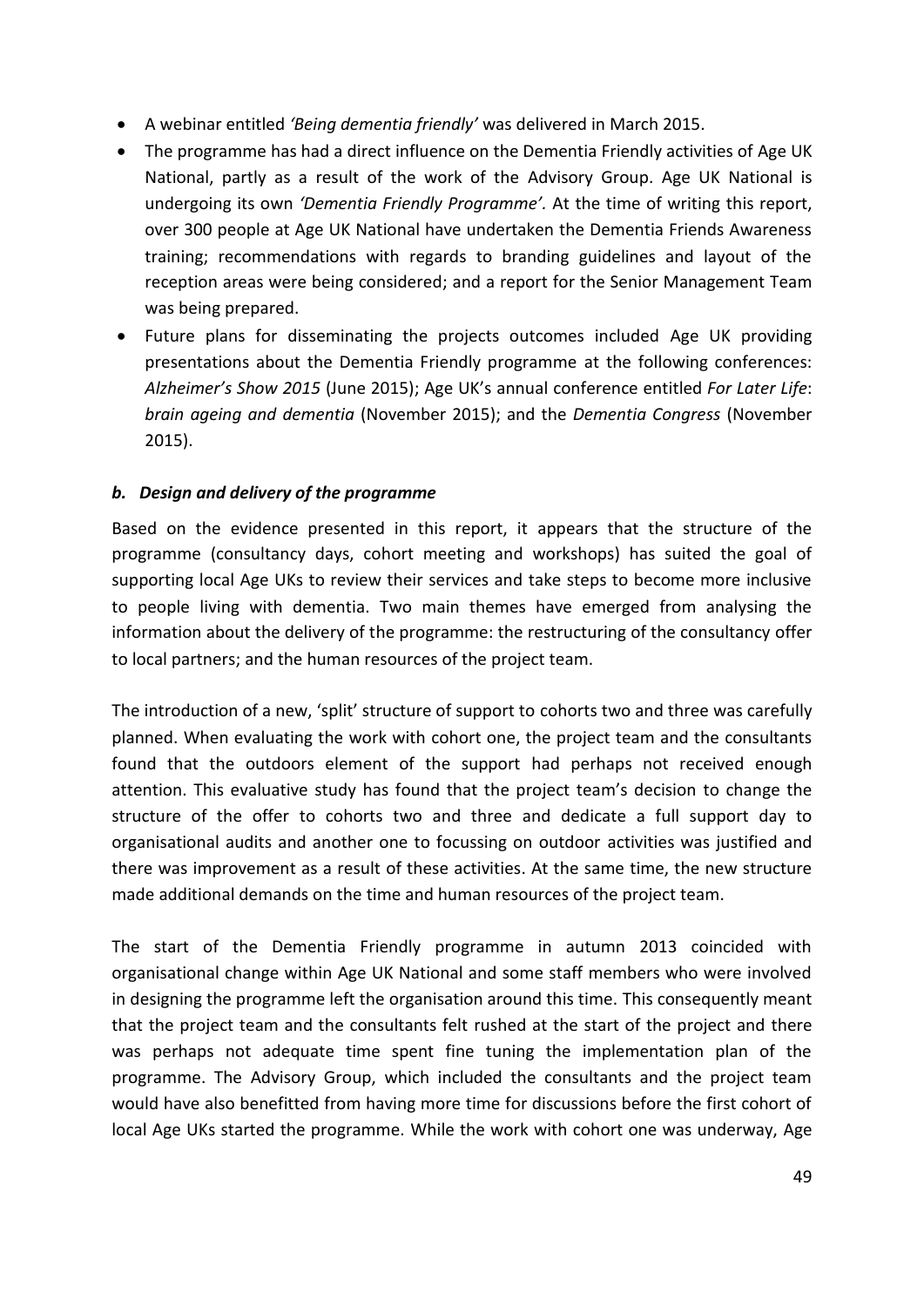UK National successfully secured further funding from BIG, and a third cohort was organised to meet the demand from local partners. This cohort was run parallel with cohort two, which further 'stretched' the project team and the consultants. The restructuring of the offer to local partners, including the 'open ended' third day of support and the additional planning meetings have led to continuing time pressures on the consultants, the project manager and the administrative support staff.

How then have these changes affected the delivery of the programme? All local partners felt satisfied with the overall organisation of the programme, which suggests that the project team (including the consultants) successfully absorbed the ongoing logistical pressures. A few participants in cohort one felt that they had not been given enough information about the content of the cohort meetings prior to these events. As for the consultancy support, concern with the quality and consistency of the support offered were raised by a few local partners in cohorts two and three, particularly as more consultants became involved in the delivery of the programme.

#### *c. Developing the concept of dementia friendliness in well-being services*

The finding presented in this report that some participants did not fully appreciate the importance of embedding outdoor activity in services to people living with dementia is not particularly surprising. Firstly, the relationship between increased levels of physical activity and the improved well-being of people living with dementia was perhaps new information to some participants. Secondly, some Age UK partners were arguably not yet ready for thinking about how they could incorporate more outdoor activities into their services. Comments from two participants from the pioneer cohort (who were members of the Advisory Group) support this explanation: they felt that when they started to review and shape their generic services to become more dementia-friendly, they would not have been ready for looking at outdoor activities. One of them suggested that some local Age UKs needed time to *'do the basics first'* and as they gained more experience and confidence in working with people with dementia, they would become more open to new ideas. The research team believes that ongoing support from the nascent Dementia Peer Support Network and Age UK National, including help with securing further funding would be necessary to maintain and improve the outcomes in this area of the programme.

#### **d.** *Achieving long-term cultural change in local organisations*

Improved dementia-awareness of staff and volunteers of participating local partners through training is a key outcome of the programme which is expected to contribute to long-term culture change. While collecting data for this report the research team encountered local Age UK staff who were highly committed to making their organisations more inclusive, however a few of them suggested that their commitment was not always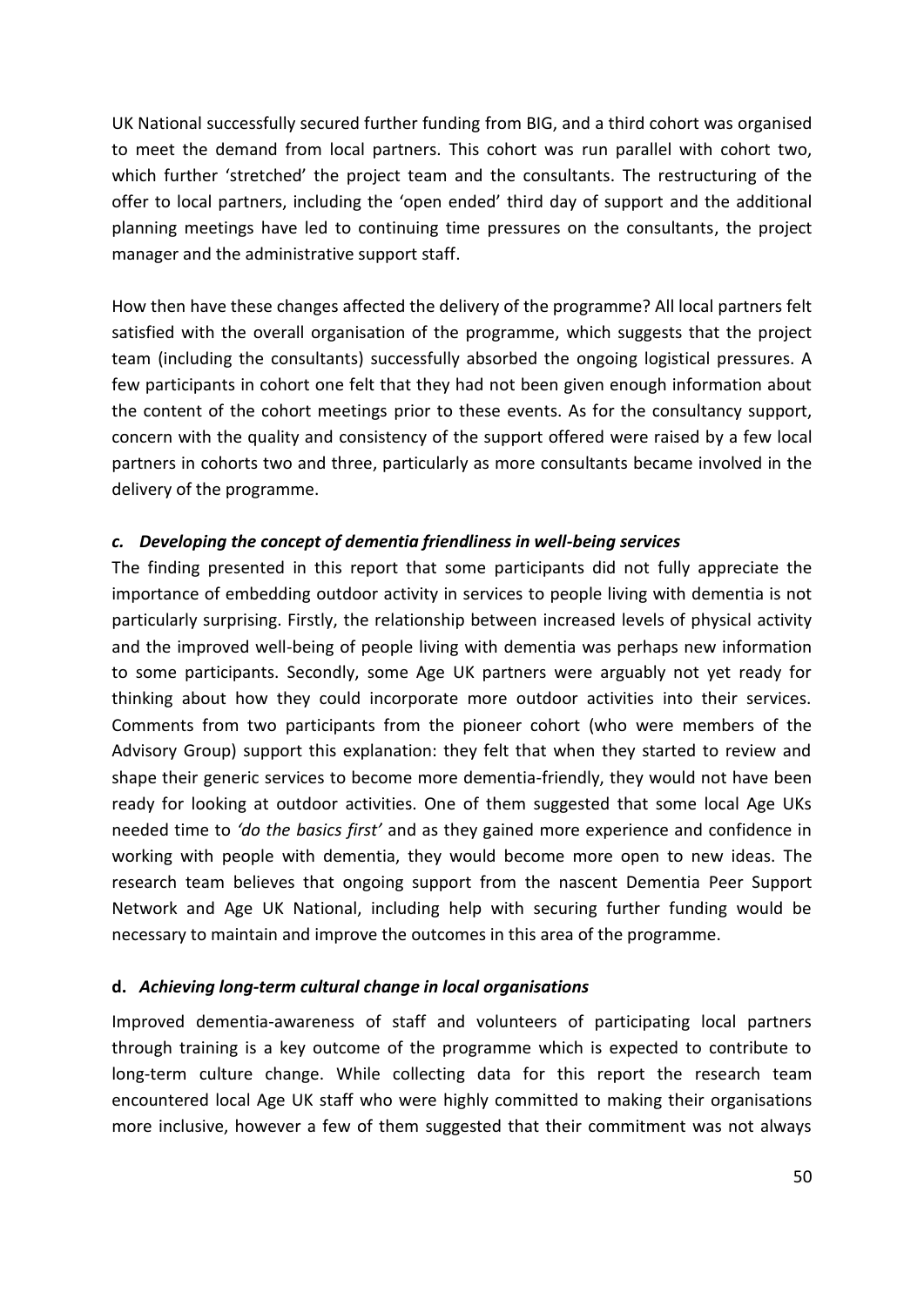shared by all their colleagues, including senior staff. Sustaining the high level of training and ensuring that key local staff continue to have the capacity to work towards becoming more dementia-friendly beyond the lifetime of the programme may be a challenge for some local partners.

The issue of funding further dementia-related work has been raised by every interviewee. Many alluded to the 'paradox' of securing funding for inclusive mainstream services, arguing that local health and social care service commissioners were more likely to fund 'specialist' services for people living with a dementia diagnosis, as the following quote explains:

## *'The challenge is going to be finding the balance between not putting the label on [clients], but getting funding for it.'*

The research team believes that this paradox is the greatest challenge to the Dementia Friendly programme in the long term and agrees with one of the consultants who suggested that Age UK National will have a key role in bringing this issue to national level decision makers in the health and social care systems, thereby influencing change. A related question was raised by some local Age UK partners who felt an ethical tension between including people with dementia in their generic services without labelling them on the one hand and ensuring that those with potential additional support needs were identified on the other hand.

Other challenges to achieving dementia-friendly culture change in local organisations has been the resistance of current service users, some local partners, such as staff of care homes and hospitals, but also that of the wider community, including friends and family of people living with dementia. Participants of the programme who have joined local Dementia Action Alliances and are working in various partnerships will have a key role in breaking down these 'external' barriers and would benefit from ongoing support from the Dementia Support Network and experts at Age UK National. This leads us to the theme of the programme's sustainability.

#### *e. Sustainability*

The Advisory Group has very successfully facilitated a dialogue between local and national levels of Age UK around dementia, and this dialogue has increased the national organisation's understanding of the Dementia Friendly programme and more broadly, the understanding of the dementia-related services provided by local partners. The dialogue and the increased awareness of local level work may contribute to the Dementia Friendly programme having a stronger and more general influence beyond its lifetime, provided that this facilitating / co-ordinating role continues to be performed within the national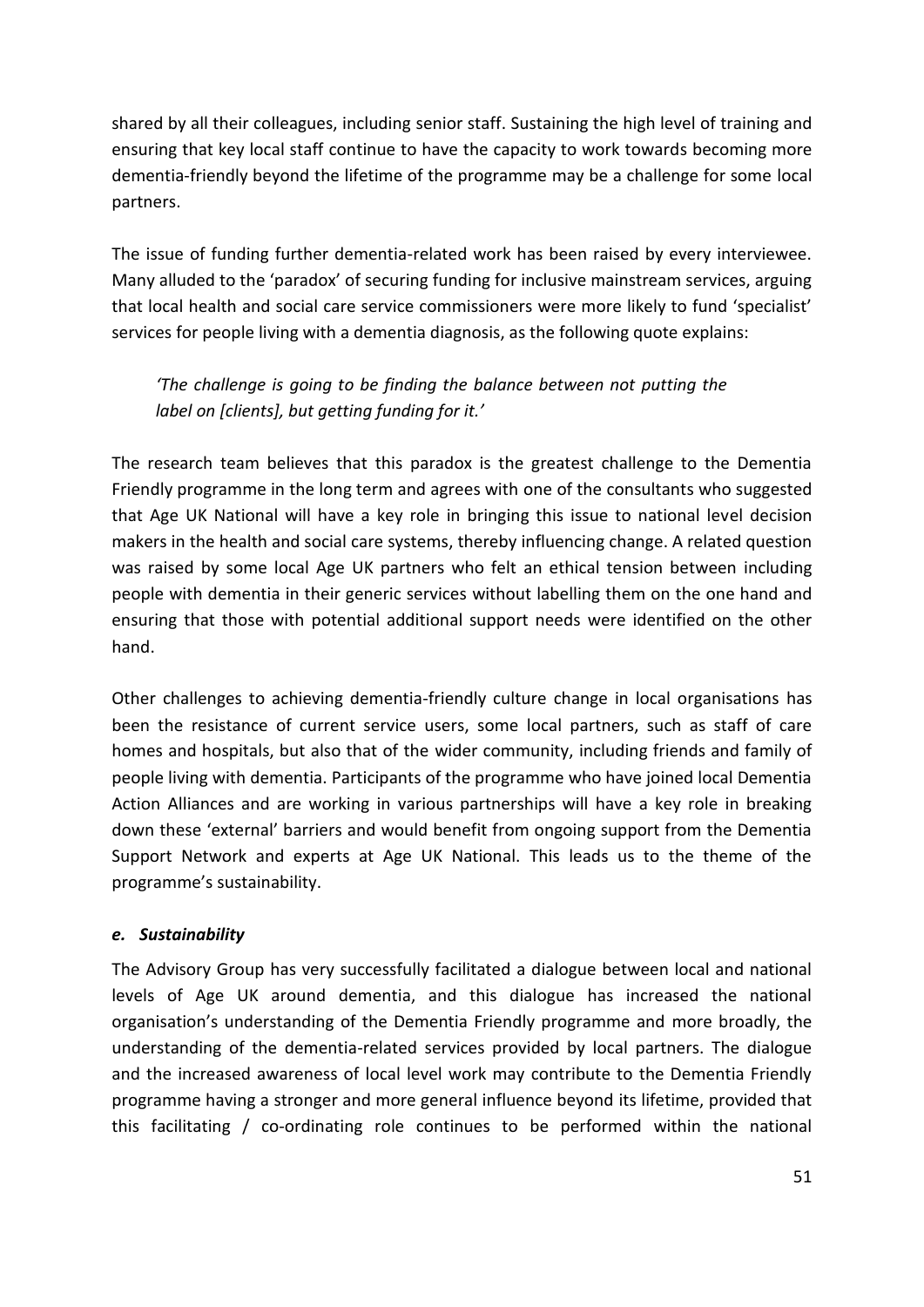organisation. As there are now various strands of dementia-related work in progress within Age UK National, it is key that all the different strands are co-ordinated and the learning from the Dementia Friendly Programme is implemented.

Another aspect of the programme's sustainability to be discussed is the *Dementia Peer Support Network* (peer network). The evidence presented in Section 8 suggests that the plans for the network, overall, match the needs expressed by cohort members. The challenge of funding local partners' participation in the network has been highlighted, especially by those interviewees who participated in the pioneer cohort and thus have the most experience of 'follow-up' work. The research team has found their concerns and arguments convincing, and thus the main point is reiterated here: *'We have to make sure [that participation in the peer network] it is not seen as a luxury, it is given importance*.'

Finally, the peer network is ideally placed and potentially has a key role in collecting evidence of longer term outputs and outcomes of the programme from local partners, in sharing resources and good practice. Members of the peer network may also be the most suitable partners to continue the dialogues around dementia between the local and the national levels of Age UK, which were started by the Advisory Group.

Successful dissemination of existing results and resources is the key to supporting local Age UK partners in their long term dementia-friendly transformations. This can be achieved by promoting learning from peers and perhaps preventing unnecessary experimentation and parallel 'pilot' projects being carried out. The resources produced by local age UKs and consultants during the lifetime of the programme need to be effectively shared both among local partners and the teams of Age UK National and made available to external partners and professionals. Local Age UKs have reported that they would benefit from the online communication platform (the LOOP) becoming more user-friendly, and although dementiarelated resources have become more accessible on the Age UK website since the start of the programme, there is still room for further improvement. Most of these concerns and suggestions are addressed in the Exit Strategy – the implementation of which is key to the sustainability of the Dementia Friendly programme.

To conclude the Dementia Friendly programme has been successfully run at a very fortunate time, when the attention of national politics turned towards dementia, leading to growing interest in the programme from local Age UK partners and providing new opportunities for Age UK National to successfully raise the profile and increase the scope of the programme, maximising the positive outcomes. Although the programme comes to an end in June 2015, local partners and Age UK National have more work to do to ensure that the results of the programme are taken forward. To quote a participant from the pioneer cohort: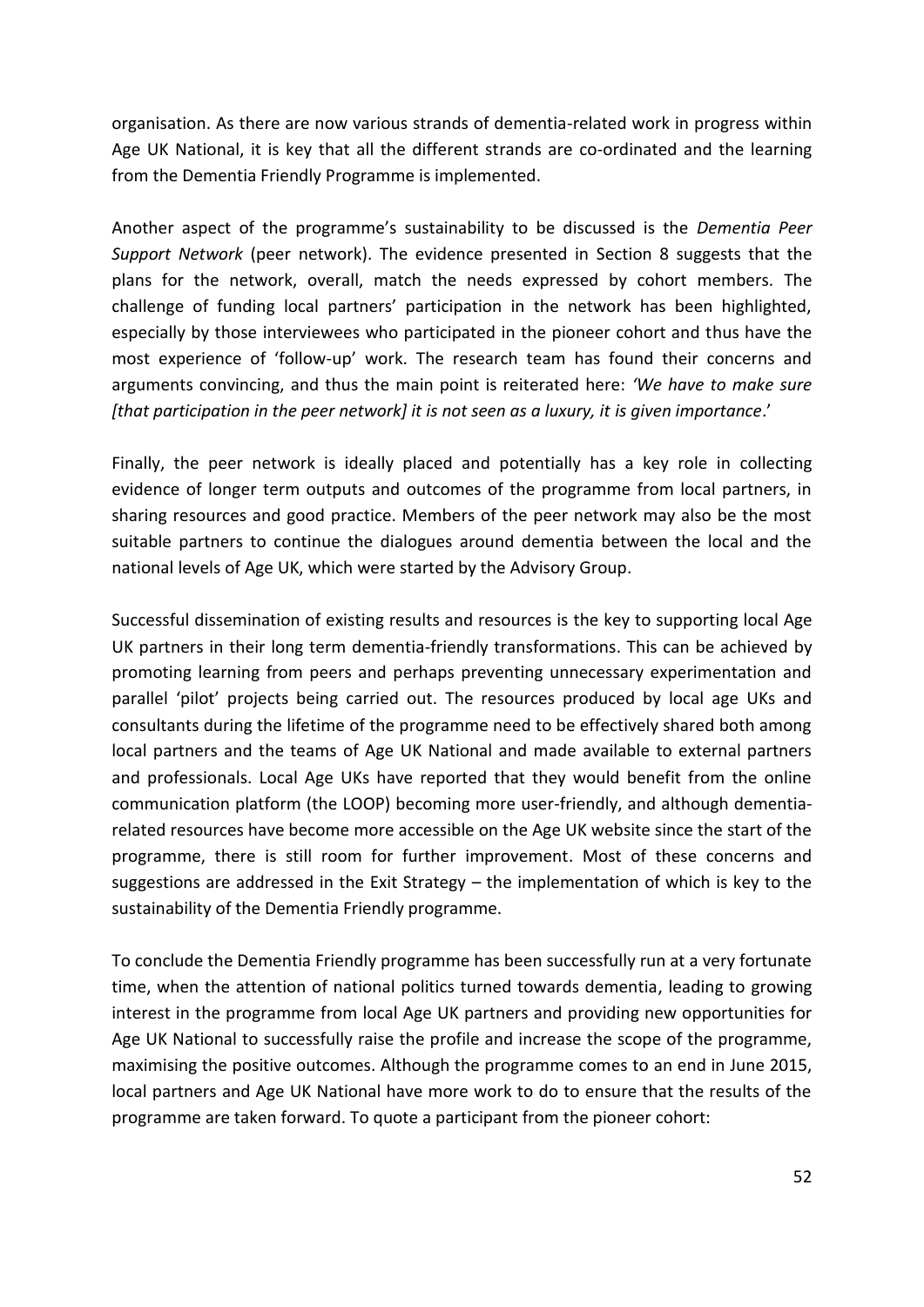*'This is not about dementia, it is about being inclusive. In an ideal world there would be no need for this, but we don't live in an ideal world, so we have to work towards it.'*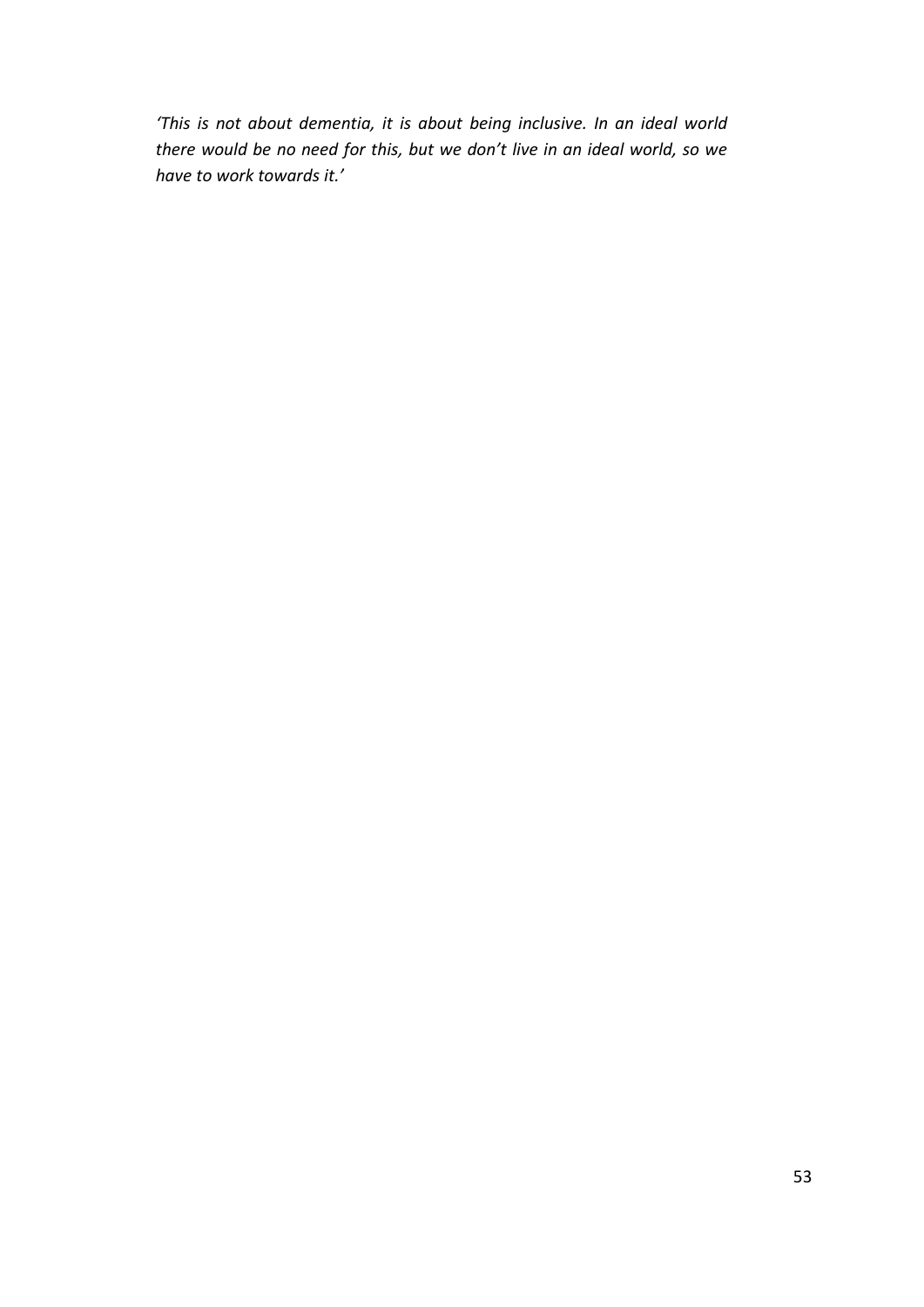## <span id="page-53-0"></span>**Appendices**

## **Appendix 1: Participating Local Age UKs**

| Cohort 1                     |                                     |                                   |  |  |  |  |
|------------------------------|-------------------------------------|-----------------------------------|--|--|--|--|
| Ashford                      | <b>East Sussex</b>                  | Northamptonshire                  |  |  |  |  |
| <b>Bromley and Greenwich</b> | Harrow                              | Redbridge                         |  |  |  |  |
| Camden                       | Herefordshire and<br>Worcestershire | Sunderland                        |  |  |  |  |
| Dacorum                      | Lincoln                             | Wakefield                         |  |  |  |  |
| Ealing                       | North Staffordshire                 | Winchester                        |  |  |  |  |
| <b>Cohort 2</b>              |                                     |                                   |  |  |  |  |
| <b>Berkshire</b>             | <b>Horsham District</b>             | Somerset                          |  |  |  |  |
| <b>Brighton</b>              | Maidstone                           | South Staffordshire               |  |  |  |  |
| Cambridgeshire               | Merton                              | Surrey                            |  |  |  |  |
| Darlington                   | North Lincolnshire                  | Tameside                          |  |  |  |  |
| Hereford                     | Runnymede and Spelthorne            | Wolverhampton                     |  |  |  |  |
| <b>Cohort 3</b>              |                                     |                                   |  |  |  |  |
| Bedfordshire                 | Hillingdon                          | Nottingham and<br>Nottinghamshire |  |  |  |  |
| <b>Brent</b>                 | Leicestershire and Rutland          | Oldham                            |  |  |  |  |
| Cheshire                     | North Craven and North<br>Yorkshire | South Lakeland                    |  |  |  |  |
| <b>Cheshire East</b>         | Leeds                               | South Tyneside                    |  |  |  |  |
| Exeter                       | Newcastle                           | Warwickshire                      |  |  |  |  |
| Gateshead                    |                                     |                                   |  |  |  |  |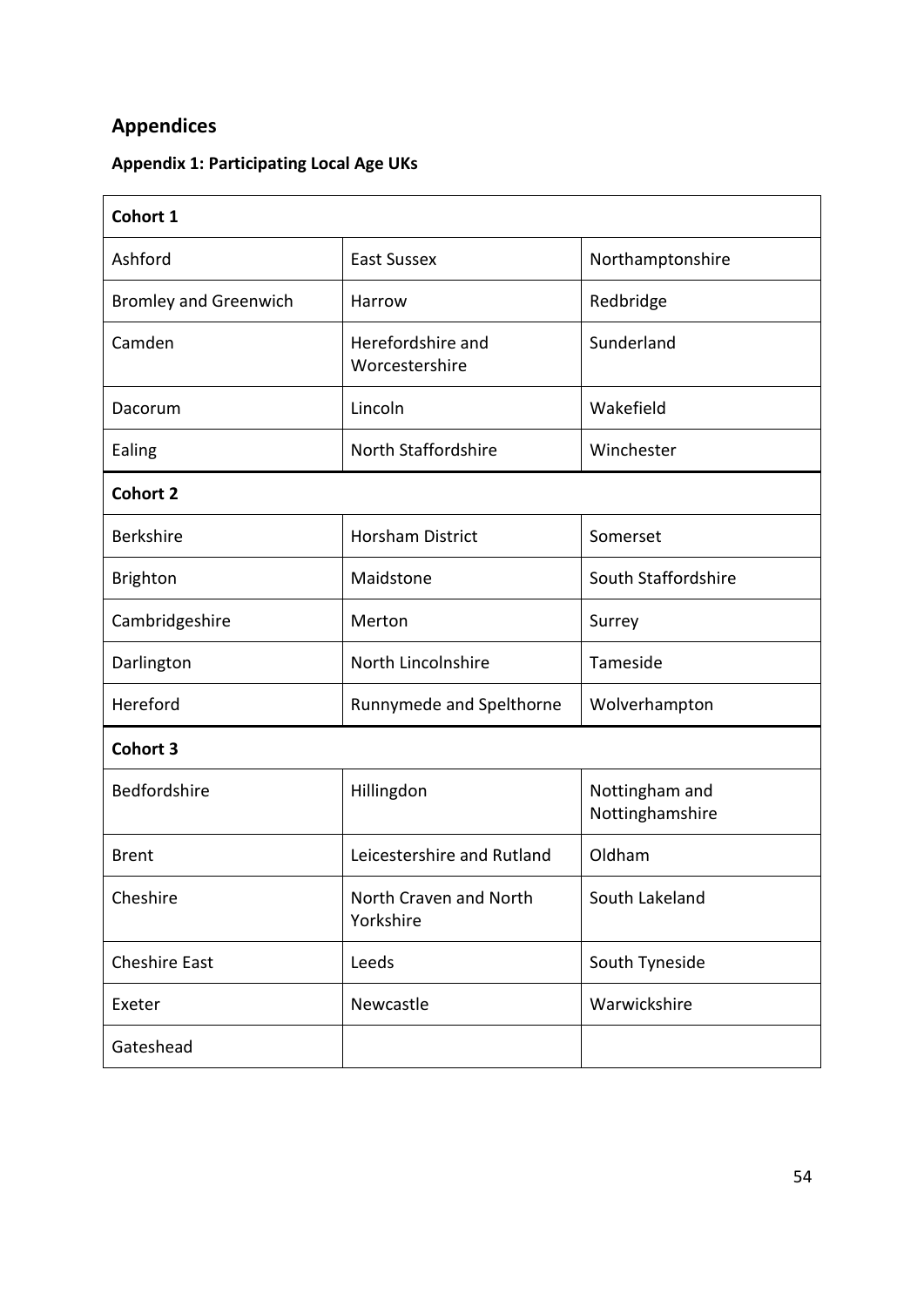## **Appendix 2: Actions and activities listed in Action Plans developed by local Age UKs**

Note: some of the categories overlap

| Voice of people with dementia           | Organising regular client forums - done in a dementia-<br>$\bullet$<br>friendly way<br>Organising focus groups that include people with<br>dementia before new service is developed<br>Involving people with dementia in environmental<br>audits                                                                                                                                                                                                                                                                      |
|-----------------------------------------|-----------------------------------------------------------------------------------------------------------------------------------------------------------------------------------------------------------------------------------------------------------------------------------------------------------------------------------------------------------------------------------------------------------------------------------------------------------------------------------------------------------------------|
| People: training / awareness<br>raising | Sharing the learning from the programme with staff<br>$\bullet$<br>members<br>Dementia awareness training for staff / volunteers and<br>home care workers (online and offline training)<br>Making dementia awareness training part of the<br>$\bullet$<br>standard induction to staff / volunteers<br>Staff workshops<br>٠<br>Training staff members to become 'Dementia<br>٠<br>Champions'<br>Specialist training: complementary therapist<br>$\bullet$<br>completing 'massaging people who have dementia'<br>course |
| Place: physical environment             | Carrying out physical environment audits - with<br>$\bullet$<br>consultants and/or independently using the resources<br>Carrying out home audits in the homes of people with<br>dementia<br>Where necessary, making changes to signage and<br>reviewing changes<br>Making cosmetic (repainting rooms) and more<br>substantial changes to the environment (new<br>bathroom fixtures)<br>Negotiating with architects and owners of venues<br>about making facilities dementia-friendly                                  |
| Place: information material             | New, dementia-friendly information material designed,<br>printed and distributed<br>Consulting staff within Age UK (e. g. Information &<br>Advice) about communicating changes to their<br>availability in a dementia-friendly way                                                                                                                                                                                                                                                                                    |
| Generic services                        | Dementia awareness is embedded in the new strategic<br>plan of the organisation<br>Developing new services in a dementia-friendly way (e.<br>g. training staff of new I&A service)<br>Taking into account the needs of people with dementia<br>when organising daytrips<br>Providing reminders (activity time and dates) to service                                                                                                                                                                                   |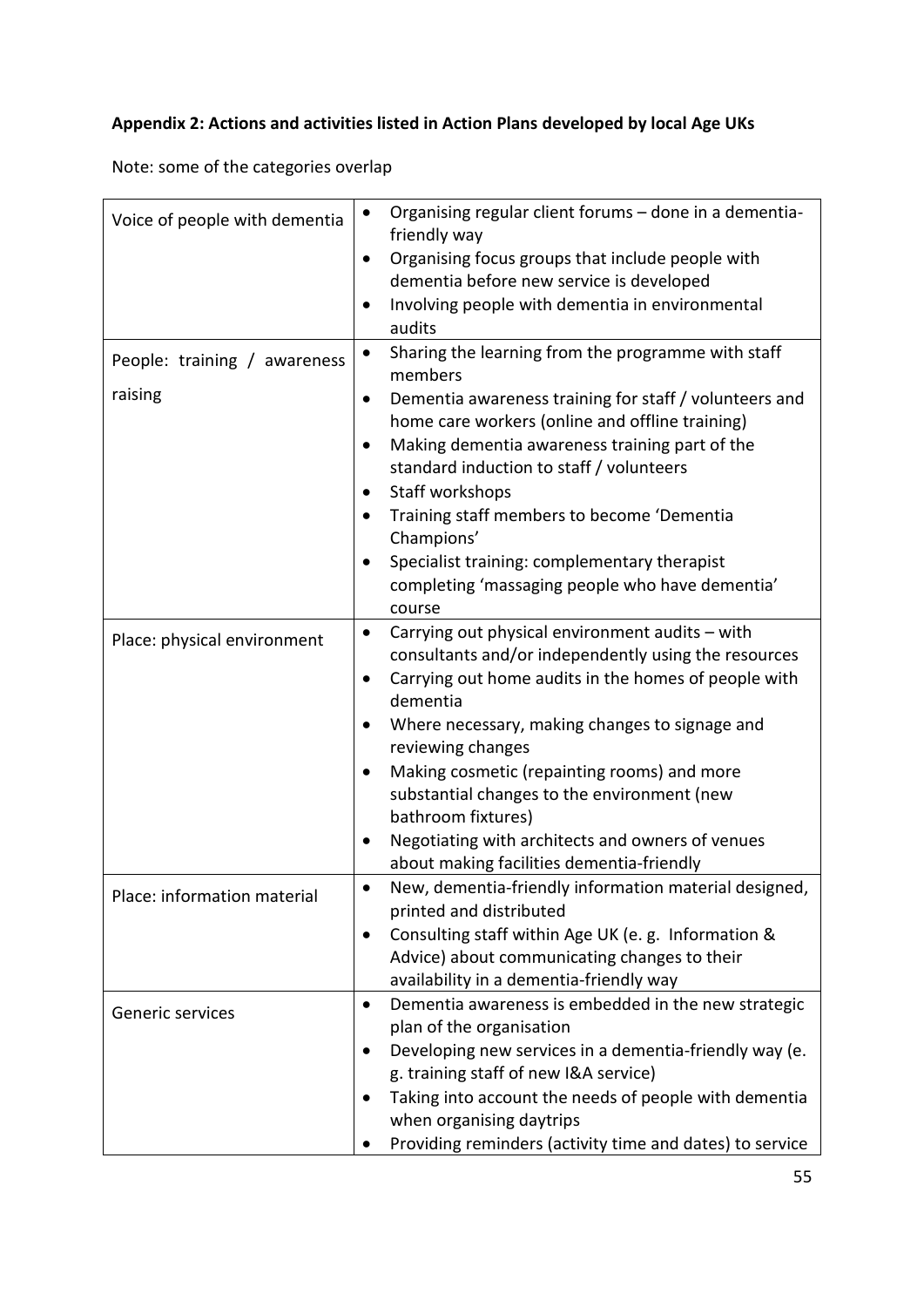|                             | users living with dementia                                                                                                                                                                                                                                                                                                                                                                                                                               |
|-----------------------------|----------------------------------------------------------------------------------------------------------------------------------------------------------------------------------------------------------------------------------------------------------------------------------------------------------------------------------------------------------------------------------------------------------------------------------------------------------|
| Well-being services         | Ensuring existing well-being services are more<br>$\bullet$<br>inclusive, e.g. by introducing music and colour to<br>exercise sessions<br>Taking the needs of people with dementia into account<br>$\bullet$<br>when starting new physical activity groups, such as tai-<br>chi, chair-based exercise groups, walking football,<br>walking cricket, dance classes, walks and sports days<br>daytrips<br>Using new tools such as 'reminiscence boxes' and |
|                             | 'memory balls'<br>Creating new activities, such as music and singing<br>sessions                                                                                                                                                                                                                                                                                                                                                                         |
| New specialist services     | Working with people with dementia to produce a 'life<br>$\bullet$<br>story book' / 'memory book' and a video-record<br>memories                                                                                                                                                                                                                                                                                                                          |
|                             | Using memory balls [day care centre]                                                                                                                                                                                                                                                                                                                                                                                                                     |
|                             | Creating 'sensory gardens' and dementia cafes<br>٠                                                                                                                                                                                                                                                                                                                                                                                                       |
| Networks and raising public | Joining the local Dementia Action Alliance<br>$\bullet$                                                                                                                                                                                                                                                                                                                                                                                                  |
| awareness about dementia    | Co-facilitating the local DEEP group<br>Age UK staff who are dementia friends to volunteer in<br>$\bullet$                                                                                                                                                                                                                                                                                                                                               |
|                             | GP surgeries and hospitals                                                                                                                                                                                                                                                                                                                                                                                                                               |
|                             | Working more closely with local carers' organisations<br>$\bullet$                                                                                                                                                                                                                                                                                                                                                                                       |
|                             | Working with other Third Sector organisations and<br>statutory agencies (health and social care) to ensure<br>that dementia awareness is an overarching principle in                                                                                                                                                                                                                                                                                     |
|                             | these partnerships                                                                                                                                                                                                                                                                                                                                                                                                                                       |
|                             | Working with Alzheimer's Society                                                                                                                                                                                                                                                                                                                                                                                                                         |
|                             | Provide dementia-related training / capacity building to<br>local Third Sector partners                                                                                                                                                                                                                                                                                                                                                                  |
|                             | Organising dementia awareness week                                                                                                                                                                                                                                                                                                                                                                                                                       |
|                             | Disseminate information in monthly newsletter                                                                                                                                                                                                                                                                                                                                                                                                            |
|                             | Development of case study mapping tool to apply for<br>funding more successfully                                                                                                                                                                                                                                                                                                                                                                         |
| 'Enterprise'<br>generating  | Delivering dementia awareness training to local<br>$\bullet$                                                                                                                                                                                                                                                                                                                                                                                             |
| income                      | businesses                                                                                                                                                                                                                                                                                                                                                                                                                                               |
| Other                       | Staff can now better recognise symptoms of dementia<br>$\bullet$<br>and encourage clients to seek earlier diagnosis                                                                                                                                                                                                                                                                                                                                      |